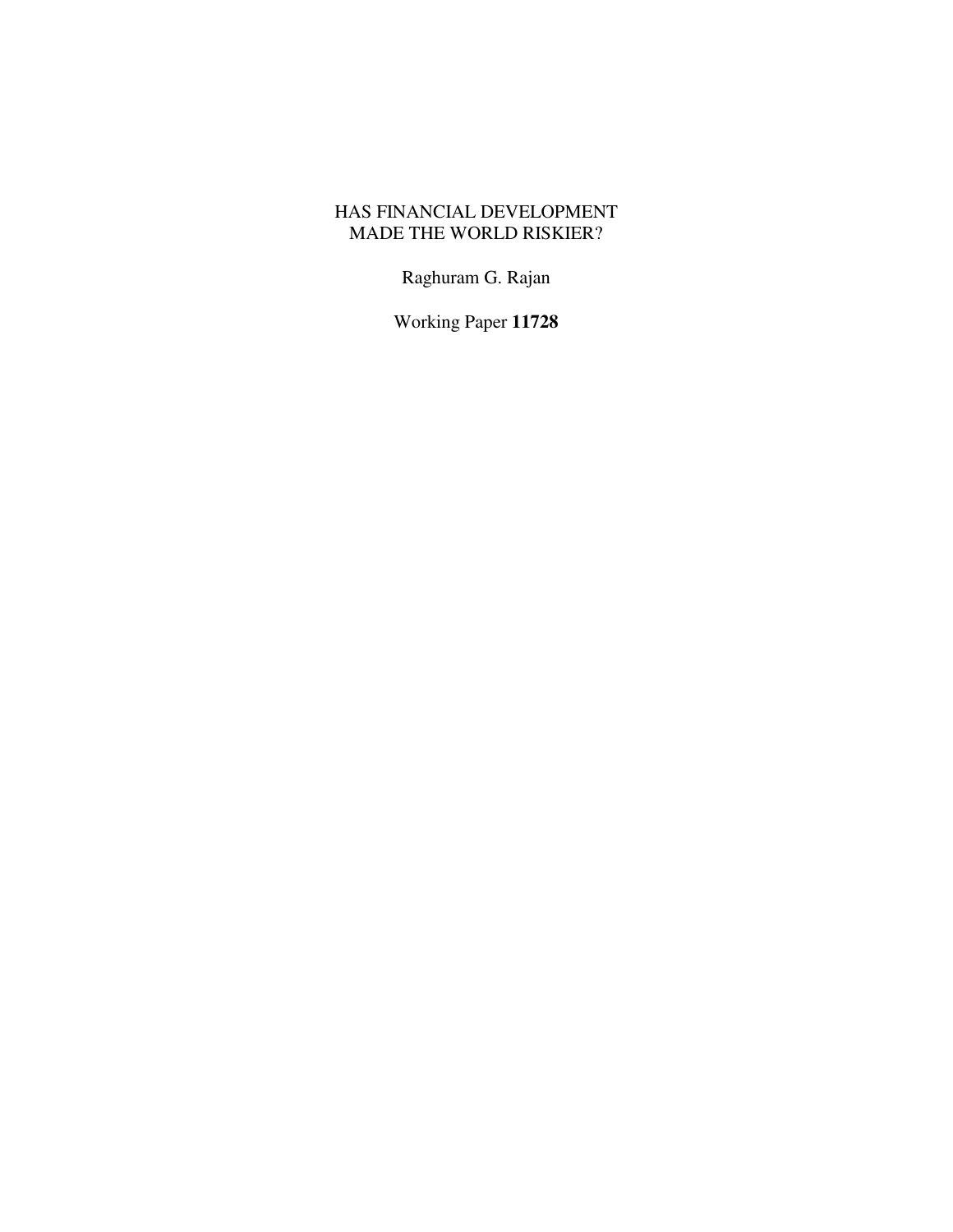#### NBER WORKING PAPER SERIES

## HAS FINANCIAL DEVELOPMENT MADE THE WORLD RISKIER?

Raghuram G. Rajan

Working Paper 11728 http://www.nber.org/papers/w11728

NATIONAL BUREAU OF ECONOMIC RESEARCH 1050 Massachusetts Avenue Cambridge, MA 02138 November 2005

]

The author is the Economic Counselor and Director of Research of the International Monetary Fund. This paper reflects the author's views and not necessarily those of the International Monetary Fund, its management, or its Board. I thank Laura Kodres for extremely useful conversations and suggestions, Sergei Antoshin for valuable research assistance, and Douglas Diamond,Jonathan Fiechter, Laura Kodres, Donald Kohn, Hyun Shin, Jeremy Stein, and Hung Tran for valuable comments on a previous draft. The views expressed herein are those of the author(s) and do not necessarily reflect the views of the National Bureau of Economic Research.

©2005 by Raghuram G. Rajan. All rights reserved. Short sections of text, not to exceed two paragraphs, may be quoted without explicit permission provided that full credit, including © notice, is given to the source.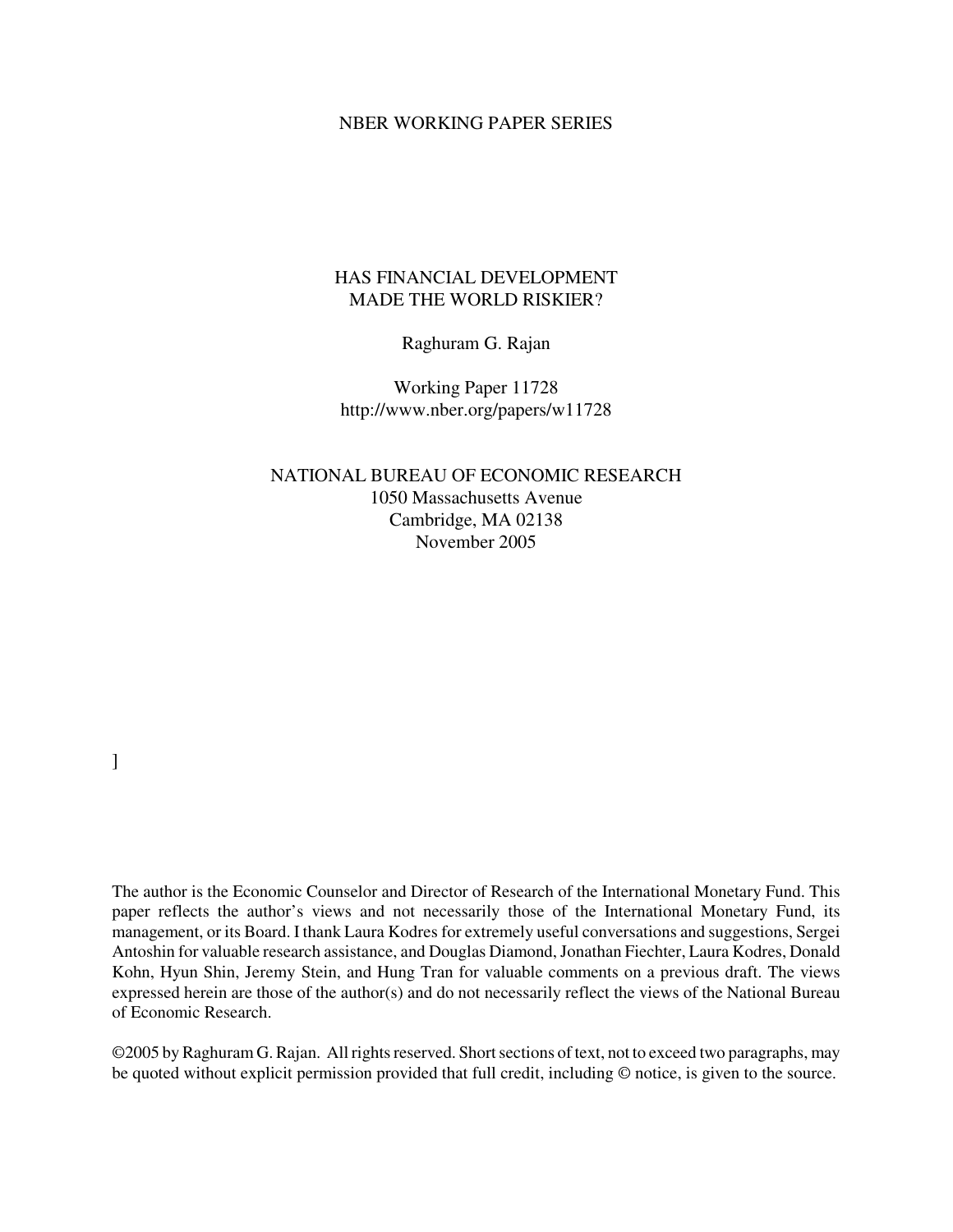Has Financial Development Made the World Riskier? Raghuram G. Rajan NBER Working Paper No. 11728 October 2005 JEL No. G0, G1, G2, G3

#### **ABSTRACT**

Developments in the financial sector have led to an expansion in its ability to spread risks. The increase in the risk bearing capacity of economies, as well as in actual risk taking, has led to a range of financial transactions that hitherto were not possible, and has created much greater access to finance for firms and households. On net, this has made the world much better off. Concurrently, however, we have also seen the emergence of a whole range of intermediaries, whose size and appetite for risk may expand over the cycle. Not only can these intermediaries accentuate real fluctuations, they can also leave themselves exposed to certain small probability risks that their own collective behavior makes more likely. As a result, under some conditions, economies may be more exposed to financial-sector-induced turmoil than in the past. The paper discusses the implications for monetary policy and prudential supervision. In particular, it suggests market-friendly policies that would reduce the incentive of intermediary managers to take excessive risk.

Raghuram G. Rajan International Monetary Fund Research Department, Rm 10-700 700 19th Street, N.W. Washington, DC 20431 and NBER rrajan@imf.org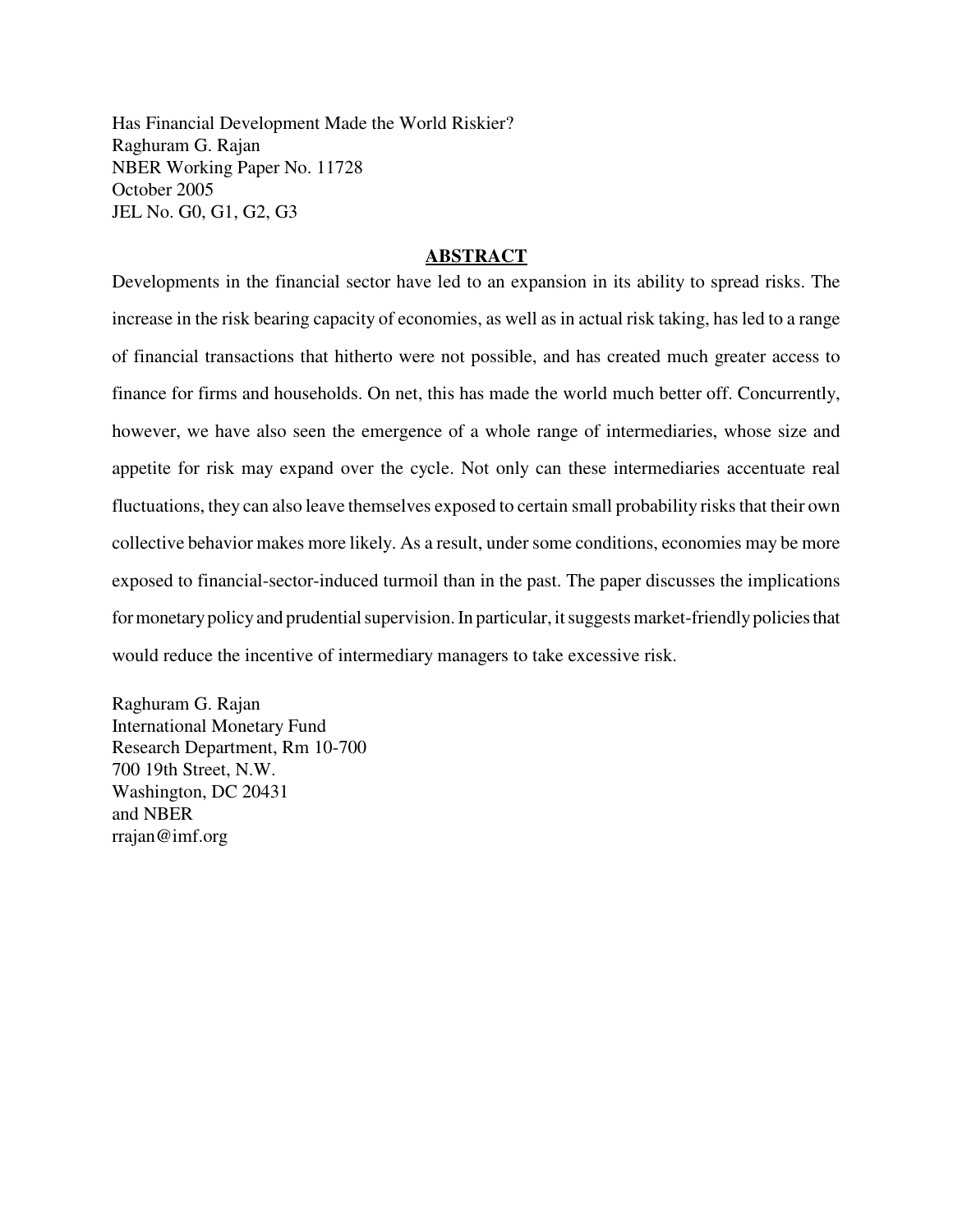In the last thirty years, financial systems around the world have undergone revolutionary change. People can borrow greater amounts at cheaper rates than ever before, invest in a multitude of instruments catering to every possible profile of risk and return, and share risks with strangers from across the globe. Have these undoubted benefits come at a cost? How concerned should central bankers and financial system supervisors be, and what can they do about it? These are the issues examined in this paper.

Consider the main forces that have been at work in altering the financial landscape. *Technical change* has reduced the cost of communication and computation, as well as the cost of acquiring, processing, and storing information. One very important aspect of technical change has been academic research and commercial development; Techniques ranging from financial engineering to portfolio optimization, from securitization to credit scoring, are now widely used. *Deregulation* has removed artificial barriers preventing entry, or competition between products, institutions, markets, and jurisdictions. Finally, the process of *institutional change* has created new entities within the financial sector such as private equity firms and hedge funds, as well as new political, legal, and regulatory arrangements.

These changes have altered the nature of the typical transaction in the financial sector, making it more arm's length and allowing broader participation. Financial markets have expanded and become deeper. The broad participation has allowed risks to be more widely spread throughout the economy.

While this phenomenon has been termed "disintermediation" because it involves moving away from traditional bank centered ties, the term is a misnomer. Though in a number of industrialized countries, individuals do not deposit a significant portion of their savings directly in banks any more, they invest indirectly in the market via mutual funds, insurance companies, and pension funds, and indirectly in firms via (indirect) investments in venture capital funds, hedge funds, and other forms of private equity. The managers of these financial institutions, whom I shall call "investment managers" have displaced banks and "reintermediated" themselves between individuals and markets.

What about banks themselves? While banks can now sell much of the risk associated with the "plain-vanilla" transactions they originate, such as mortgages, off their balance sheets, they have to retain a portion, typically the first losses. Moreover, they now focus far more on transactions where they have a comparative advantage, typically transactions where explicit contracts are hard to specify or where the consequences need to be hedged by trading in the market. In short, as the "plain vanilla" transaction becomes more liquid and amenable to being transacted in the market, banks are moving on to more illiquid transactions. Competition forces them to flirt continuously with the limits of illiquidity.

The expansion in the variety of intermediaries and financial transactions has major benefits, including reducing the transactions costs of investing, expanding access to capital, allowing more diverse opinions to be expressed in the marketplace, and allowing better risk sharing. However, it has potential downsides, which I will explore in this paper. This focus is not meant to minimize the enormous upsides that have been explored elsewhere (see, for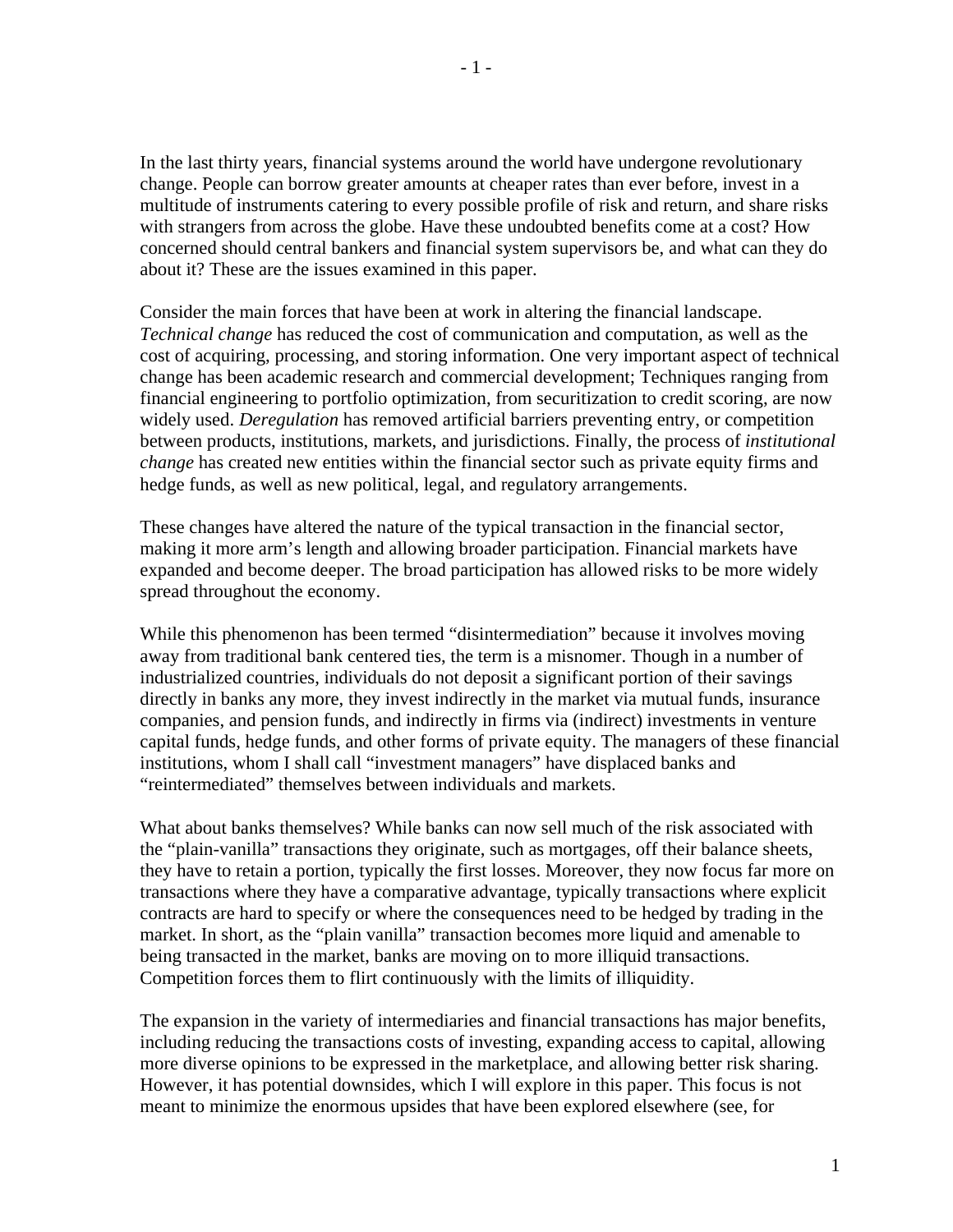example, Rajan and Zingales (2003) or Shiller (2003)), or to suggest a reversion to the days of bank dominated systems with limited competition, risk sharing, and choice. Instead, it is to draw attention to a potential source of concern, and explore ways the system can be made to work better.

My main concern has to do with incentives. Any form of intermediation introduces a layer of management between the investor and the investment. A key question is how aligned are the incentives of managers with investors, and what distortions are created by misalignment. I will argue in this paper that the changes in the financial sector have altered managerial incentives, which in turn have altered the nature of risks undertaken by the system, with some potential for distortions.

In the 1950s and 1960s, banks dominated financial systems. Bank managers were paid a largely fixed salary. Given that regulation kept competition muted, there was no need for shareholders to offer managers strong performance incentives (and such incentives may even have been detrimental as it would have tempted bank managers to reach out for risk). The main check on bank managers making bad investment decisions was the bank's fragile capital structure (and possibly supervisors). If bank management displayed incompetence or knavery, depositors would get jittery and possibly run. The threat of this extreme penalty, coupled with the limited upside from salaries that were not buoyed by stock or options compensation, combined to make bankers extremely conservative. This served depositors well since their capital was safe, while shareholders, who enjoyed a steady rent because of the limited competition, were also happy. Of course, depositors and borrowers had little choice, so the whole system was very inefficient.

In the new, deregulated, competitive environment, investment managers cannot be provided the same staid incentives as bank managers of yore. Because they have to have the incentive to search for good investments, their compensation has to be sensitive to investment returns, especially returns relative to their competitors. Furthermore, new investors are attracted by high returns. Dissatisfied investors can take their money elsewhere, but they do so with substantial inertia. Since compensation is also typically related to assets under management, the movement of investors further modulates the relationship between returns and compensation.

Therefore, the incentive structure of investment managers today differs from the incentive structure of bank managers of the past in two important ways. First, the way compensation relates to returns implies there is typically less downside and more upside from generating investment returns. Managers therefore have greater incentive to take risk.<sup>[2](#page-4-0)</sup> Second, their performance relative to other peer managers matters, either because it is directly embedded in

<span id="page-4-0"></span><sup>&</sup>lt;sup>2</sup> In the jargon, investment manager compensation is likely to be convex in returns, while bank manager compensation in the past was more concave. This difference creates a difference in risk preference.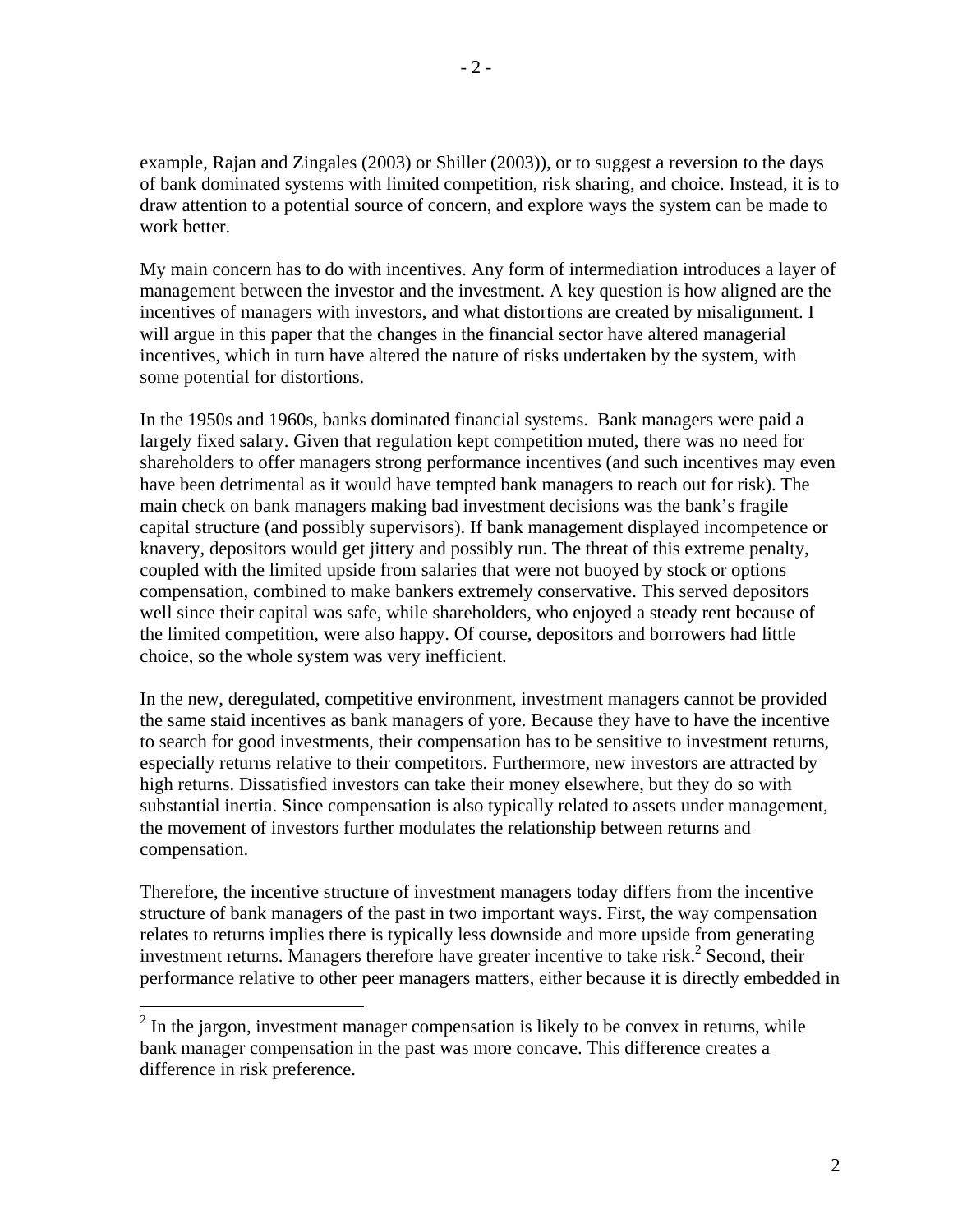their compensation, or because investors exit or enter funds on that basis. The knowledge that managers are being evaluated against others can induce superior performance, but also a variety of perverse behavior.

One is the incentive to take risk that is concealed from investors -- since risk and return are related, the manager then looks as if he outperforms peers given the risk he takes. Typically, the kinds of risks that can most easily be concealed, given the requirement of periodic reporting, are risks that generate severe adverse consequences with small probability but, in return, offer generous compensation the rest of the time. These risks are known as tail risks.

A second form of perverse behavior is the incentive to herd with other investment managers on investment choices, because herding provides insurance the manager will not under perform his peers. Herd behavior can move asset prices away from fundamentals.

Both behaviors can reinforce each other during an asset price boom, when investment managers are willing to bear the low probability "tail" risk that asset prices will revert to fundamentals abruptly, and the knowledge that many of their peers are herding on this risk gives them comfort that they will not under perform significantly if boom turns to bust. An environment of low interest rates following a period of high rates is particularly problematic, for not only does the incentive of some participants to "search for yield" go up, but also asset prices are given the initial impetus, which can lead to an upward spiral, creating the conditions for a sharp and messy realignment.

Will banks add to this behavior or restrain it? The compensation of bank managers, while not so tightly tied to returns, has not remained uninfluenced by competitive pressures. Banks make returns both by originating risks and by bearing them. As plain vanilla risks can be moved off bank balance sheets into the balance sheets of investment managers, banks have an incentive to originate more of them. Thus they will tend to feed rather than restrain the appetite for risk. Banks cannot, however, sell all risks. They often have to bear the most complicated and volatile portion of the risks they originate, so even though some risk has been moved off bank balance sheets, balance sheets have been reloaded with fresh, more complicated, risks. In fact, the data suggest that despite a deepening of financial markets, banks may not be any safer than in the past. Moreover, the risk they now bear is a small (though perhaps the most volatile) tip of an iceberg of risk they have created.

But perhaps the most important concern is whether banks will be able to provide liquidity to financial markets so that if the tail risk does materialize, financial positions can be unwound and losses allocated so that the consequences to the real economy are minimized. Past episodes indicate that banks have played this role successfully. However, there is no assurance they will continue to be able to play the role. In particular, banks have been able to provide liquidity in the past, in part because their sound balance sheets have allowed them to attract the available spare liquidity in the market. However, banks today also require liquid markets to hedge some of the risks associated with complicated products they have created, or guarantees they have offered. Their greater reliance on market liquidity can make their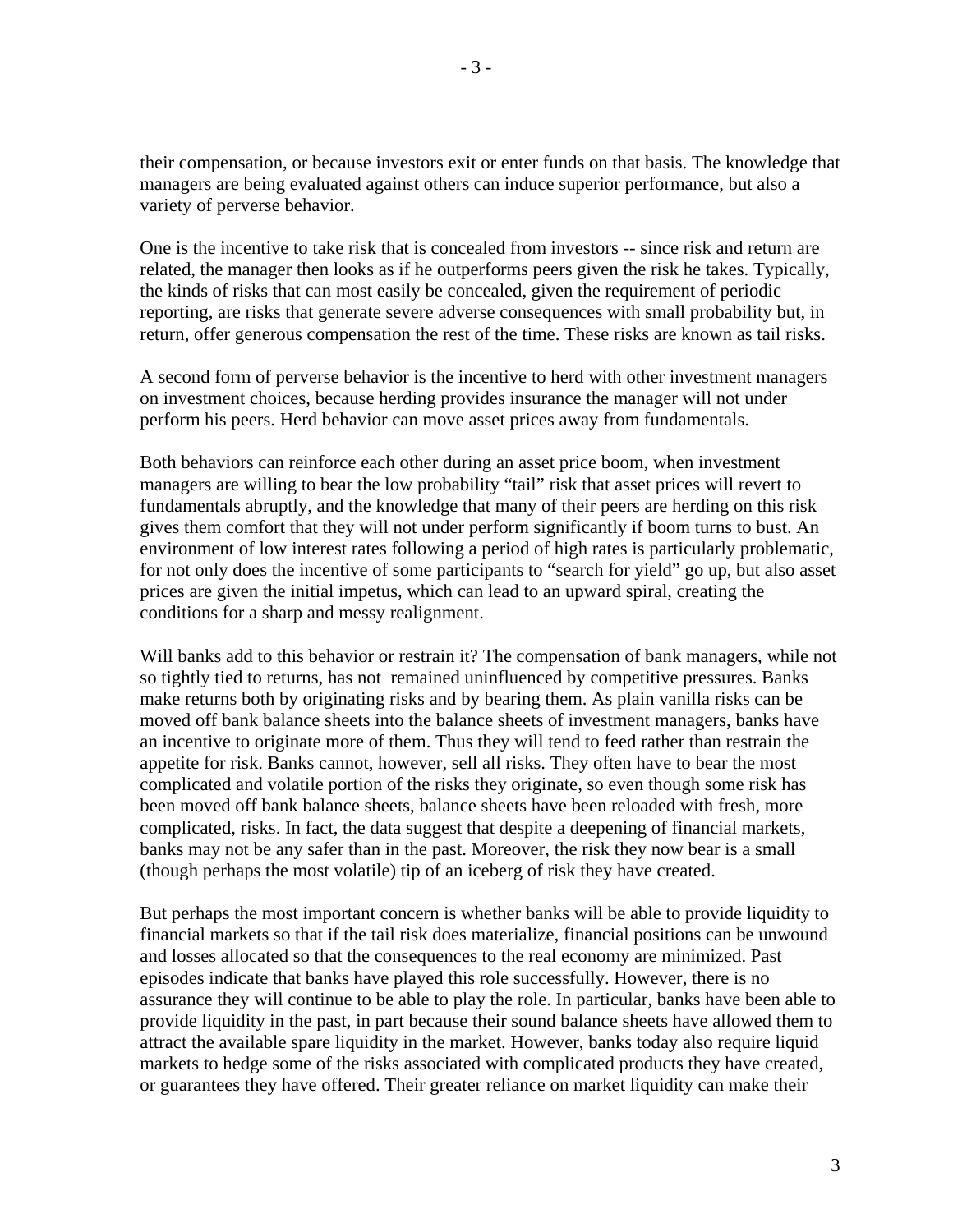balance sheets more suspect in times of crisis, making them less able to provide the liquidity assurance that they have provided in the past.

Taken together, these trends suggest that even though there are far more participants today able to absorb risk, the financial risks that are being created by the system are indeed greater.<sup>3</sup> And even though there should theoretically be a diversity of opinion and actions by participants, and a greater capacity to absorb the risk, competition and compensation may induce more correlation in behavior than desirable. While it is hard to be categorical about anything as complex as the modern financial system, it is possible these developments may create more financial-sector-induced procyclicality than the past. They may also create a greater (albeit still small) probability of a catastrophic meltdown.

What can policymakers do? While all interventions can create their own unforeseen consequences, these risks have to be weighed against the costs of doing nothing and hoping that somehow markets will deal with these concerns. I offer some reasons why markets may not get it right, though of course there should be no presumption that regulators will. More study is clearly needed to estimate the magnitude of the concerns raised in this paper. If we want to avoid large adverse consequences, even when they are small probability, we might want to take precautions, especially if conclusive analysis is likely to take a long time.

At the very least, the concerns I raise imply monetary policy should be informed by the effect it has on incentives, and the potential for greater procyclicality of the system. Also, bank credit and other monetary indicators may no longer be sufficient statistics for the quantity of finance-fuelled activity. I discuss some implications for the conduct of monetary policy.

Equally important in addressing perverse behavior are prudential norms. The prudential net may have to be cast wider than simply around commercial or investment banks. Furthermore, while I think capital regulation or disclosure can help in some circumstances, they may not be the best instruments to deal with the concerns I raise. In particular, while disclosure is useful when financial positions are simple and static, it is less useful when positions are complex and dynamic. Ultimately, however, if problems stem from distorted incentives, the least interventionist solution might involve aligning incentives. Investors typically force a lengthening of horizons of their managers by requiring them to invest some fraction of their personal wealth in the assets they manage. Some similar market-friendly way of ensuring

 $\overline{a}$ 

<span id="page-6-0"></span> $3$  One might think that the amount of real risk in the economy should limit the amount of financial risk – after all, the underlying cash flows have to be shared amongst participants, and for every financial instrument that inflicts a loss, there is a counterparty who gains. This is true in a static sense only if financial distress does not cause economic distress. If, however, financial losses cannot be allocated smoothly – for example, because of illiquidity -- they may have real consequences. Obviously, in a dynamic sense, greater financial expansion can create greater real risk as, for example, when too many projects are started only for many of them to be shut down prematurely.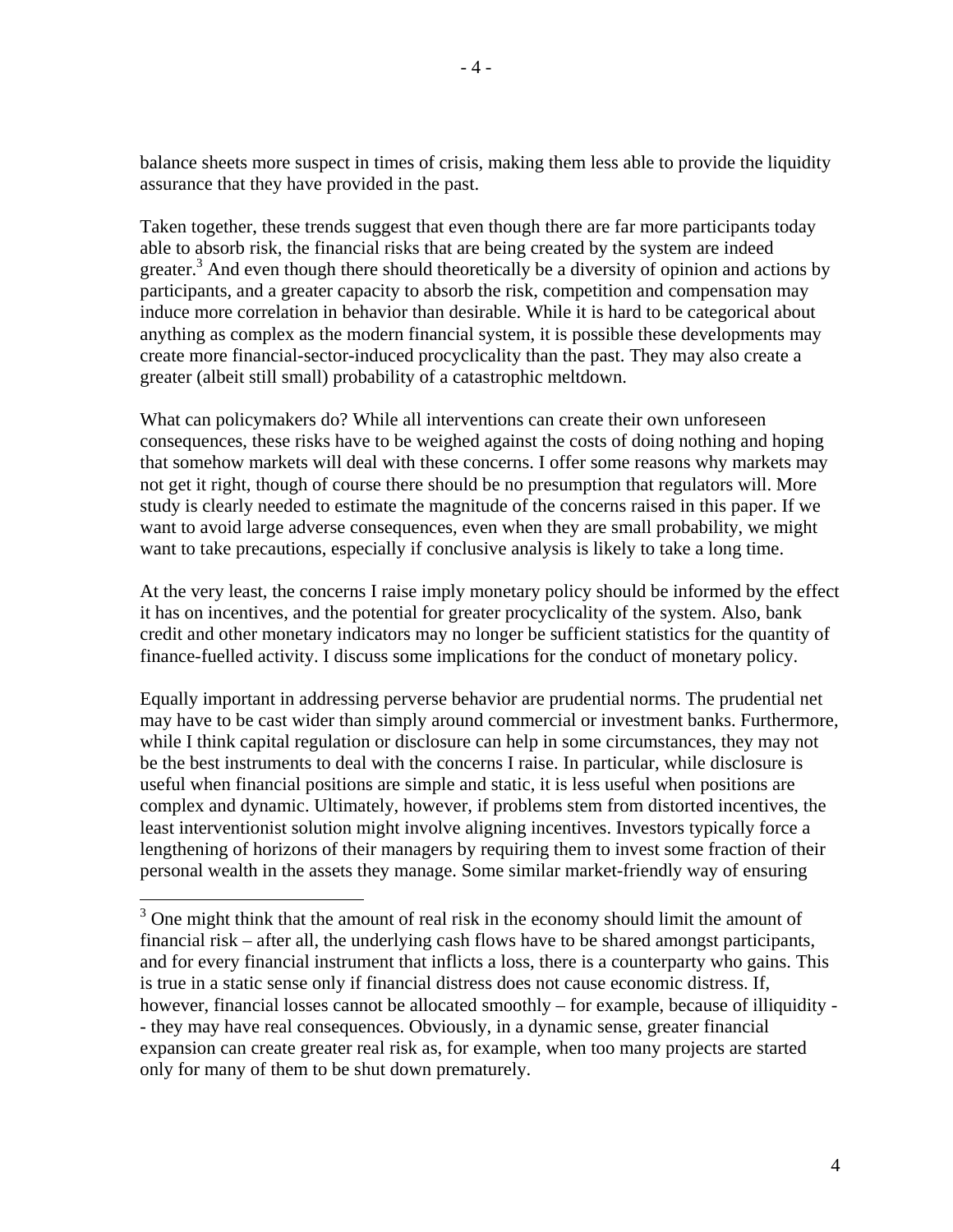personal capital is at stake could be contemplated, and I discuss the pros and cons of some approaches to *incentive* alignment.

The rest of this paper is as follows. In section I, I start by describing the forces that have driven the changes. In section II, I discuss how financial transactions have been changed, and in section III how this may have changed the nature of financial risk taking. In section IV, I discuss potential policy responses, and then conclude.

## **I. The Forces Driving Change**

## **Technology**

Technology has altered many aspects of financial transactions. In the area of lending, for instance, information on firms and individuals from a variety of centralized sources – such as Dun and Bradstreet – is now widely available. The increased availability of reliable timely information has allowed loan officers to cut down on their own monitoring. While, undoubtedly, some soft information that is hard to collect and communicate – direct judgments of character, for example -- is no longer captured when the loan officer ceases to make regular visits to the firm, it may be more than compensated by the sheer volume and timeliness of hard information that is now available. Moreover, because it is hard information – past credit record, accounting data, etc. -- the information can now be automatically processed, eliminating many tedious and costly transactions. Technology has therefore allowed more arm's length finance, and therefore expanded overall access to finance.

Such methods undoubtedly increase the productivity of lending, reduce costs, and thus expand access and competition. Petersen and Rajan (2002) find that the distance between lenders and borrowers has increased over time in the United States, and the extent to which this phenomenon occurs in a region is explained by an increase in the bank loan to bank employee ratio in that region, a crude proxy for the increase in productivity as a result of automation.

### **... Deregulation, and Institutional Change**

Technology has spurred deregulation and competition. In the 1970s, the United States had anti-competitive state banking laws. Some states did not allow banks to open more than one branch. Many states also debarred out-of-state banks from opening branches. Banks were small, risky, and inefficient. The reason, quite simply, for these laws was to ensure that competition between banks was limited so that existing in-state banks could remain profitable and fill state coffers.

As information technology improved the ability of banks to lend and borrow from customers at a distance, however, competition from out-of-state financial institutions increased, even though they had no in-state branches. Local politicians could not stamp this competition out since they had no jurisdiction over it. Rather than seeing their small, inefficient, local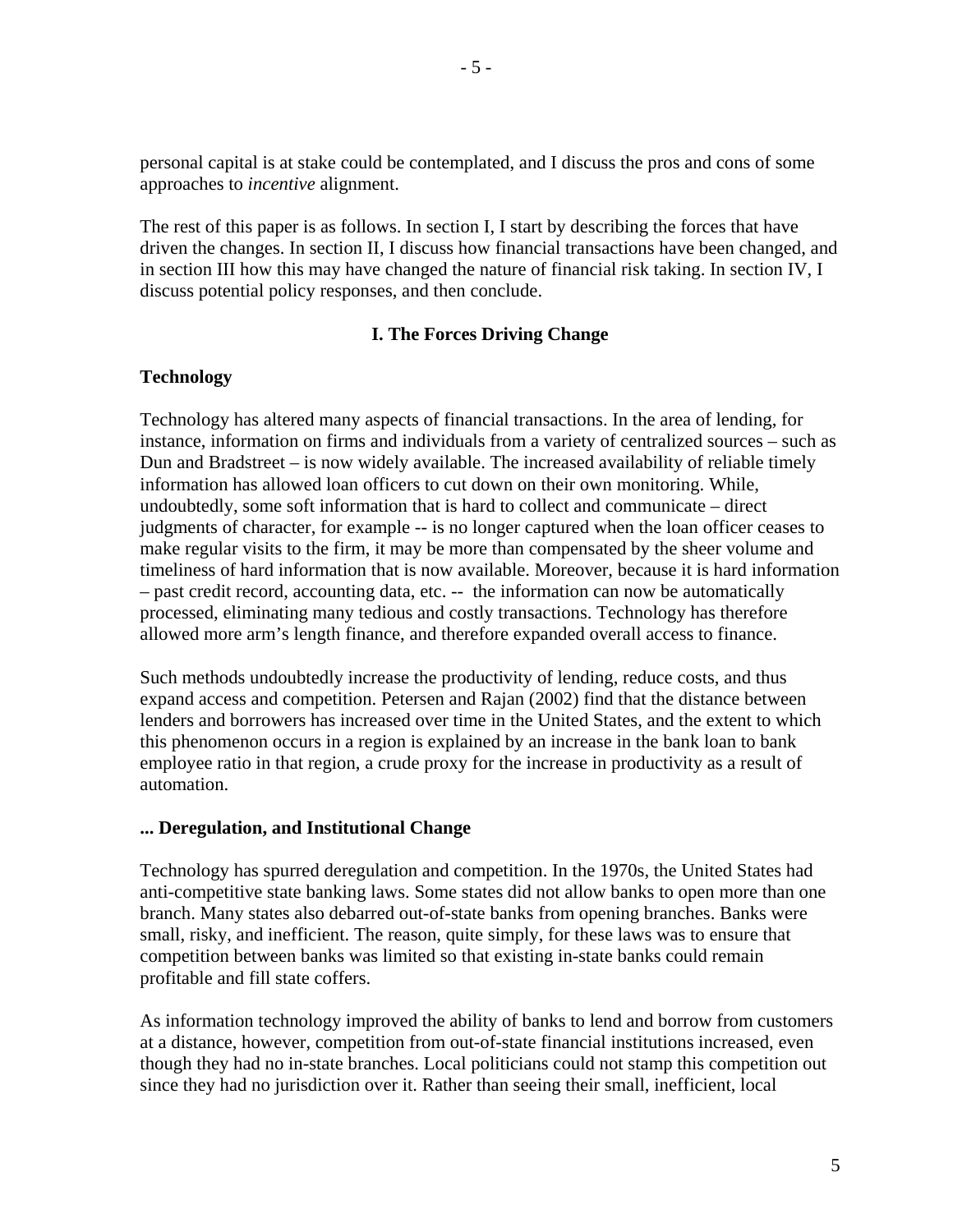champions being overwhelmed by outsiders, they eliminated the regulations limiting branching (see Kroszner and Strahan (1999)).

Thus technology helped spur deregulation, which in turn created a larger market in which technologies could be utilized, creating further technological advances. Both forces have come together to spur institutional change. For example, not only has there been an enormous amount of bank consolidation but also the activities of large banks have undergone change. As deregulation has increased competition for the best borrowers, and shaved margins from offering "plain-vanilla" products to these customers, large banks have reached out to nontraditional customers, or to traditional customers with innovative products.

Taken together, all these changes have had beneficial real effects, increasing lending, entrepreneurship, and growth rates of GDP, while reducing costs of financial transactions (see Jayaratne and Strahan (1996, 1998) and Black and Strahan (2001)). Such developments can be seen throughout the world. Let me now turn to how they have changed the nature of interaction in the financial sector and then in section III, how they may have altered the nature of risks.

## **II. How Financial Transactions have Changed**

### **Arm's length transactions or "disintermediation"**

A number of financial transactions have moved from being embedded in a long-term relationship between a client and a financial institution to being conducted at arm's length in a market. In many parts of the world where banking has been the mainstay, arm's length corporate bond markets and equity markets have expanded relative to the more stable private credit markets. While long-term relationships do lead to greater understanding and trust between parties, they do constrain each party's choices. Increasingly, only the most complicated, innovative, or risky financial transactions are embedded in relationships – I will have more to say on this shortly.

Greater availability of public information (not just about the client but also about the outcome of the transaction and the behavior of each party), the standardization of financial contracts, and the ability of financial institutions to carve up streams of cash flows (both contingent and actual) into desirable portions have contributed to this process of "commodification" of financial transactions. Consider each of these.

The publicly available credit history of a potential borrower not only expands the set of potential lenders who can screen the borrower, but also serves as a punishment for those borrowers who default by significantly raising the cost and limiting access to future credit. Credit histories are now collateral. Of course, public information does not just constrain borrowers, it also constrains lenders. Large financial institutions dealing with the public are closely scrutinized by the press. They cannot afford to be tainted by unsavory practices. In turn, this knowledge gives retail customers the confidence to enter freely into transactions with these financial institutions.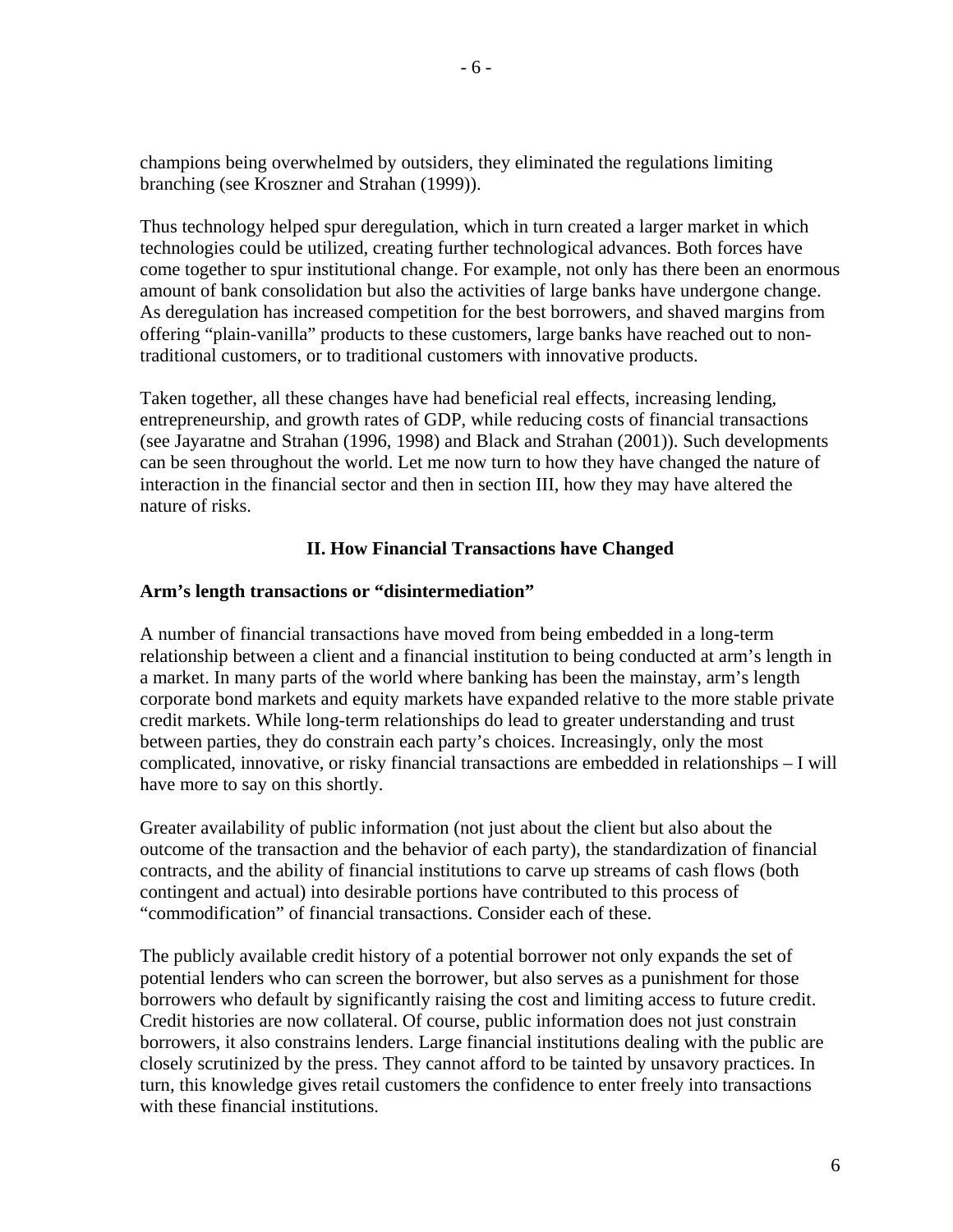

#### **Figure 1: Credit Derivatives and Credit Default Swaps 1/ (In Percent of Private Sector Bank Credit 2/)**

The standardization of contractual terms allows a loan to be packaged with other contracts and sold as a diversified bundle to passive investors who do not have origination capability. Alternatively, the cash flows from the bundle can be carved up or "tranched" into different securities, differing in liquidity, maturity, contingency, and risk, each of which appeals to a particular clientele.<sup>[4](#page-9-0)</sup> This process of "securitization" allows for specialization in financial markets – those who have specific capabilities in originating financial transactions can be different from those who ultimately hold the risk.<sup>5</sup> Securitization thus allows the use of both the skills and the risk bearing capacity of the economy to the fullest extent possible.

<span id="page-9-0"></span><sup>&</sup>lt;sup>4</sup> In the jargon, pooling reduces adverse selection -- the probability that the seller cherry picks the bad assets to sell. Since the performance of a pool is more predictable than the performance of any individual asset, the buyer (and the market) can attribute any underperformance of the pool to misbehavior by the seller. Since sellers are typically repeat sellers in this market, this is enough to keep them honest. The tranching of the cash flows from the pool allows the risk of default to be stratified with the first loss borne by the seller. This reduces moral hazard, that is, the risk that the seller will not monitor the risks carefully after selling much of his stake.

<span id="page-9-1"></span><sup>(</sup>continued)  $<sup>5</sup>$  A typical synthetic collateralized debt obligation (CDO) has an equity or first loss tranche</sup> (absorbing approximately the first 3 percent of the losses), a mezzanine tranche (absorbing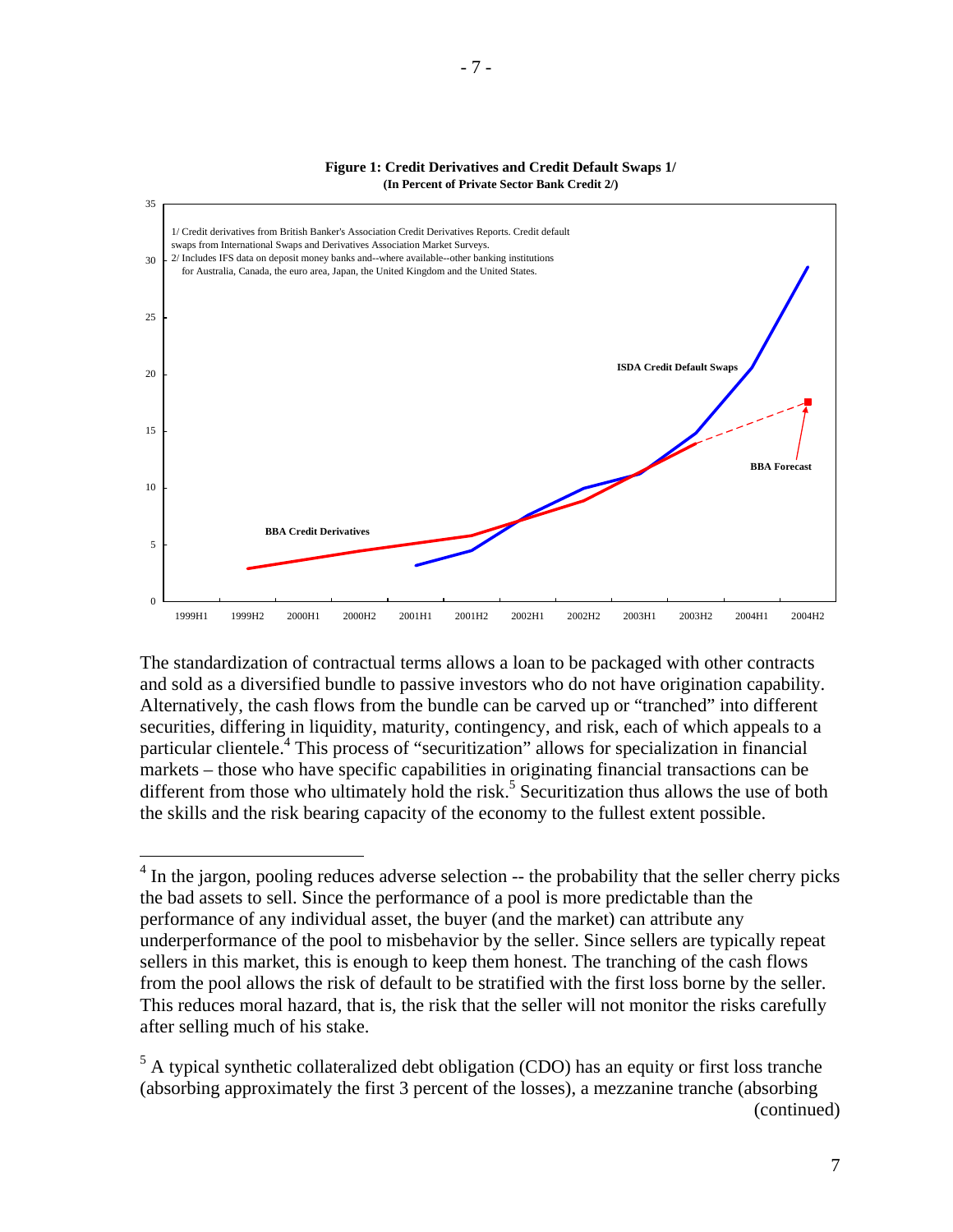While the collection of data on the growth of the credit derivatives and credit default swaps in the last several years is still in early stages and probably underestimates their usage, the takeoff of this market is a testament to how financial innovation has been used to spread traditional risks (see Figure 1).

## **Integration of Markets**

1

The growth of arm's length transactions, as well as the attendant fall in regulatory barriers to the flow of capital across markets has lead to greater integration between markets. As Figure 2 suggests, the gross external assets held by countries (claims of citizens on foreigners) has grown seven-fold over the last three decades.



The advantages of interlinked markets are many. With pools of capital from all over the world becoming available, transactions no longer depend as much on the availability of local liquidity but on global liquidity. A world interest rate is now close to a reality, with capital flowing to where returns seem the most attractive. In a seminal paper in 1980, Feldstein and Horioka pointed out that there seemed to be a much closer correlation between a country's savings and its investment than might be suggested by the existence of global capital markets – national investment seemed to be constrained by national savings. The correlation between

between 3 precent and 7 percent of the losses), a senior tranche and possibly a super senior tranche absorbing the rest. Thus the senior tranche will not suffer a loss unless losses exceed 7 percent of the notional amount of the assets.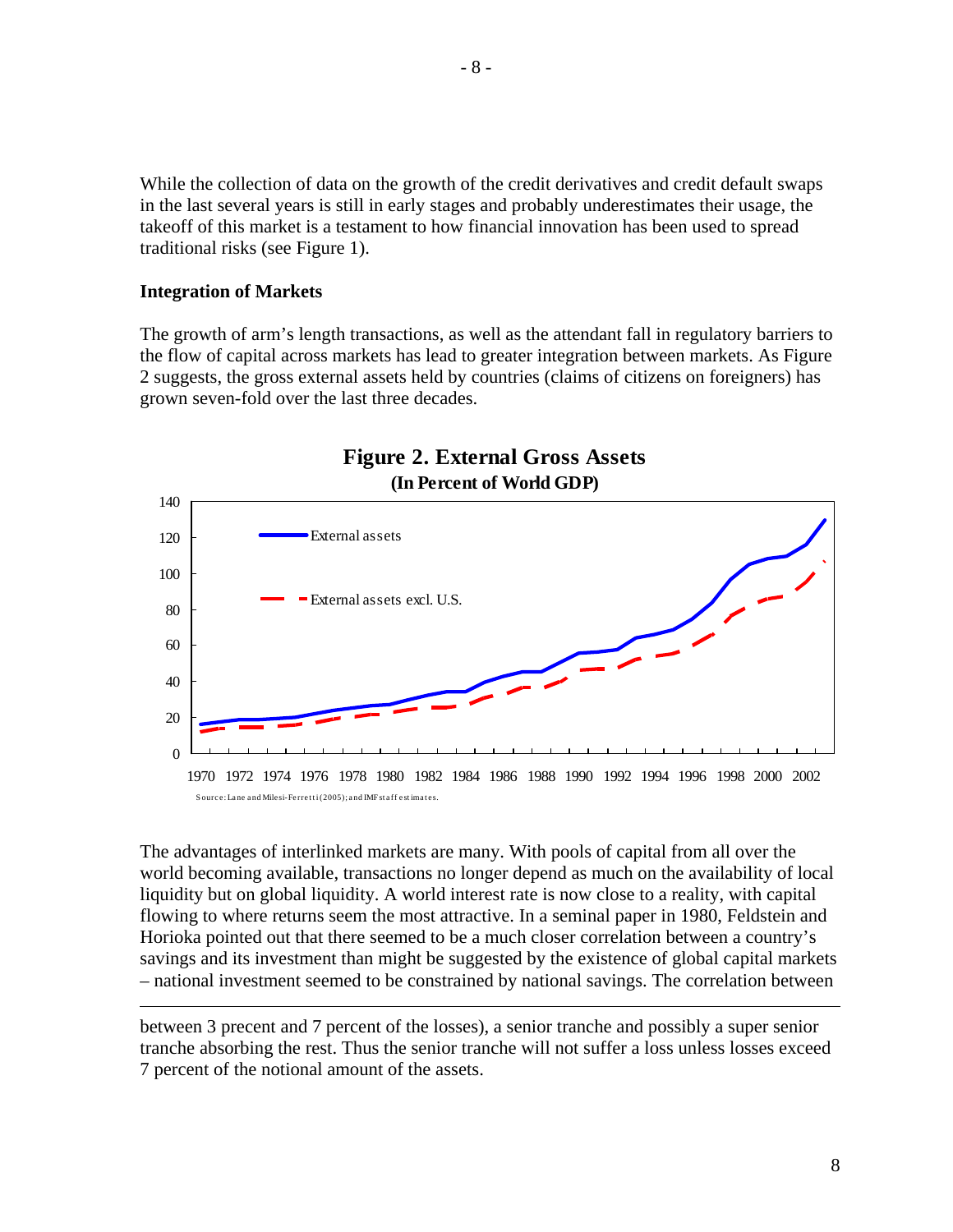savings and investment rates within each region, has fallen off, dropping from an average of 0.6 in the period from 1970-1996 to 0.4 in the period 1997-2004 (see IMF, 2005b, *World Economic Outlook*, forthcoming Fall 2005).

### **Reintermediation**

That more financial transactions are conducted at arm's length does not mean that intermediaries will disappear. For one, intermediation can reduce the costs of investing for the client, even if the relationship between the client and the investment manager is purely arm's length. "Reintermediation" is given further impetus as the sheer complexity of financial instruments and the volume of information about them increases – investors prefer delegating to a specialist. Transparent institutions like mutual funds or pension funds save transactions costs for investors. Less transparent institutions like venture capital funds or hedge funds have emerged to search for returns in newer, more exotic areas, as excess returns in more traditional investments have been competed away. Thus, for example, even as equity markets have grown, the share of direct investment by households in markets has fallen off in the United States (see Figure 3).



**Figure 3. Ownership of Corporate Equities in the United States (In percent of total market value)**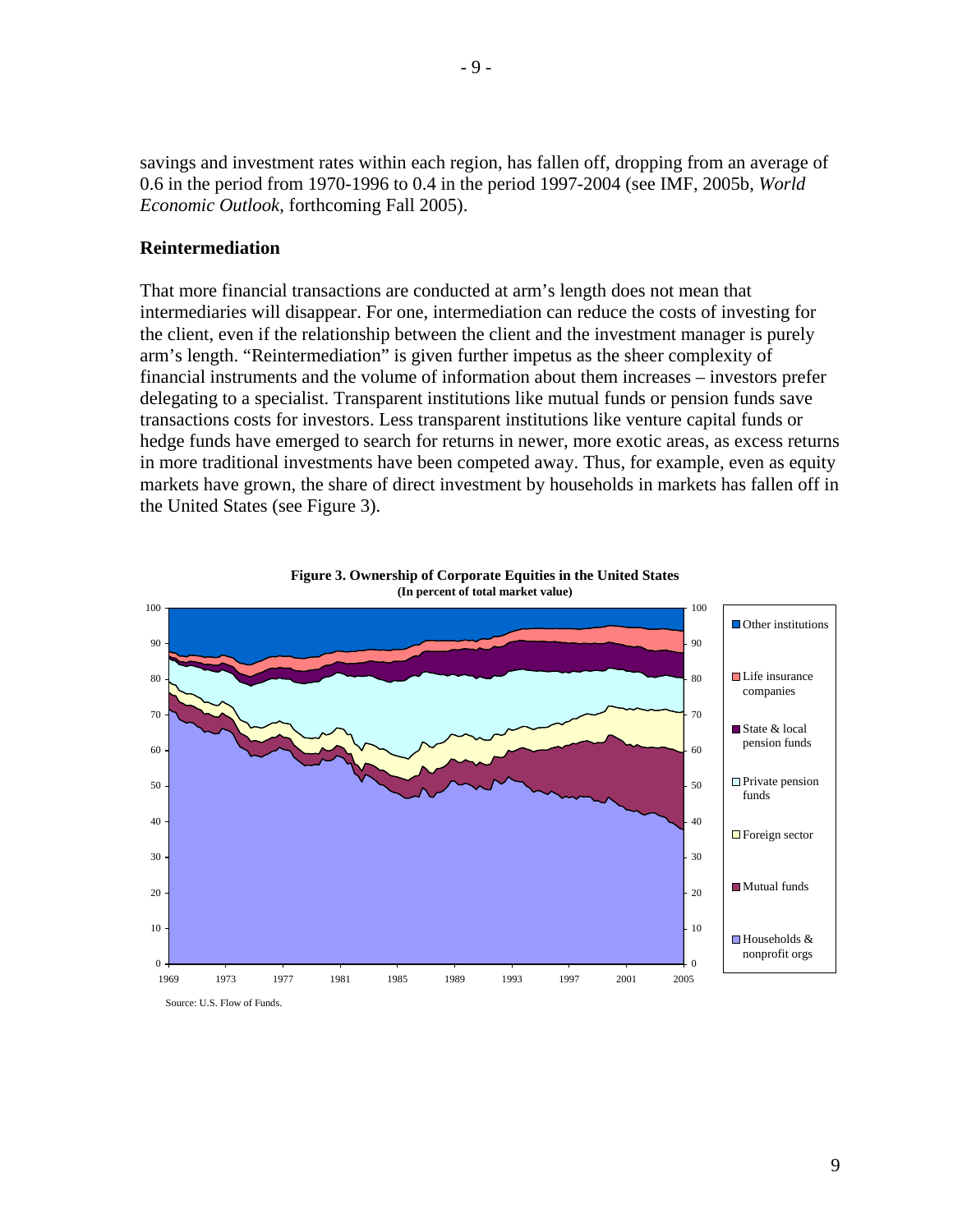### **Banking relationships in origination, product customization, and innovation**

As more and more financial products migrate to markets, and more transactions are undertaken at arm's length, are commercial banks (and their increasingly close cousins, investment banks) becoming redundant? To understand the role banks play, we need to understand the special nature of their capital structure and the relationships they build.

### *The Role of Banks*

Traditionally, a bank has been defined in terms of its twin functions – lending to difficult credits and offering demand deposits, or more generally, payment services. Yet these functions seem contradictory. Why offer depositors liquidity on demand when assets are tied up in illiquid bank loans? Does narrow banking not make more sense – where money market funds invested in liquid securities offer demand deposits while finance companies funded through long-term liabilities make loans? Calls for "breaking up the bank" resurface every few years (see, for example, Simons (1948) and Bryan (1988)).

Yet the form of the banking organization has remained virtually unchanged over a thousand years, suggesting some rationale for the organizational form. Diamond and Rajan (2001a) argue that it is the credibility obtained from the fragile capital structure that allows the bank to take on the risks associated with illiquid loans. If the bank mismanages funds, it knows it will be shut down in a trice by its depositors and counterparts in the money and inter-bank markets. It has a very strong incentive to be careful. Since this is widely known and understood, the bank will be trusted by the money market, other banks, and depositors. Its continued access to liquidity then enables it to provide it on demand to those who desire it.<sup>[6](#page-12-0)</sup>

### *Risk Transfer*

1

Abstracting further to make this discussion more relevant to an industrial economy, the purpose of the bank is to warehouse risks that only it can manage, while financing with a capital structure that gives its management credibility. This means that if some risks become more "vanilla" and capable of being offloaded to the rest of the financial sector, the banking system will offload them and replace them with more complicated risks, which pay more and better utilize its distinct warehousing capabilities. After all, investment managers, who have a

<span id="page-12-0"></span><sup>&</sup>lt;sup>6</sup> Note that the depositor in this framework could be replaced by anyone who demands liquidity – a firm that demands the bank honor a draw-down on a line of credit tests the bank as much as a depositor who demands his money back. It is in this sense that the bank gains credibility by promising liquidity. In fact, to the extent that the bank attracts both those who demand liquidity and those who supply it, it can offset one against the other, going to the market or its reserves only for the net amount (see Kashyap, Rajan, and Stein (2002)). Gatev and Strahan (2004) find that banks were at the center of liquidity inflows during the 1998 crisis, which enabled them to provide liquidity to stressed firms.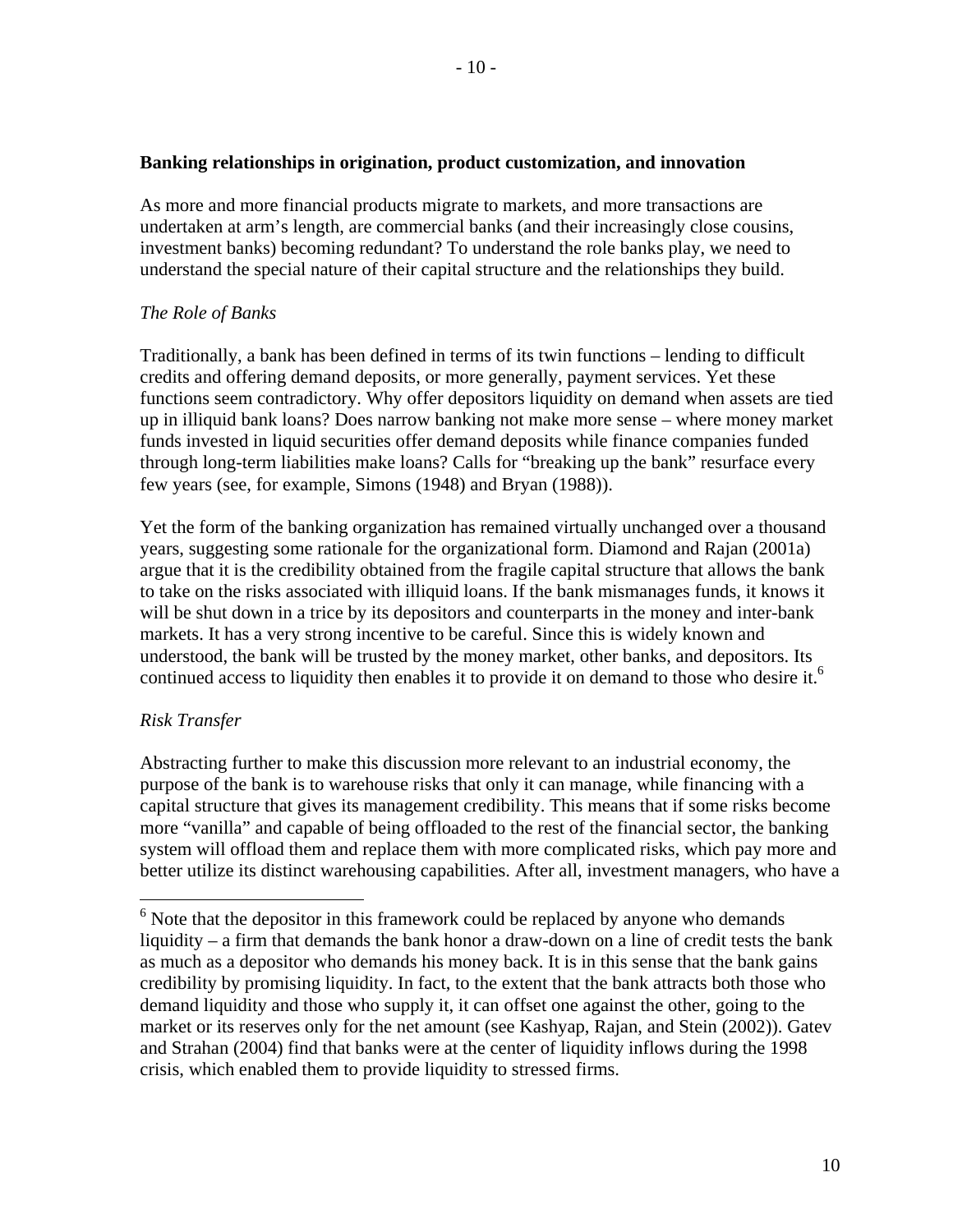relatively focused and transparent investment strategy, have a lower cost of capital in financing liquid assets and plain-vanilla risks than banks, whose strategies and balance sheets are more opaque (see Myers and Rajan  $(1998)$ ).<sup>7</sup>

Consider an example. A fixed rate bank loan to a large corporate client has a number of embedded risks such as the risk that interest rates will rise reducing the present value of future repayments and the risk that the client firm will default. There is no reason the bank should hold on to interest rate risk – why not offload it to an insurance company or a pension fund who is looking for fixed income flows. Increasingly, default risk is also being transferred.<sup>8</sup> The bank may, however, want to hold on to some of the default risk, both to signal the quality of the risk to potential buyers, and to signal it will continue monitoring the firm, coaxing it to reduce default risk. The lower the credit quality of the firm, the stronger the role of the bank in monitoring and controlling default risk, as also the greater the need to signal to buyers. Hence the size of the first loss position the bank retains is likely to increase as the credit quality of the loan falls (see Franke and Krahnen (2005) for evidence).

Thus risk transfer, through loan and default risk sales, does not completely eliminate risk from bank balance sheets. In fact, bank earnings variability in the United States has not fallen (see Figure 4) and average bank distance to default in a number of countries has not increased (see Figure 5). It is apparent that banks have not become safer despite the development of financial markets and despite being better capitalized than in the past. In fact, they may have well become riskier in some countries. Finally, if we think bank earnings are likely to grow at the rate at which market earnings will grow over the foreseeable future, the declining price earnings ratio of banks in the United States relative to the market suggest that the market is discounting bank earnings with an increasing risk premium (see Figure 6). This again suggests bank earnings have not become less risky.

Instead of reducing bank risk, risk transfer allows the bank to concentrate on risks that it has a comparative advantage in managing, making optimal use of its capital, while hiving off the rest to those who have a natural appetite for it or to those with balance sheets large enough or transparent enough to absorb those risks passively. It also implies that the risk held on the balance sheet is only the tip of an iceberg of risk that is being created.

<span id="page-13-0"></span><sup>&</sup>lt;sup>7</sup> An interesting study in this regard is Morgan (2002), who finds that uncertainty about bank ratings (as reflected in splits between Moody's and S&P about the rating of a bank's bonds) have increased markedly since 1986. Uncertainty about banks is also markedly higher than about other industries.

<span id="page-13-1"></span><sup>&</sup>lt;sup>8</sup> For an extensive analysis of risk transfer, see the Global Financial Stability Reports published by the IMF, 2003-2005.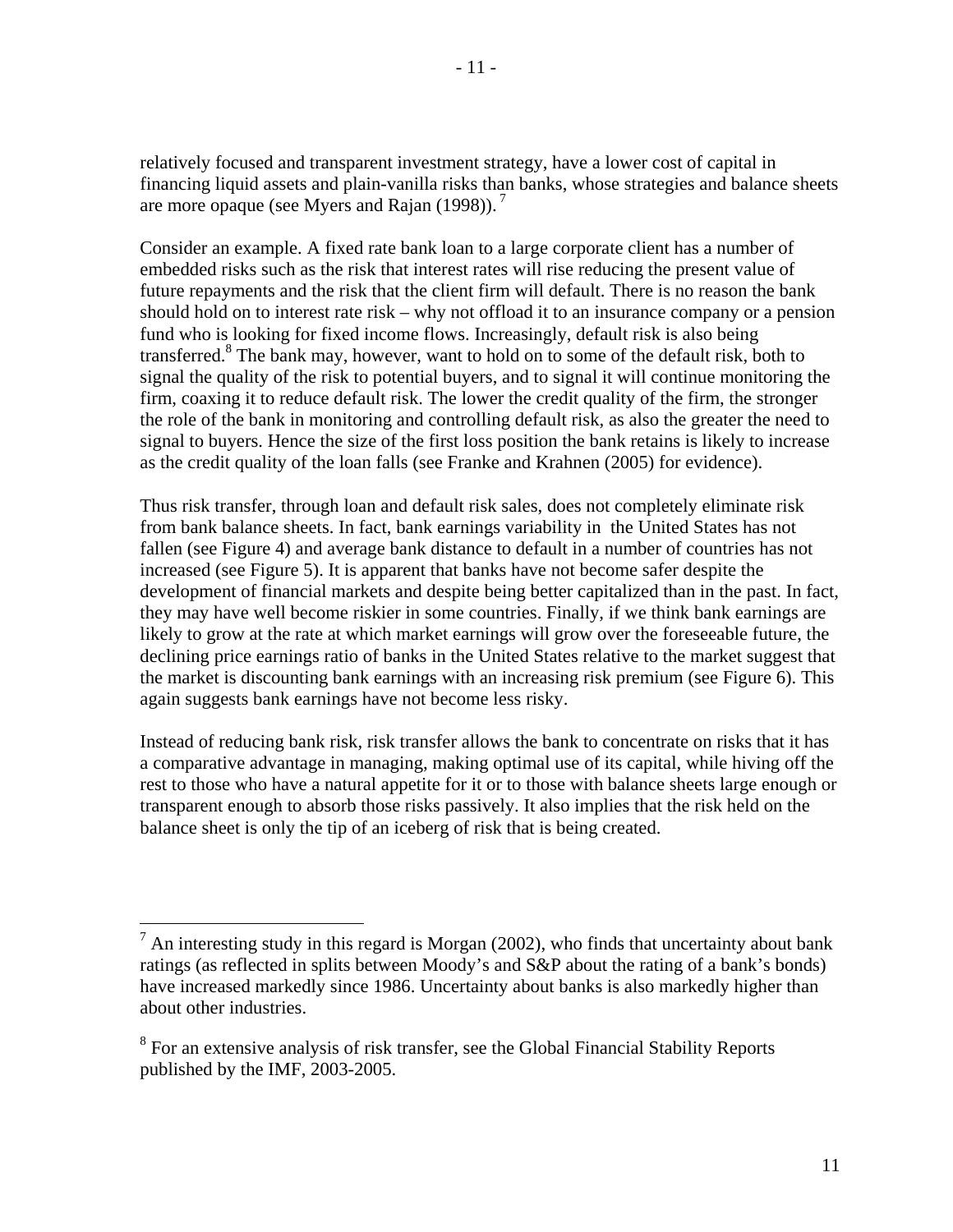

# Figure 4. S&P 1500 Banks: Earnings Volatility Sample Average of Estimated

Sample Average of Rolling 3-Year Standard Deviations of Estimated AR(1)-Process Residuals



Notes: The residual is obtained from regressing annual bank earnings against lagged earnings. In the top panel, each residual is normalized by dividing by the average for that bank across the entire time frame then averaged across banks in the same period. In the bottom panel, a rolling standard deviation of the residuals is computed for each bank and then averaged across banks.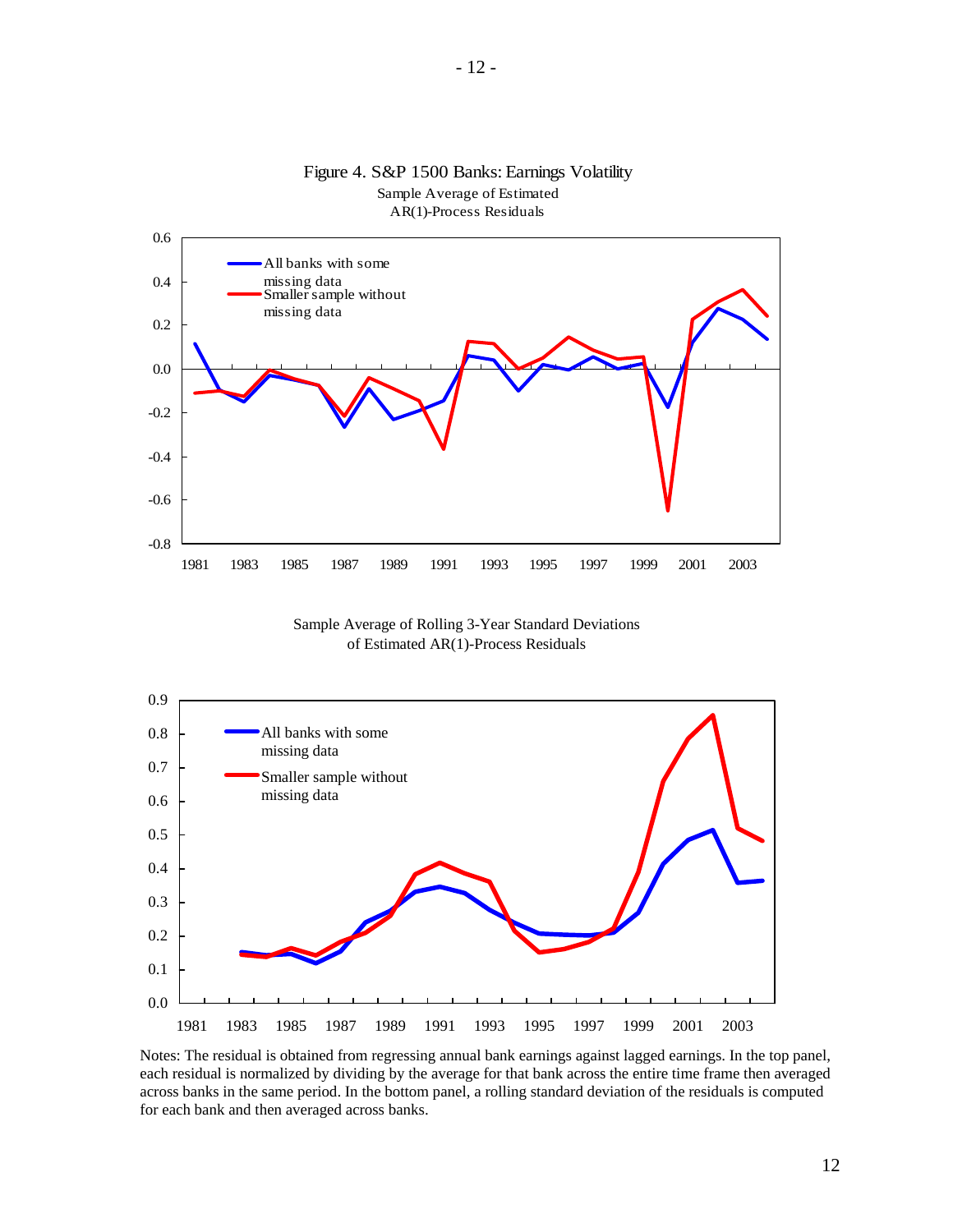

#### Figure 5. Bank Distance to Default and Trend Component

Source: Datastream; and IMF staff estimates.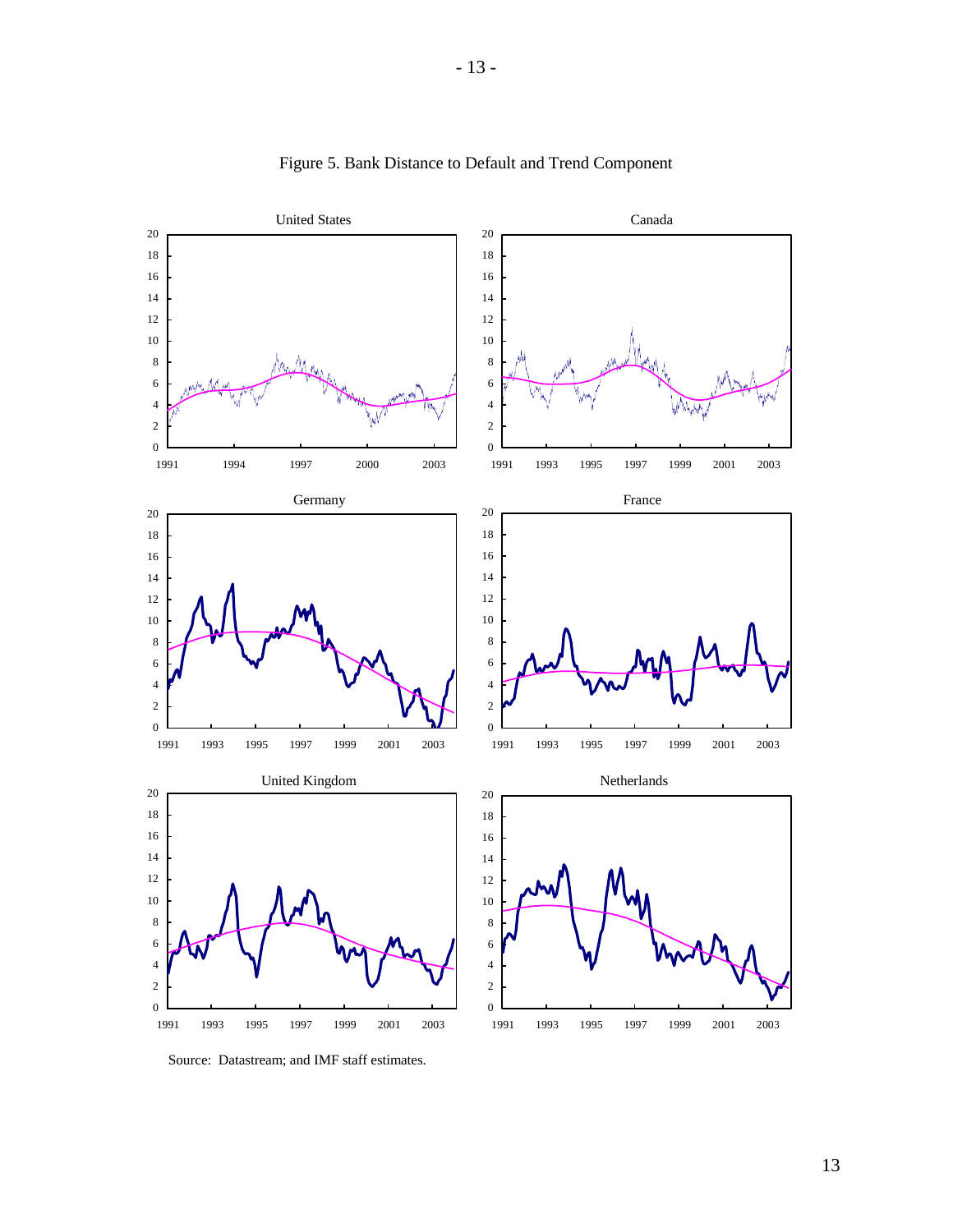

#### **Figure 6. S&P 500 Banks: Price-to-Earnings Ratios (In percent of S&P 500 P/E Ratios)**

### *Innovation and Customization*

Apart from originating traditional products, banks also have a role in creating new products. The range of financial needs far exceed the range of financial products that are traded on exchanges. Customized over-the-counter products cannot always be created simply by mixing and matching existing exchange-traded instruments. Instead, banks have to create products tailored to specific client needs.

If there is sufficient demand on both sides for a customized product, it may make sense to eventually let it trade on an exchange. Before that, however, glitches have to be ironed out. New financial contracts will not immediately be accepted in the market, because the uncertainties surrounding their functioning cannot be resolved by arm's length participants, who neither have money nor goodwill to spare. For instance, a key uncertainty for a credit default swap is what determines the event of default. Is it sufficient that the borrower miss a payment? Will a late payment on an electricity bill or a refusal to pay a supplier because of a dispute over quality suffice to trigger default? Will a negotiated out-of-court rescheduling of debt constitute default? These are the kinds of issues that are best settled through experience.

If a bank offers the contract to large clients with whom it has a relationship, the unforeseen contingencies that arise can be dealt with amicably in an environment where both parties to the contract are willing to compromise because they value the relationship (this is not to say the occasional dispute will not end in court). Only when contractual features have been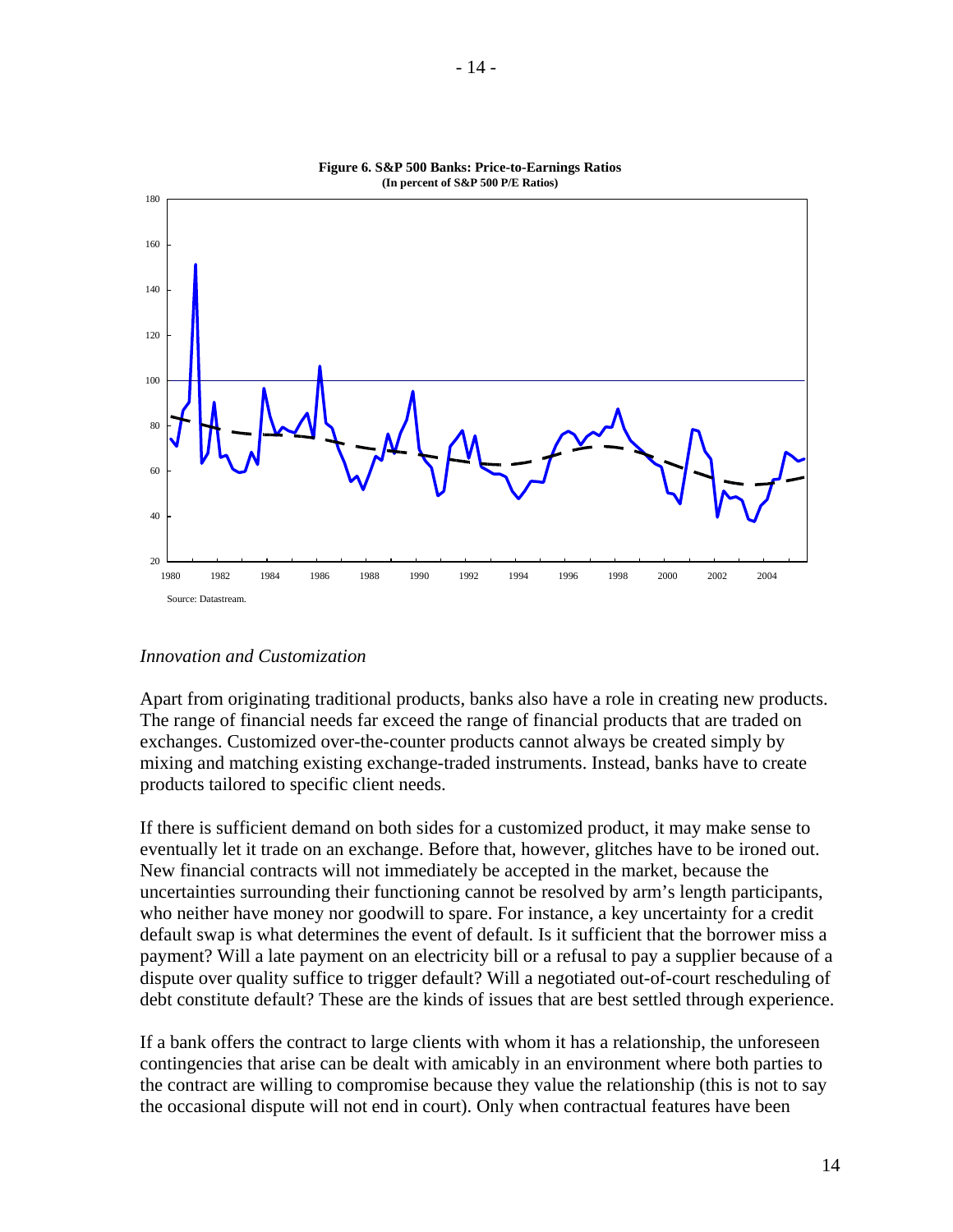modified to address most contingencies can consideration be given to trading the contract on an exchange. Thus banks are critical to the process of customization and financial innovation, using their relationships and reputations to test-drive new contracts.

Sometimes the ambiguities in contracts can never be resolved, so the contracts do not migrate to the markets. Take, for instance, a loan commitment – that is, a contract through which a bank agrees to lend at a pre-specified rate if the client demands a loan. Many loan commitments have an escape clause, termed the "material adverse change" clause. This allows the institution to duck the commitment if there is a material adverse change in the client's condition – a feature that protects the bank from having to make loans in circumstances where they would clearly not be repaid. In turn, this allows the bank to offer cheaper loan commitments. Of course, the loan commitment would mean little if the bank could renege with impunity. Every time an institution invokes the clause without adequate cause, however, its reputation will suffer a bit, and its future commitments will be worth less. This gives it the incentive to invoke the material adverse change clause only in the most necessary circumstances, and the credibility to offer a plausible commitment. Banks, unlike markets, can offer "incomplete" contracts (see Boot, Greenbaum, and Thakor (1993), Rajan 1998).

Finally, there are contracts for which there is only demand on one side. In such cases, banks may be willing to create the necessary contracts, offer them to clients, and hedge the ensuing risks, often through dynamic trading strategies in financial markets.<sup>[9](#page-17-0)</sup>

This last point suggests that in addition to its traditional role in offering liquidity to clients and the market, banks now also rely on the liquidity of all sorts of other markets to keep themselves fully hedged. We will return to the risks this poses later.

# **Summary**

 $\overline{a}$ 

Let me summarize. Technical change, regulatory change, and institutional change have combined to make arm's length transactions more feasible. More transactions are now done on markets, as well by institutions that have an arm's length relationship with their clients.

<span id="page-17-0"></span> $9<sup>9</sup>$  It is worth noting that financial institutions that create financial products to serve a general clientele may have a tendency to become more complex. The least cost financial product often makes use of multiple markets. For instance, the solution to a client firm's problem may require the financial institution to sell the firm a customized over-the-counter option, which is then hedged dynamically using other markets. The more markets the financial institution operates in, the easier it will be to come up with the right solution (and the fewer the conflicts of interest in pushing it), and the easier it will be to hedge. Of course, the diseconomies of scope and of organization will eventually kick in, increasing the transactions costs of doing business within the institution. Whether financial institutions have become overly complex is an issue I will not address in this paper.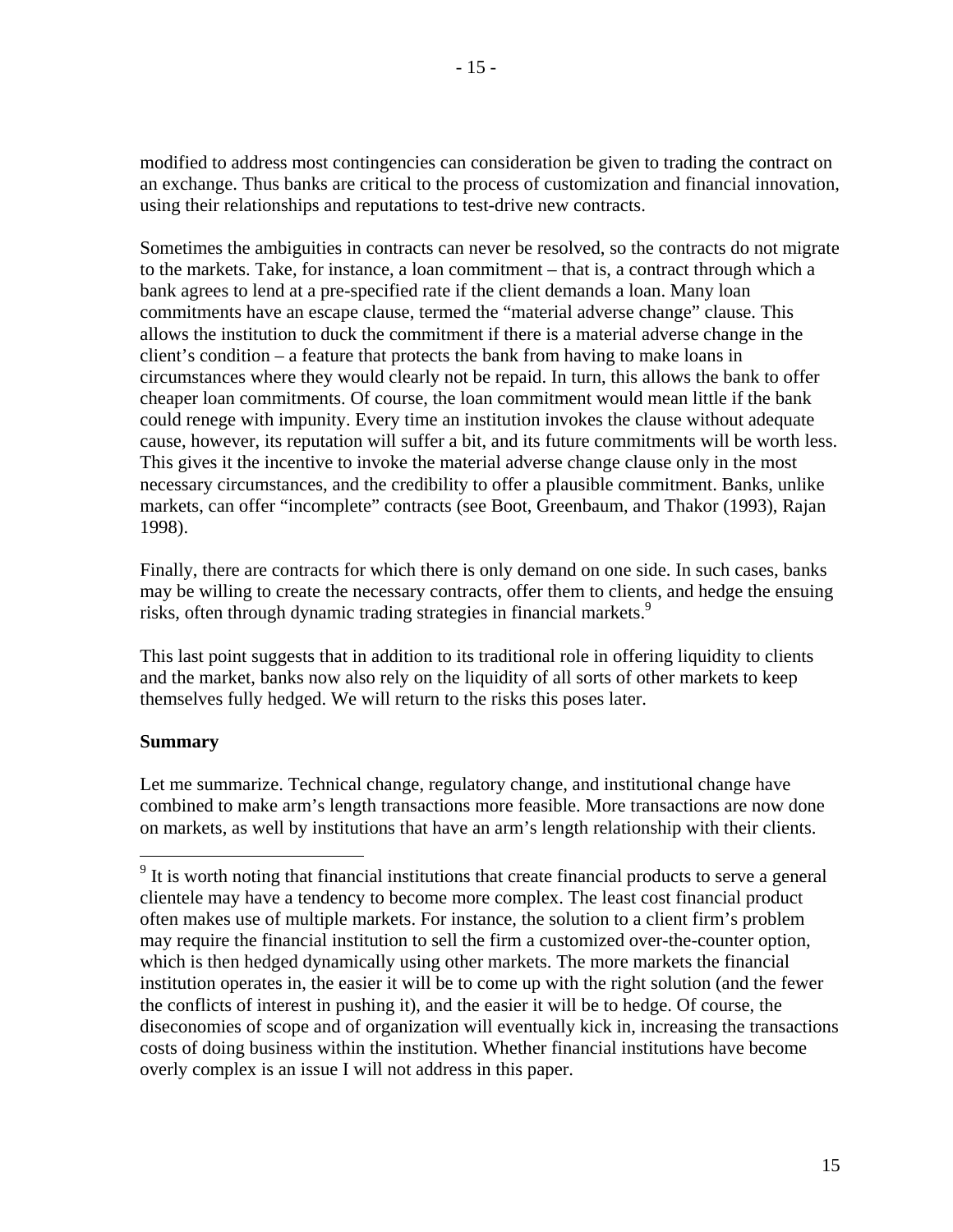This has not, however, marginalized traditional institutions like banks and their relationships. The changes have allowed such institutions to focus on their core business of customization and financial innovation, as well as risk management. As a consequence, the risks borne by traditional institutions have not become any lower. New risks are, however, now spread more widely in the economy, and traditionally excluded groups have benefited.

## **III. Are Financial Systems Safer?**

I have outlined a number of changes to the nature of financial transactions. While these have created undoubted benefits, and on net are likely to have made us significantly better off, they have opened up new vulnerabilities, to which I now turn.

Let me start by pointing out some vulnerabilities created by the greater reliance of economies on arm's length transactions and markets. I will then turn to changes in incentives of financial sector managers, which will be my main focus.

### **Greater demand on markets.**

 $\overline{a}$ 

Markets have become more integrated, have drawn in a greater variety of participants, and as a result, usually have more depth. Yet the demands made of these markets are not static, and typically increase over time.

One reason is that with the exception of one time spot deals, arm's length transactions rely enormously on the superstructure of the market – on trustworthy and timely dissemination of public information, on reliable performance by counterparties (failing which parties expect rapid and just enforcement), on the smooth functioning of the payments and settlements system, and on the availability of reasonable exit options when needed -- that is, the availability of liquidity.

The expectation of a reliable superstructure draws participants who are not necessarily financially sophisticated or aware of local nuances – not just the proverbial Belgian dentist but also the return-hungry foreign fund comes to mind. For these investors continued reliability is extremely important since they do not have recourse to other means of ensuring the security of their transactions.<sup>10</sup>

Most markets can provide reliability some of the time to all participants and all of the time to some participants. Few can provide it all of the time to all of the participants. So critical to the resilience of these markets is whether, at times when universal reliability cannot be assured, those who have assurance of reliability can substitute for those who do not; For example, can domestic financial institutions who have a greater ability to manage without the

<span id="page-18-0"></span><sup>&</sup>lt;sup>10</sup> For example, Qian and Strahan (2005) find that foreign bank's ownership of a country's loans is higher when the costs of using the country's legal system are lower.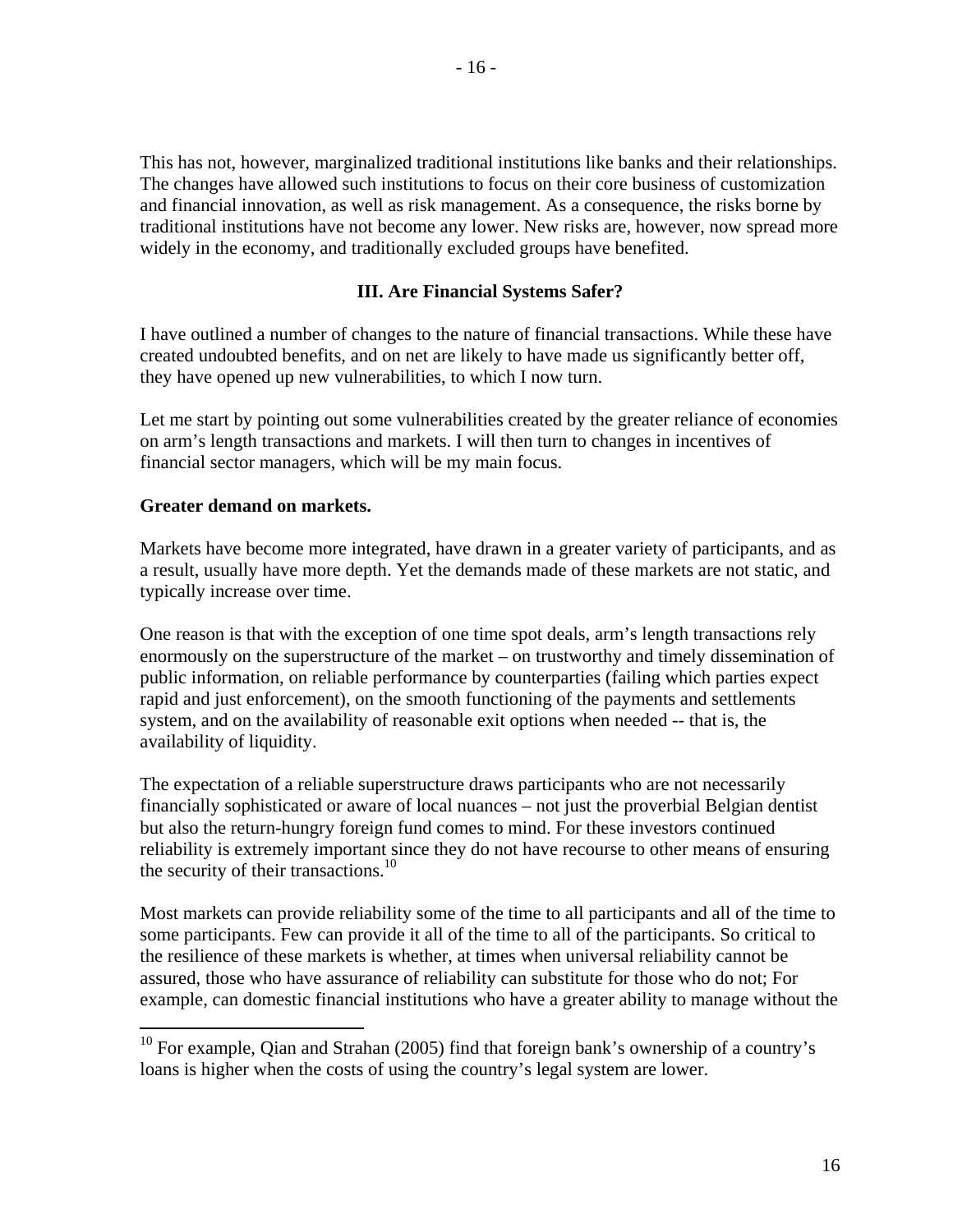superstructure underpinning markets, and who have their own sources of information and enforcement substitute for potentially more dependent foreign retail investors or funds?<sup>[11](#page-19-0)</sup>

The very forces that broaden access to the markets may, unfortunately, inhibit such substitution. First, growing perceptions of reliability, accentuated by good times, which tend to paper over all shortcomings, can draw in significant numbers of unsophisticated investors. The tolerance of these investors for ambiguity or for any counterparties who are "nonconforming" may be very limited. As a result, these investors may take fright at the first sign the superstructure or counterparties are under stress, increasing the volume of transactions that have to be substituted for in such times.

Second, the supply of those who can substitute may also fall as a market builds a record of reliability. Knowing that the unsophisticated focus on certain pieces of public information, and that they tend to move markets in ways that are hard to counteract, the sophisticated may reduce their search for alternative, less public sources of information. The market may become informationally less diverse as it becomes more arm's length, increasing risks if public information becomes less reliable (in actuality or perception).<sup>12</sup> In other words, while a "Hayekian" market, aggregating all manner of information is the ideal of market proponents, the incentives for information acquisition may become muted and, instead, market participants may focus excessively on some readily available sources that they believe everyone else is focusing on (also see Allen, Morris, and Shin (2004)).

Equally worrisome, the traditional skills of the sophisticated in managing without a reliable superstructure may fall into disuse. When the accounts of all companies are suspect as a matter of course, each financial institution has plenty of forensic accountants who can untangle the good firms from the bad. As confidence in accounts increases, however, the forensic accountants are let go, leaving institutions less capable of discrimination between firms when corporate scandals emerge.

Put differently, the longer a market's superstructure proves to be reliant, the more reliance will be placed on it. If it does not improve its systems constantly, it could find that the demands for reliability that are placed on it exceeds its capability of supplying them. The consequence is greater fragility: to errors, to misinformation, and to simple bad luck.

1

<span id="page-19-0"></span> $11$  Mian (2004), for example, finds that domestic banks in Pakistan are much more likely to restructure a troubled loans using a private workout whereas foreign banks are more prone to use courts.

<span id="page-19-1"></span><sup>&</sup>lt;sup>12</sup> One example of a focus on easily available public information is the use of corporate bonds ratings in the CDO market, even though such ratings may be misleading when applied to highly leveraged instruments (see BIS 2005).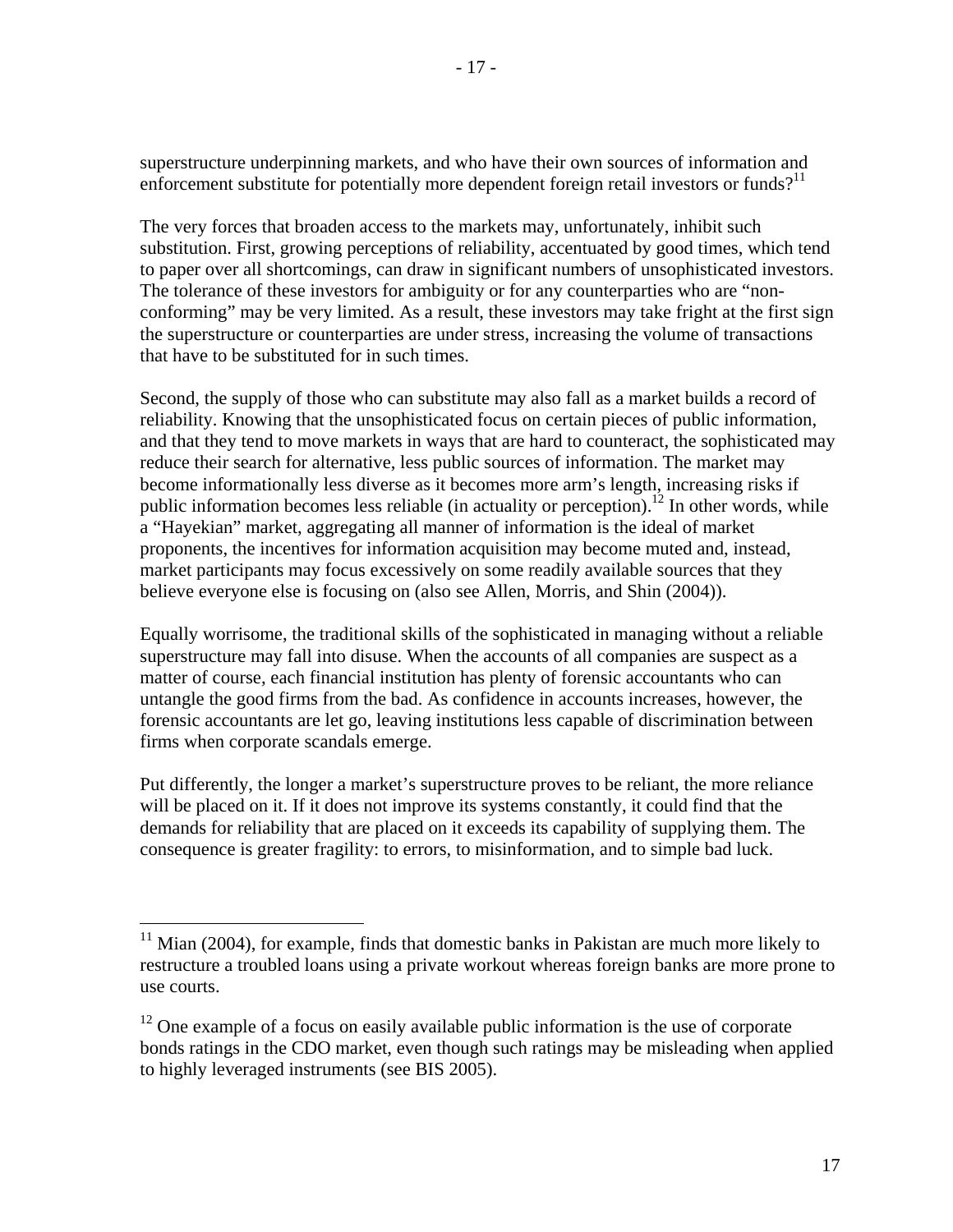#### **Incentives Leading to Riskier Markets**

1

Let me now turn to incentives. In my opinion, a potentially greater concern than the market's superstructure being unreliable is that the managers of the new intermediaries, as well as managers of today's banks have vastly different incentive structures than bank managers of the past. This is not a bad thing in and of itself. I will argue, though, that these structures could well create perverse incentives under certain situations, and those should be a source of concern.

As I argued earlier, investors have departed banks only to delegate management of their financial investments to a new set of investment managers. Delegation, however, creates a new problem, that of providing incentives to the investment manager. Investors can reward managers based on the total returns they generate. However, managers can always produce returns by taking on more risk, so investors have to ensure managers do not game them. One common theoretical measure of performance is Jensen's alpha, that is, the excess returns produced by the manager over the risk free rate, per unit of risk taken. A sensible way of implementing a performance system based on alpha is to constrain the investment manager to investments in a particular category or style, and evaluate him based on how he performs relative either to others who follow the style or to an appropriate benchmark portfolio with a similar level of risk. In short, the most practical method of providing incentives to managers is to compare their return performance relative to other competing managers who follow broadly similar investment strategies.

Furthermore, the market provides its own incentives. Given that there are economies of scale in investment management (at least up to a point), it makes sense for managerial compensation to be positively related to assets under management, and it typically is. And assets under management are determined by return performance: even though there is little systematic evidence that past performance by investment managers ensures future performance, investors do chase after managers who generate high returns because they think  $\frac{1}{2}$  (incorrectly) the managers have "hot hands".<sup>13</sup> And current investors, if dissatisfied, do take their money elsewhere although they often suffer from inertia in doing so. In Figure 7, I present the flows into an average U.S. mutual fund as a function of the returns it generates (see Chevalier and Ellison (1997)). As the figure suggests, positive excess returns (the amount by which returns exceed the returns on the market) generate substantial inflows while negative returns generate much milder outflows – in short, inflows are convex in returns.

Thus an investment manager's compensation is directly related to the returns he generates, but it is also indirectly related to returns via the quantum of assets he manages, which are also influenced by returns. The superimposition of these two effects leads to a compensation

<span id="page-20-0"></span><sup>&</sup>lt;sup>13</sup> See Agarwal et al. (2004), Chan et al. (2005), and Chevalier and Ellison (1997), for example.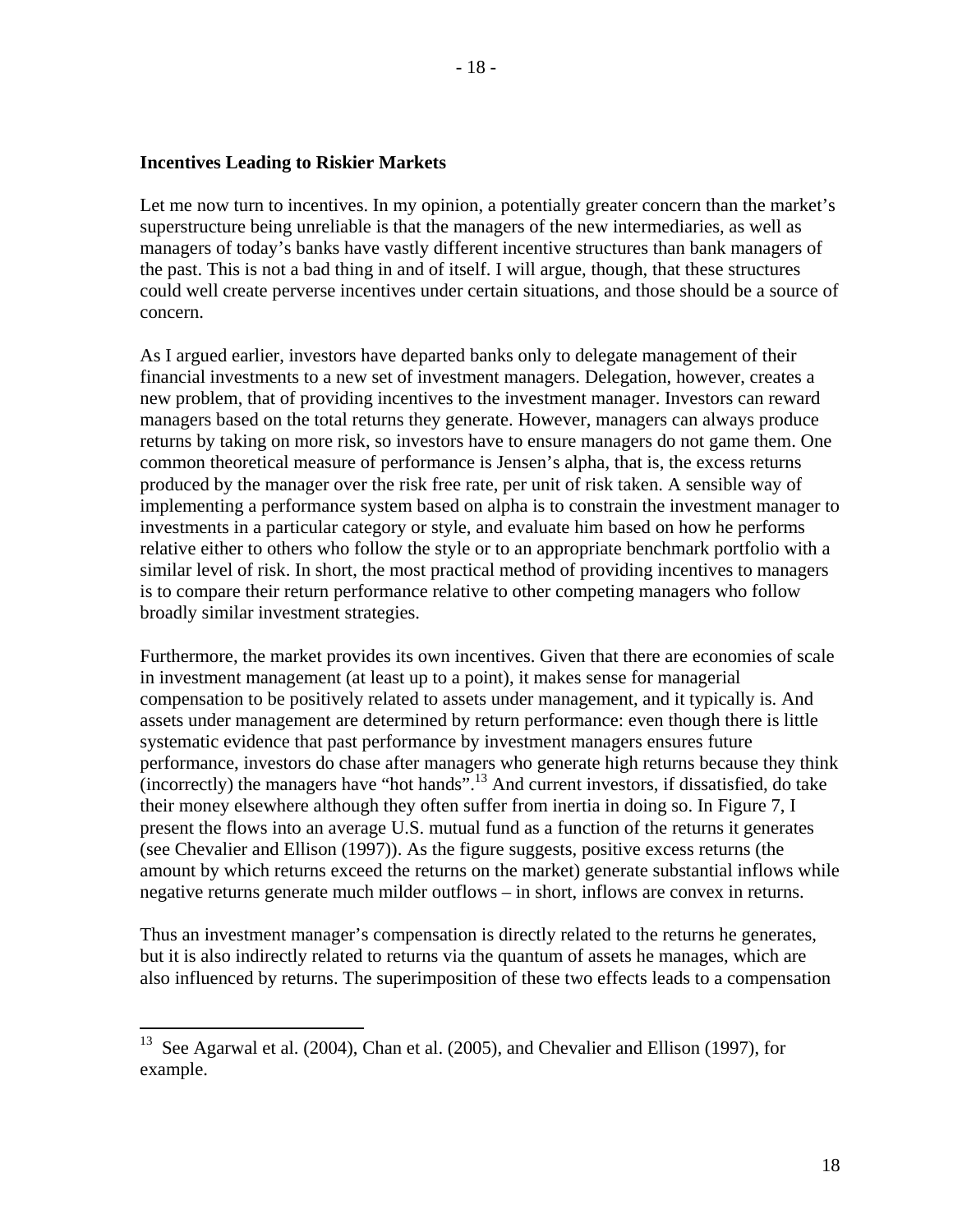

<sup>- 19 -</sup> 

**Figure 7. U.S. Mutual Funds' Returns and Net Flows 1/**

 $\overline{a}$ 

function that is convex in returns, that is, one that encourages risk taking because the upside is significant, while the downside is limited.  $^{14}$ 

The incentive to take risk is most pronounced for managers of young, small, funds, where hot high return strategies, even those that are sure to collapse eventually, may be preferable to steady strategies. The high return strategy attracts inflows and enhances compensation in the short run, when the cost of failure in terms of foregone future fees is relatively limited. Eventually, if the fund survives, it will have grown large enough that inflows are no longer as welcome because they make the fund unwieldy. The relative cost of losing the franchise through risky investments will then loom much larger and the fund will become more conservative. Brown, Goetzmann, and Park (2001) show that the probability of liquidation of hedge funds increases with increasing risk, while Chan et al. (2005) find that younger hedge funds tend to get liquidated significantly more often, suggesting they do take on more risk.

The emphasis on relative performance evaluation in compensation creates further perverse incentives. Since additional risks will generally imply higher returns, managers may take

Source: Chevalier and Ellison (1997). 1/ Data for young funds (age 2 years).

<span id="page-21-0"></span> $14$  Not all developments take us in the direction of increasing short term behavior. For example, as the GFSR September 2005 points out, insurance companies are increasingly looking for long term investment strategies, and longer term instruments, so as to hedge their long term liabilities. My arguments should be seen as reflecting where I think the central tendency is rather than a universal trend.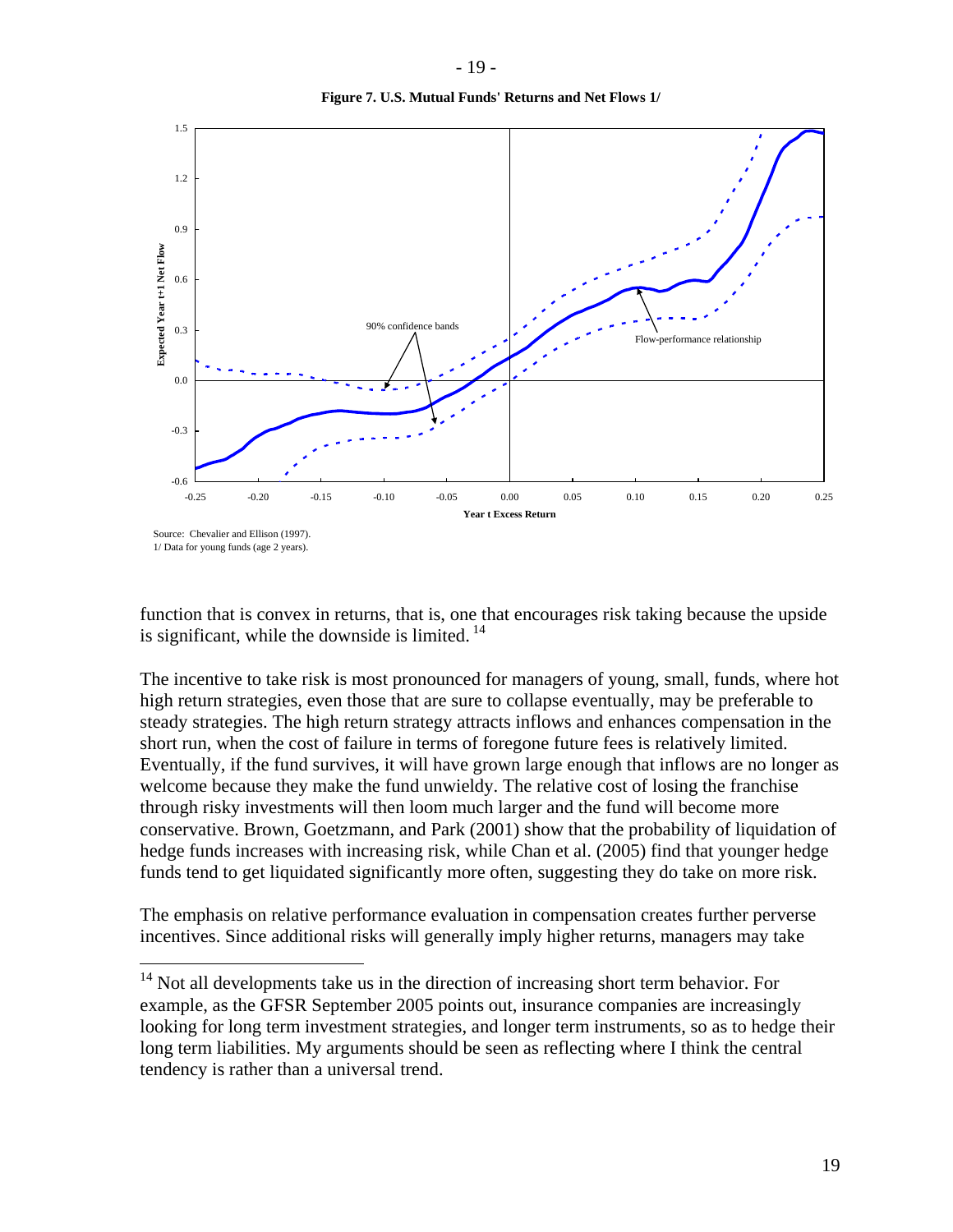risks that are typically not in their comparison benchmark (and hidden from investors) so as to generate the higher returns to distinguish themselves. While choosing the more observable investments within the benchmark, however, managers typically will be wary of being too different from their peers, for they insure themselves against relative underperformance when they herd. Let us examine these behaviors in greater detail.

## *Hidden Tail Risk*

1

Consider the incentive to take on risk that is not in the benchmark and is not observable to investors. A number of insurance companies and pension funds have entered the credit derivatives market to sell guarantees against a company defaulting.<sup>15</sup> Essentially, these investment managers collect premia in ordinary times from people buying the guarantees. With very small probability, however, the company will default, forcing the guarantor to pay out a large amount. The investment managers are thus selling disaster insurance or, equivalently, taking on "peso" or "tail" risks, which produce a positive return most of the time as compensation for a rare very negative return.<sup>16</sup> These strategies have the appearance of producing very high alphas (high returns for low risk), so managers have an incentive to load up on them.<sup>17</sup> Every once in a while, however, they will blow up. Since true performance can only be estimated over a long period, far exceeding the horizon set by the average manager's incentives, managers will take these risks if they can.

One example of this behavior was observed in 1994, when a number of money market mutual funds in the United States came close to "breaking the buck" (going below a net asset value of \$1, which is virtually unthinkable for an ostensibly riskless fund). Some money market funds had to be bailed out by their parent companies. The reason they came so close to disaster was because they had been employing risky derivatives strategies in order to goose up returns, and these strategies came unstuck in the tail event caused by the Federal Reserve raising interest rates quickly.

<span id="page-22-0"></span> $15$  Of course, much of the exposure of these firms comes from holding senior tranches – where they will suffer loss only if there is a serious downturn in the economy and the protection afforded by the originator's equity and the mezzanine levels proves insufficient.

<span id="page-22-1"></span><sup>&</sup>lt;sup>16</sup> Peso risk is named after the strategy of investing in Mexican pesos while shorting the U.S. dollar. This produces a steady return amounting to the interest differential between the two countries, although shadowed by the constant catastrophic risk of a devaluation. Another example of a strategy producing such a pattern of returns is to short deep out-of-the money S&P 500 put options (see Chan, Getmansky, Haas, and Lo (2005)).

<span id="page-22-2"></span> $17$  Certainly, the pattern of returns of hedge funds following fixed income arbitrage strategies suggested they were selling disaster insurance. The worst average monthly return between 1990 and 1997 was a loss of 2.58 percent, but losses were 6.45 percent in September 1998 and 6.09 percent in October 1998.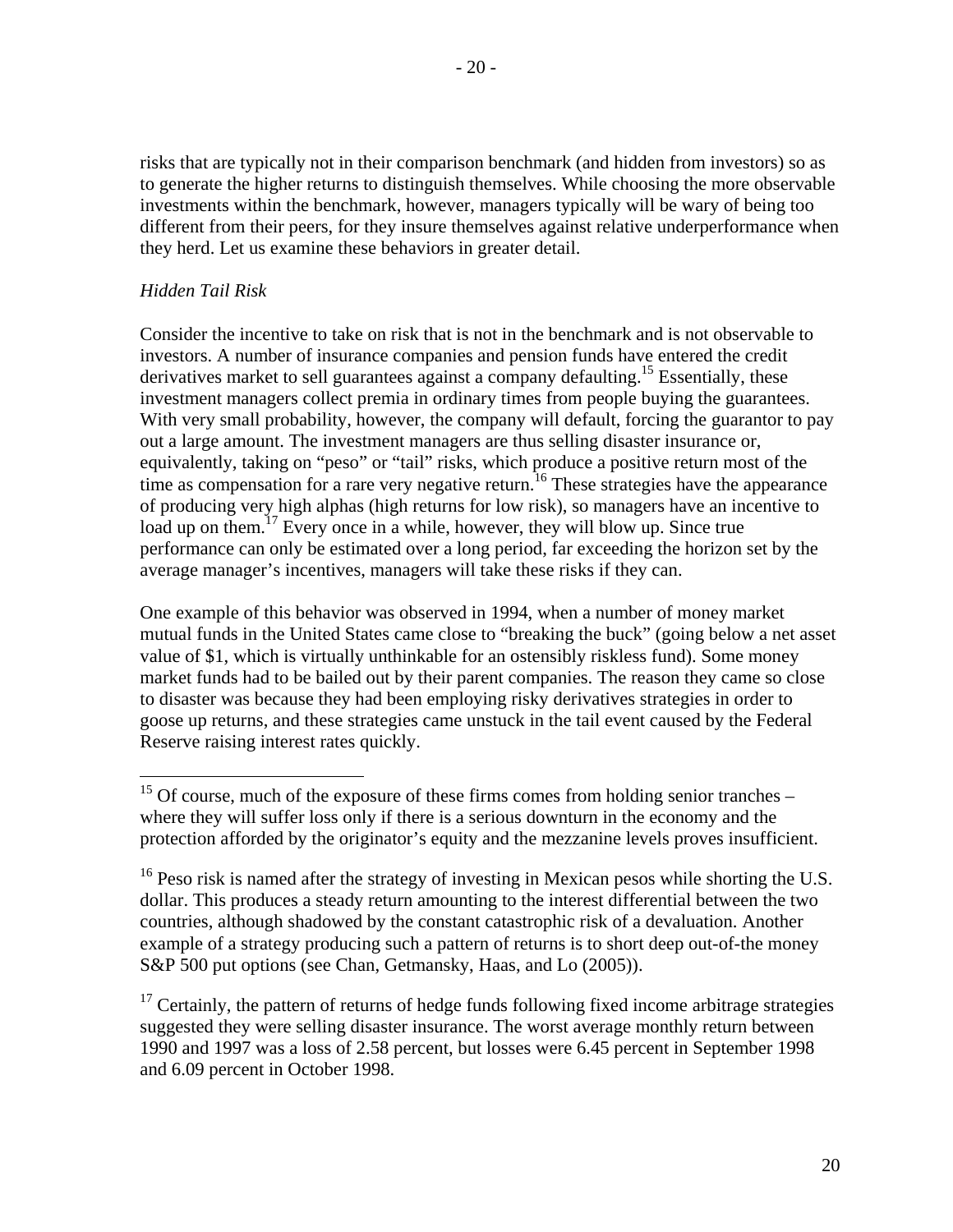If firms today are implicitly selling various kinds of default insurance to goose up returns, what happens if catastrophe strikes? Will they start defaulting on obligations to policyholders and pensioners precisely when such protection is most needed? It may well be that the managers of these firms have figured out the correlations between the various instruments they hold and believe they are hedged. Yet as Chan et al. (2005) point out, the lessons of the summer of 1998 following the default on Russian government debt is that correlations that are zero or negative in normal times can turn overnight to one – a phenomenon they term "phase lock in". A hedged position can become unhedged at the worst times, inflicting substantial losses on those who mistakenly believe they are protected.

### *Herding*

1

Consider the second distortion, herding. Established fund managers who are evaluated against a common benchmark like the S&P 500 index have an incentive to buy the stocks included in the index as a form of insurance since only severe underperformance triggers dismissal.<sup>18</sup> Even if they suspect the stocks are overvalued, they know they will be excused if they perform very poorly when their benchmark also performs poorly.

Would a few enterprising managers not want to buck the trend and thus return prices to fundamentals? Unfortunately, few would want to go up against the enormous mass of managers pursuing the trend. The reason is that their horizon is limited. If the mispricing in stocks does not correct itself in a relatively short while, the investment manager will see an erosion of his customers as he underperforms. It takes a very brave investment manager with infinitely patient investors to fight the trend, even if the trend is a deviation from fundamental value. Increasingly, finance academics are coming to the conclusion that prolonged deviations from fundamental value are possible because relatively few resources will be deployed to fight the herd (see, for example, Shleifer and Vishny (1997) or Lamont and Thaler (2001)).

To summarize, overall incentives to take risk have increased. In addition, however, incentives to take tail risk as well as incentives to herd and move prices away from fundamentals, have increased. Different managers may suffer from each of these distortions to a different extent – the young and unproven are likely to take more tail risk, while the established are likely to herd more. The two distortions are, however, a volatile combination. If herd behavior moves asset prices away from fundamentals, the likelihood of large realignments – precisely the kind that trigger tail losses – increases. One last ingredient can make the cocktail particularly volatile, and that is low interest rates after a period of high rates – either because of financial liberalization or because of extremely accommodative monetary policy.

<span id="page-23-0"></span> $18$  See Chevalier and Ellison (1997) for evidence.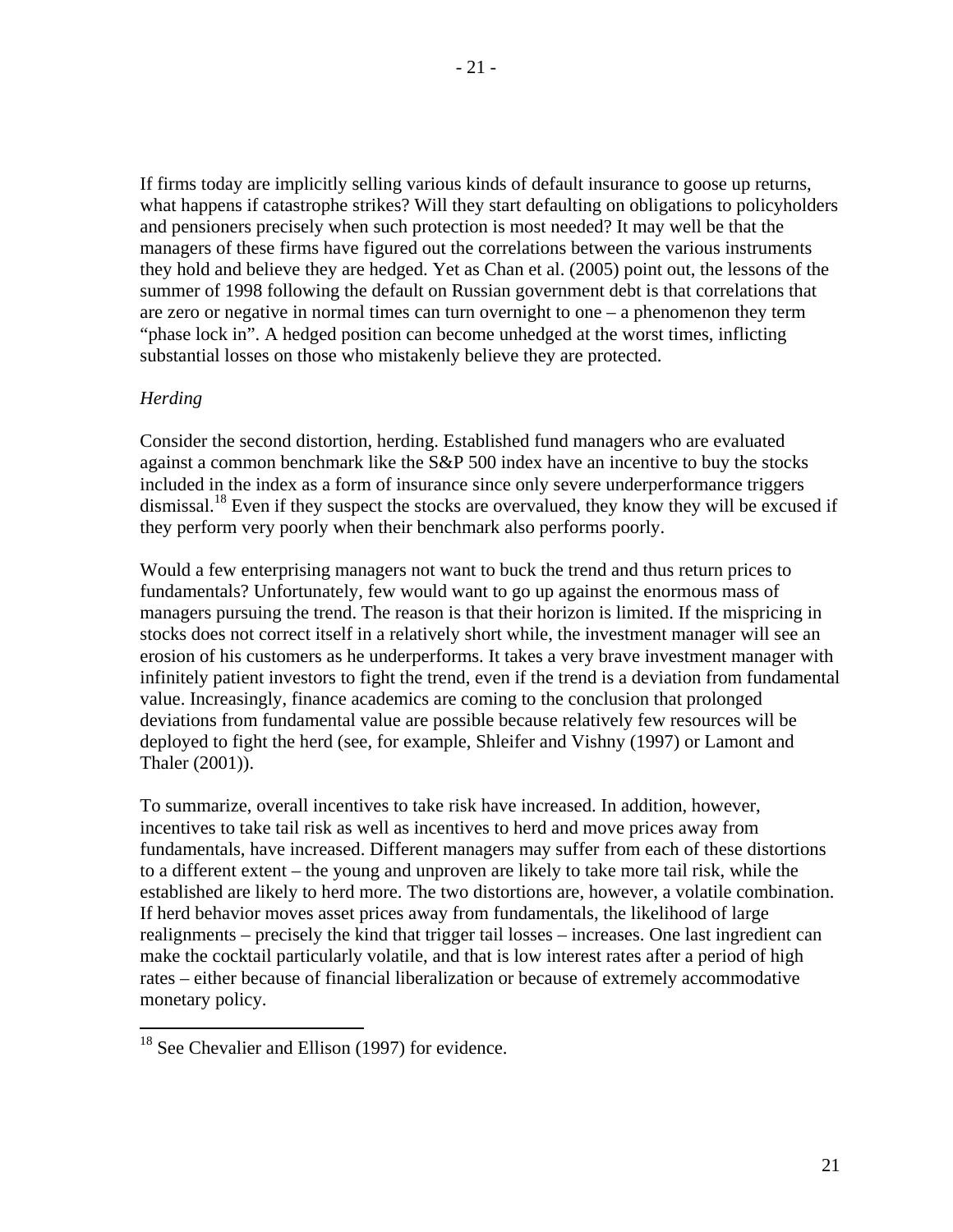### *Low interest rates and incentives*

1

Low interest rates induce an additional degree of procyclical risk taking into financial markets. Let me illustrate with some examples.

*Example 1:* Insurance companies may have entered into fixed rate commitments. When interest rates fall, they may have no alternative but to seek out riskier investments – if they stay with low return but safe investments, they are likely to default for sure on their commitments, while if they take riskier but higher return investments, they have some chance of survival. This phenomenon, known as risk shifting (see, for example, Jensen and Meckling (1976)), tends to induce participants to ignore collective downside risks (including illiquidity) since their attention is focused on the upside, the only circumstances under which they survive. Of course, if risk free interest rates start moving back up, insurance companies can meet their obligations without taking undue risk. Thus they have an incentive to search for risk when interest rates are low, and to become more conservative when they are high.

*Example 2:* A second form of induced "risk shifting" can be seen in hedge funds. The typical compensation contract for a hedge fund manager is 1 percent of assets under management plus 20 percent of annual returns in excess of a minimum nominal return (often zero). When risk free returns are high, compensation is high even if the fund takes on little risk, while when risk free returns are low the fund may not even exceed the minimum return if it takes little risk. Thus low rates will increase fund manager incentives to take on risk. Since the cost of borrowing can also be low at such times, fund managers can goose up returns by adding leverage. In doing so, they also add risk.<sup>19</sup>

In addition to the incentives of managers changing, the quantity of capital seeking riskier investments can also increase when interest rates are low only to pull back when interest rates rise. Insurance companies, pension funds, and endowments may look to invest in hedge funds so as to increase returns. Young hedge funds are likely to attract significant flows, not just because they are more open to them, but also because everyone knows they will take on additional risk.

Simple proxies such as the VIX index for the risk aversion of financial markets in the United States do seem to be positively correlated with the level of short-term interest rates.<sup>20</sup> Also.

<span id="page-24-0"></span> $19$  None of this is to take away from the positive role hedge funds play in searching for the highest yields and in providing liquidity to markets.

<span id="page-24-1"></span> $20$  A GARCH model with ARMA terms in the mean equation (thereby correcting for autocorrelation and heteroskedasticity) finds a positive and statistically significant correlation between the first differenced 3-month U.S. T-Bill yield and the implied volatility of the CBOE S&P 500 Index options contract.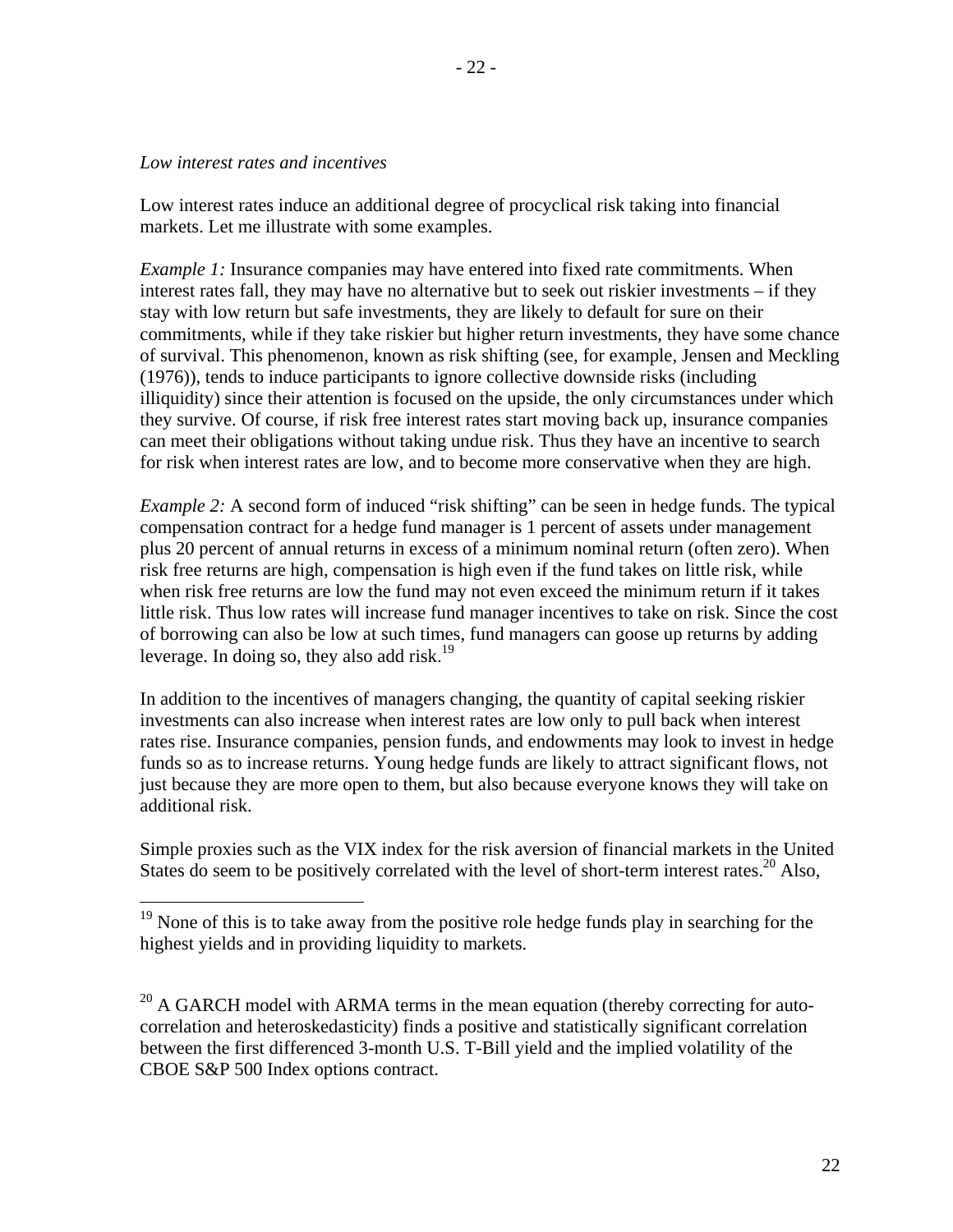Kodres and Kashiwasi (GFSR 2005, Box 2.4), among others, show emerging market spreads fall significantly when industrial country interest rates fall unexpectedly, and when interest rate volatility is low (as it is when interest rates are low). This suggests that risk appetites may well increase as interest rates fall, inducing a degree of procyclicality into the financial sector, over and above other sources of procyclicality such as collateral values (see, for example, Hoshi, Kashyap and Scharfstein (1993), Kiyotaki and Moore (1997) or Shin  $(2005)$ ).

*Example 3*: The natural question then is why do recipients accept such "hot" money and finance long term illiquid projects or consumption with them? Don't they realize that these investors are fickle and likely to evaporate when interest rates rise?

Emerging markets are perhaps the recipients most likely to be damaged by a "sudden stop" imposed by a movement of investment managers towards lower risk as developed country rates rise. Maybe these governments do not realize the risk they are taking by financing with such "hot" flows. After all, their credit rating improves when global interest rates are low since debt service is easier at low rates. This, in turn, implies they will pay lower risk premia than normal on their borrowing. Spreads can be further compressed if industrial country investors have the additional desire to take on risk that we have discussed above. Faced with falling risk premia and improving credit ratings, it is tempting for the emerging market politician to assign the credit to his own policies (and if they have not actually changed, to the fact that foreign investors have finally recognized how wonderful the policies have been). Why not use the easy money to enhance growth rates? Thus it is possible politicians might mistake a cyclical phenomenon for a secular trend and initiate a plethora of long term projects on that basis, only to be forced to liquidate them when the cycle turns.

However, all politicians have to do is to look around and see that everyone seems to be lifted by the rising tide of easy credit to realize their country is not special. This should inspire caution. But politicians themselves have short horizons defined by elections, and asymmetric compensation functions. Perhaps oversimplifying, if they can produce high growth before the elections, they will be re-elected, while low growth (or high growth) post-elections is discounted, a phenomenon that leads to the "political business cycle" (see, for example, Alesina and Sachs (1986)). They, therefore, have every incentive to accept hot money even if they fully recognize its true character.

In fact, a number of models of early warning systems for crises show that the probability of an emerging market crisis increases when U.S. interest rates rise (see Kamin, Schindler, and Samuel (2001) or Kaminsky and Reinhart (1999)). The point, therefore, is that common factors like low interest rates – potentially caused by accommodative monetary policy -- can engender excessive tolerance for risk on both sides of financial transactions.<sup>21</sup> When markets

1

(continued)

<span id="page-25-0"></span> $21$  The reader will note that I have been vague about whether I am talking about nominal or real rates, or policy, short term, or long term rates. It is possible to spin a story about each rate – for example, insurance companies with fixed nominal commitments would be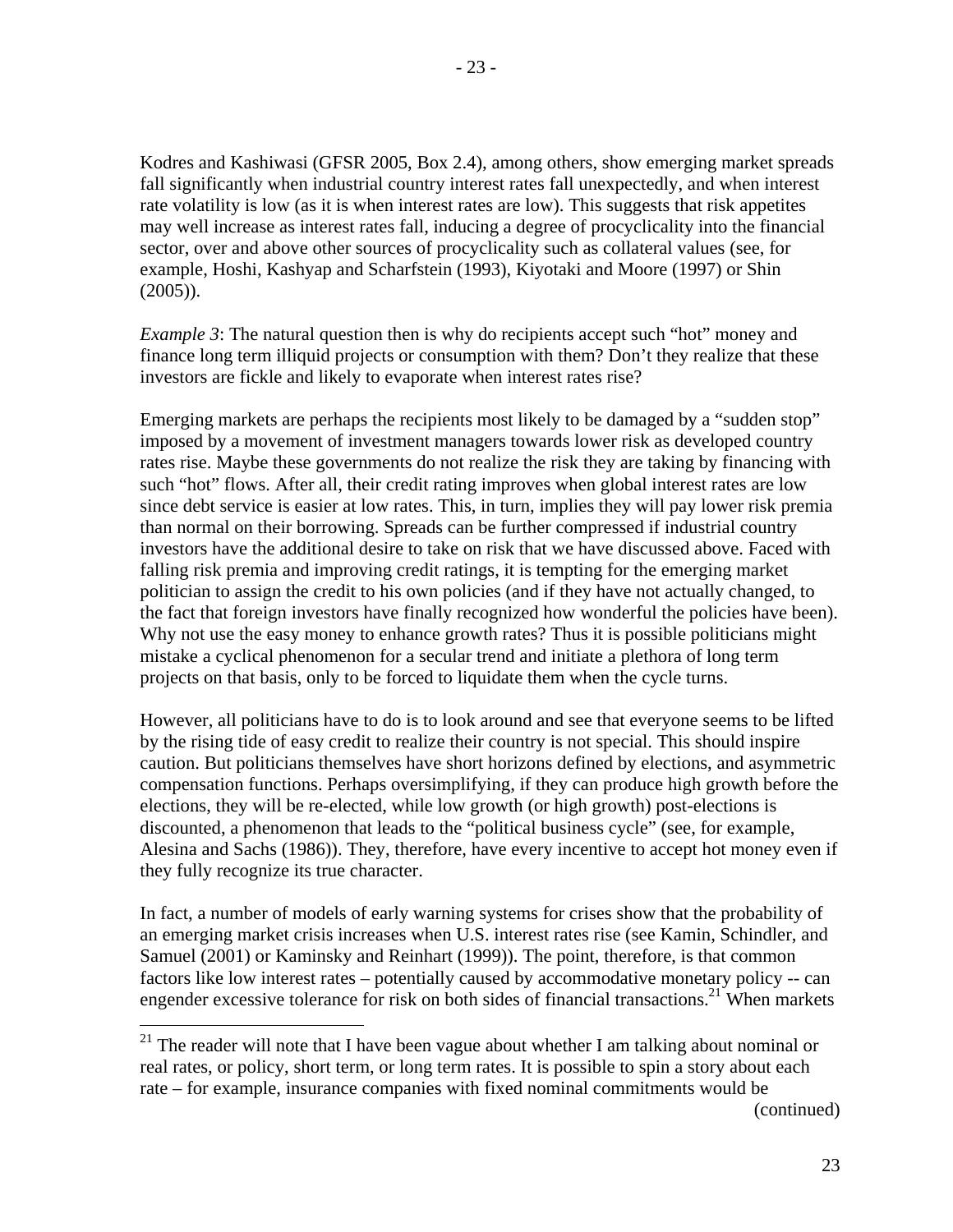are integrated, these phenomena can spill across borders. An industrial country's monetary policy, while appropriate for its domestic circumstances, may be inappropriate taking into account spillover effects on other economies.

# **Financial Risk and Real Risk**

1

Thus far, we have discussed excessive financial risk taking. When is it most likely to translate into real risk? Clearly, excessive risk tolerance leads to an excessive willingness to finance real investment, with the potential for overcapacity and a waste of real resources to society.

Are there other consequences? Can the build up of financial claims independently affect real activity? In the perfect world, the answer should be no. If there is an adverse shock to the real value of an asset or position, it should be immediately reflected in the financial claims that are written on that asset or position. Holders of financial claims will absorb the loss and since the aggregate loss cannot be more than the real loss suffered, the consequences cannot be any greater.

In practice, however, real losses need not be allocated so smoothly to financial claims. First, with myriad complex claims written on the same underlying real asset, there may be legal uncertainty on who bears what loss. Bankruptcy procedures, which are an attempt to allocate losses, can be prolonged. During this time, gaming between firm managers and claimants, between various classes of claimants, and between claimants and customers can affect real activity, converting financial distress into economic distress.

Second, in anticipation of a complicated bankruptcy, or when there is no such procedure to restrain claimants, some short-term claimants may prefer to press their financial claims, forcing a liquidation of long term real assets. Emerging markets have experience with this. A downturn in a country's economic prospects can lead not just to a sudden stop of new capital but also a forced liquidation of existing real assets as investors run (see Calvo, Izquierdo, and Mejia (2004), Diamond and Rajan (2001b), Jeanne (2002)).

The adverse consequences I have just described are multiplied when there is too little financial liquidity in the system. Liquidity allows holders of financial claims to be patient, allows the netting of offsetting claims, and allows the value of the net financial claim to more fully reflect fundamental real value. Not only does illiquidity perpetuate the overhang of financial claims as well as uncertainty about their final resolution, a perception of too little aggregate liquidity in the system can trigger off additional demands for liquidity (see

concerned about nominal rates, while those with real commitments would be concerned about real rates. To the extent that policy rates can affect long term nominal rates (by signaling the stance of future monetary policy) as well as real rates (by inducing greater risk tolerance), policy rates may indeed be relevant.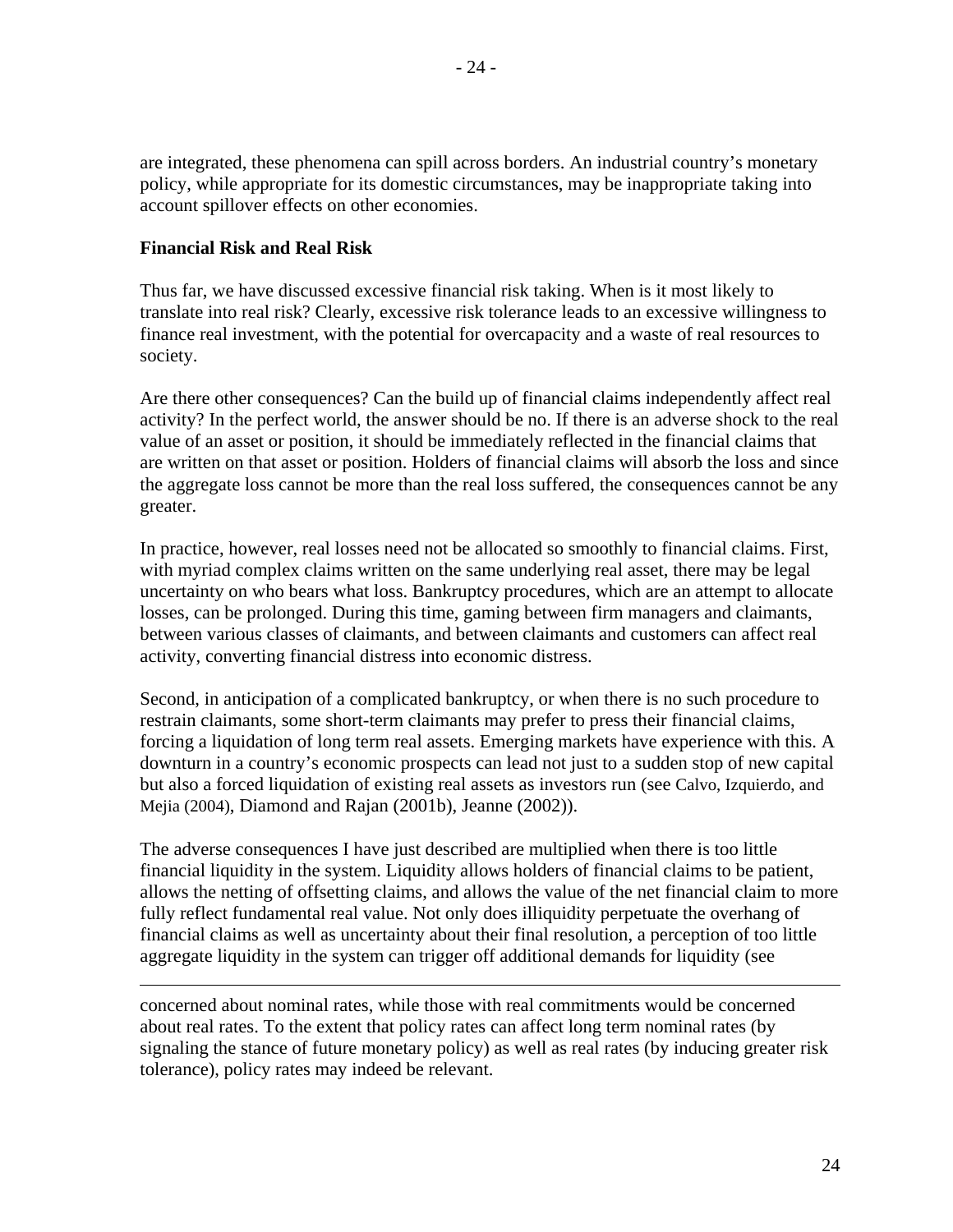Diamond and Dybvig (1983)), and create contagion (Diamond and Rajan (2005)). Since systemic instability, rather than the demise of a few players is the real concern, let us now turn to whether the traditional providers of liquidity will step up to play their role.

## **Can the traditional providers of liquidity be relied upon?**

The additional need for liquidity as financial systems have become more arm's length stems from a variety of reasons. First, as new and inexperienced players are drawn in, there is a greater need for resilience in the system. Second, because more complicated instruments are used and larger positions can be built up, a lot more uncertainty needs to be tided over. Finally, large movements of asset prices away from fundamentals, as well as a concentration on tail risks, implies that in certain eventualities, significant losses will have to be allocated. Can banks step up to provide the needed liquidity?

### *Fundamentals and Asset Prices*

Start first by asking whether banks and investment banks will take contrarian positions and reduce the risk associated with misaligned asset values and excessive concentrations of risk. The answer is likely to be no. For one, banks typically do not have the mandate to take the large trading positions necessary to arbitrage away misalignments. Moreover, while bankers may not have the same skewed incentives as investment managers, they also are responsible for quarterly profits. They therefore face the same limits to arbitrage as do investment managers – they cannot carry a losing position for too long.

More problematic, however, is that because they can typically sell much of the risk off their balance sheets, they have an incentive to originate the assets that are in high demand and thus feed the frenzy. If it is housing, banks have an incentive to provide whatever mortgages are demanded, even if they are risky "interest-only" mortgages. In the midst of a frenzy, banks are unlikely to maintain much spare risk bearing capacity. If the returns to originating risk are high, and banks have to keep a piece of every risk originated, they have every incentive to utilize their balance sheets fully when the frenzy is on, rather than buck the trend (and their profitable peers) and keep spare capacity for a potential, low probability, crisis.

This also means that to the extent that the frenzy has contributed to a misalignment of asset prices, bank balance sheets are unlikely to be fully insulated from a realignment of those prices with fundamentals. In addition to explicit bank liabilities, significant downturns can bring along a number of contingent and implicit commitments. Given that banks are increasingly in the guarantee business and are concerned about their future reputations, they will attempt to fulfill these commitments, especially while the extent of the downturn is still unclear. This will further weaken the quality of their balance sheets. Finally, in an arm's length market, participants always have recourse to litigation, which can bring further uncertainty and liabilities to the balance sheets of those who are perceived to have fed the frenzy.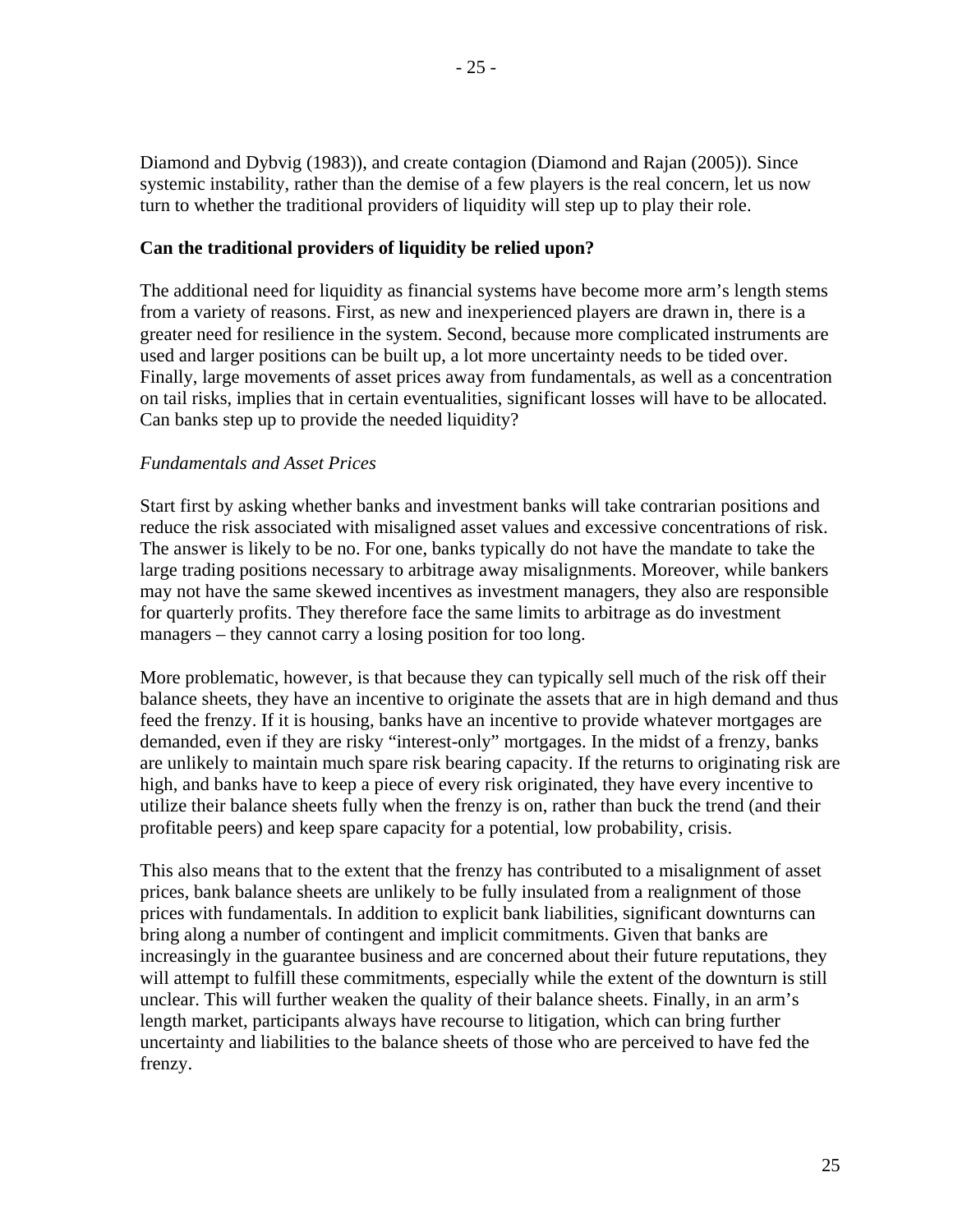In summary then, while traditional providers of liquidity may have improved their abilities to manage risk, they are forced by competitive forces to remain on the frontiers of risk creation and absorption. They may not maintain much spare risk bearing capacity or liquidity creating capacity. Can they, however, at least reallocate liquidity as they have done in the past?

## *Reallocating Liquidity*

1

One of the advantages of banks is that they can be well diversified across liquidity needs in the system and can thus provide liquidity most efficiently to those who need it (see Kashyap et al. 2002). Gatev and Strahan (2004) show that when the commercial paper market dried up for many issuers following the Russian crisis in 1998, banks with higher levels of transaction deposits were perceived (by the stock market) to be lower risk. They experienced larger inflows of funds – possibly from investors fleeing the commercial paper market – just when firms denied access to commercial paper started taking down back-up lines of credit from these banks. Thus banks helped intermediate liquidity back into the system in a time of crisis. As the crisis passed, back-up lines were repaid, and deposits flowed back into commercial paper. In a sense, banks provide guarantees of liquidity to borrowers and depositors, but because these came at different times in 1998, they were naturally hedged. Central banks can also help by increasing overall liquidity, as did the Federal Reserve in 1998.

One reason banks functioned effectively in 1998 as liquidity providers of next-to-last resort was because they were not perceived as credit risks, so they attracted spare liquidity. This need not be the case in future crises. As originators of credit risk, banks hold first loss positions. A downturn in the economy, perhaps caused by, and causing asset price realignment, would result in actual losses being borne by bank balance sheets. Of course, banks hedge some positions through dynamic options-like strategies. As liquidity falls and prices move more, they will have to make larger and larger trades to offset those initial losses, thus demanding liquidity from the market precisely when it has little to offer. Bank losses could widen. $^{22}$ 

In sum, while the experience in the 1998 crisis in the United States should offer a certain measure of confidence that liquidity will continue to be provided in a crisis, one should not become overly sanguine. If banks also face credit losses and there is uncertainty about where those losses are located, only the very few unimpeachable banks will receive the supply of liquidity fleeing other markets. If these banks also lose confidence in their liquidity-short brethren, the inter-bank market could freeze up, and one could well have a full blown financial crisis.

<span id="page-28-0"></span> $22$  This is not a novel observation – the failure of "portfolio insurance" strategies during the Crash of 1987 was a wake-up call about the risks inherent in dynamic hedging strategies.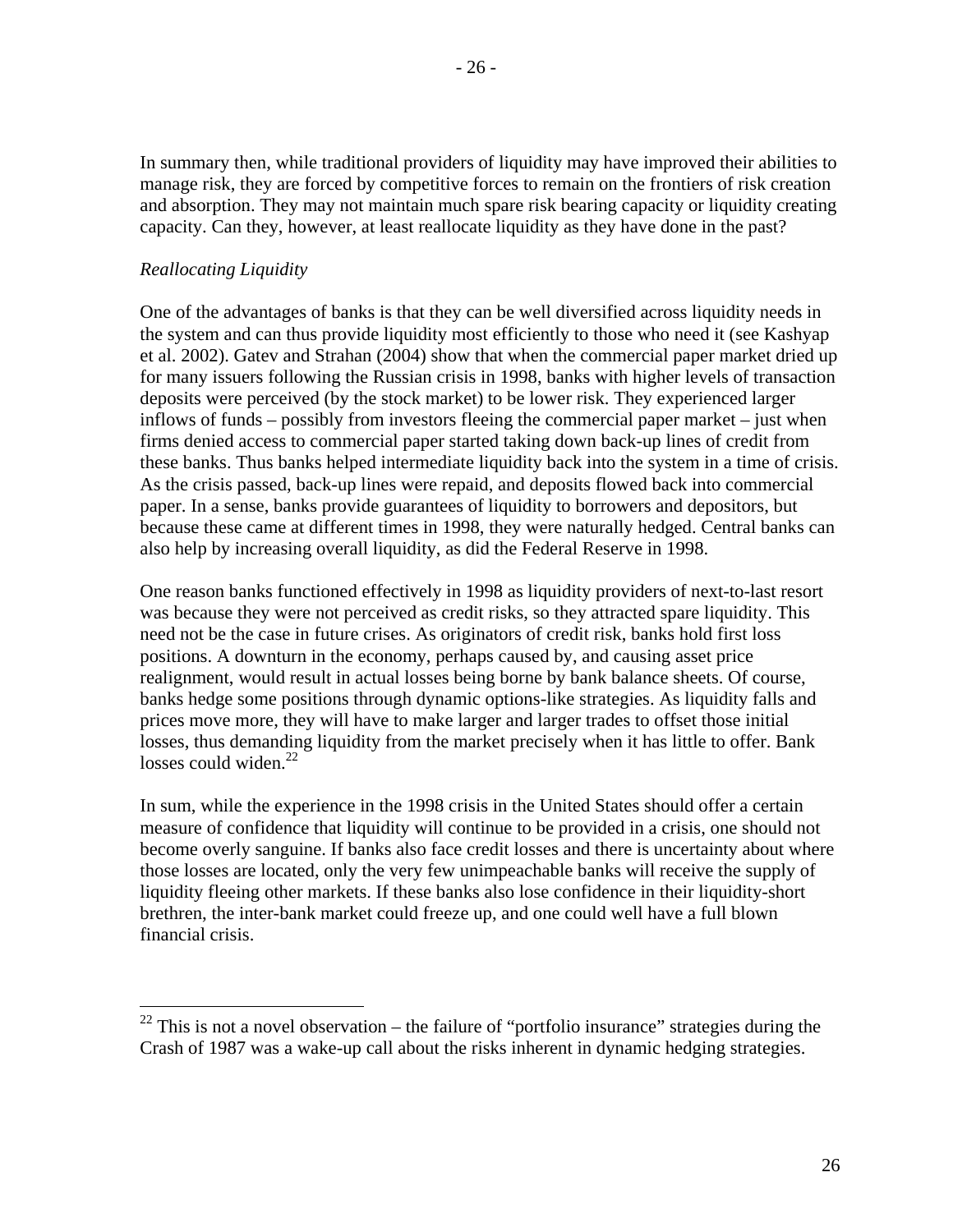So, on net, what can we say about how the stability of the financial system has evolved as the nature of the system has changed? While the system now exploits the risk bearing capacity of the economy better by allocating risks more widely, it also takes on more risks than before. Moreover, the linkages between markets, and between markets and institutions, are now more pronounced. While this helps the system diversify across small shocks, it also exposes the system to large systemic shocks – large shifts in asset prices or changes in aggregate liquidity. The incentive structure of investment managers, as well as intensified competition, may contribute to "endogenizing" the large systemic shocks (see Knight (2004) for a nice exposition of endogenous risk) – not only might investment managers have a greater tendency to allow asset price misalignments, they may also have a tendency to leave themselves exposed to events in "the tail" of probability distributions, without preparing adequately for them. Tail events may prompt a flight to quality and liquidity. Unfortunately, traditional providers of liquidity could find it harder to step up at such times.

While it is hard to be categorical about anything as complex as the modern financial system, it is possible that these developments are creating more financial–sector induced procyclicality than in the past. They may also create a greater (albeit still small) probability of a catastrophic meltdown. Unfortunately, we won't know whether these are, in fact, serious worries until the system has been tested.

It is true the volatility of growth in industrial countries has been falling, partly as a result of the increasing flexibility of real economies, partly as a result of better policies, partly as a result of increased trade, and partly as a result of better financial markets. But the nature of tail risks, especially those related to credit, is such that we should not be lulled into complacency by a long period of calm. The absence of volatility does not imply the absence of risk, especially when the risk is tail risk, which may take a long time to show up. Moreover, it is not even clear that volatility in the financial sector has fallen – in the figure below, we plot the volatility of GDP growth in the United States and stock market returns (quarter on quarter returns on the S&P 500 index, estimated over a rolling twelve quarter period). While there seems to be a clear trend down in the volatility of GDP, there does not seem to be such a trend in the stock market.

It is also true the financial system has survived some large shocks in the past, under the able stewardship of Chairman Greenspan. The crash of 1987, the world panic of 1998, the bursting of the stock market bubble in 2000-2001 were all shocks that might have had far worse consequences for industrial country financial sectors, and for the world economy, were it not for appropriate intervention by monetary authorities.

Nevertheless, the experience thus far should not make us overly sanguine. First, can we be confident that the shocks were large enough and in the right places to fully test the system? After all, a shock to equity markets, though large, may have less effect than a shock to credit markets. In other words, can we be confident that all losses are equal, or will some losses be more systemic than others? Perhaps Chairman Greenspan should be faulted for allowing only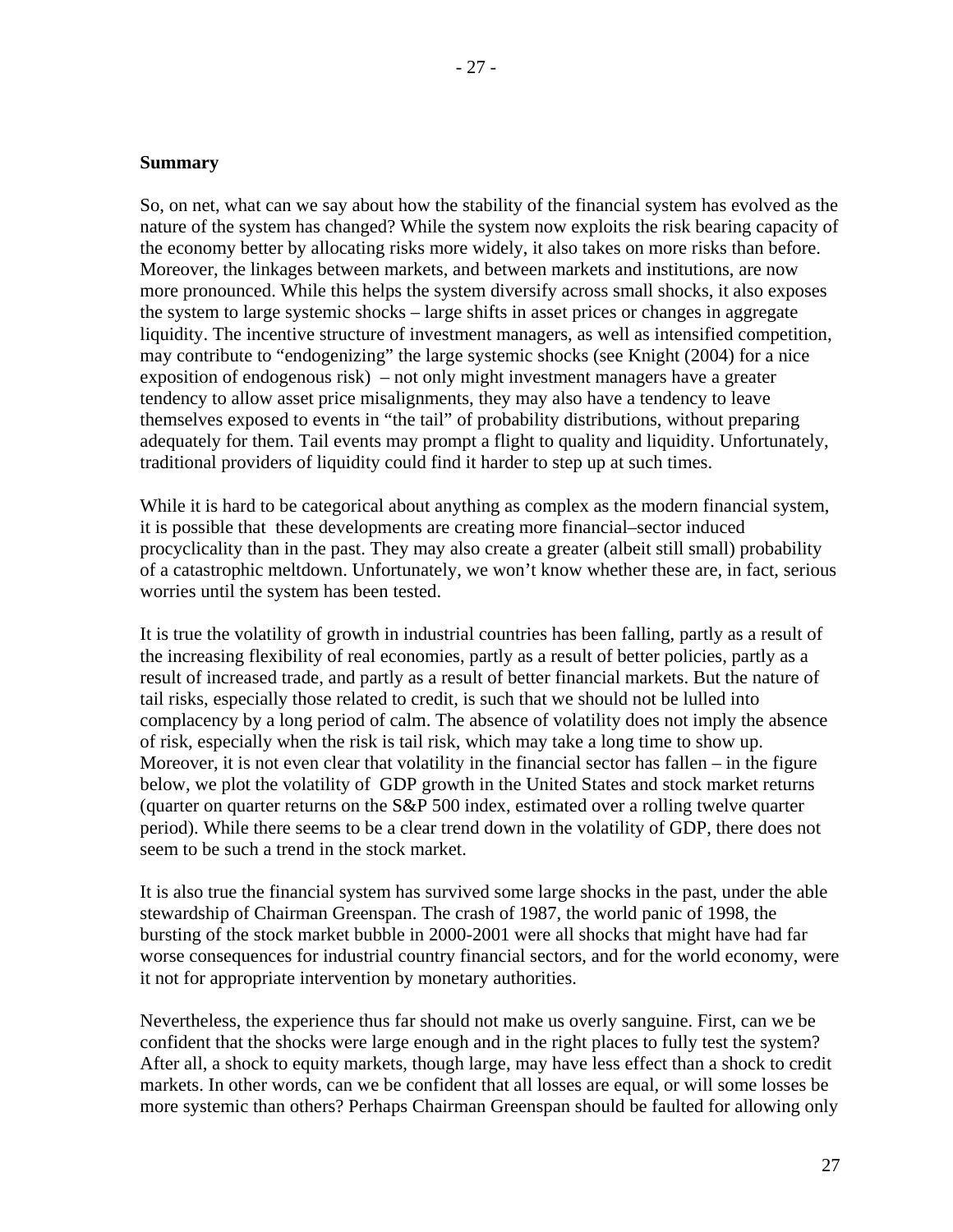two mild recessions during his tenure. And perhaps we can sleep better at night if we pray,"Lord, if there be shocks, let them be varied and preferably moderate ones, so we can stress test our systems."



Second, some argue it is better to pick up the pieces after the fact through a liquidity infusion by monetary authorities, than attempt to second-guess the market and prevent risk build up. There seems to a presumption in this argument that liquidity infusion is costless. It is not. It does impose lower policy rates, sometimes for a considerable duration, and entails a tax on savers and a transfer to those who need the liquidity. The low rates implicit in liquidity intervention could also create their own incentive distortions. Market friendly policies to prevent or discourage excessive risk taking should be considered in the light that most of the remedies we currently contemplate are costly.

Before I come to policy, let me turn to an important question. If indeed risk taking is excessive, why don't investors offer their managers compensation contracts that restrain the short-term emphasis on returns and associated risk taking, as well as encourage them to maintain adequate liquidity? There is a prima facie case for policy intervention only if private incentives for risk taking or liquidity provision depart from what is socially desirable. Even if this case can be established, however, intervention will be warranted only if its benefits exceed its costs. But let us start by asking whether there is a prima facie case.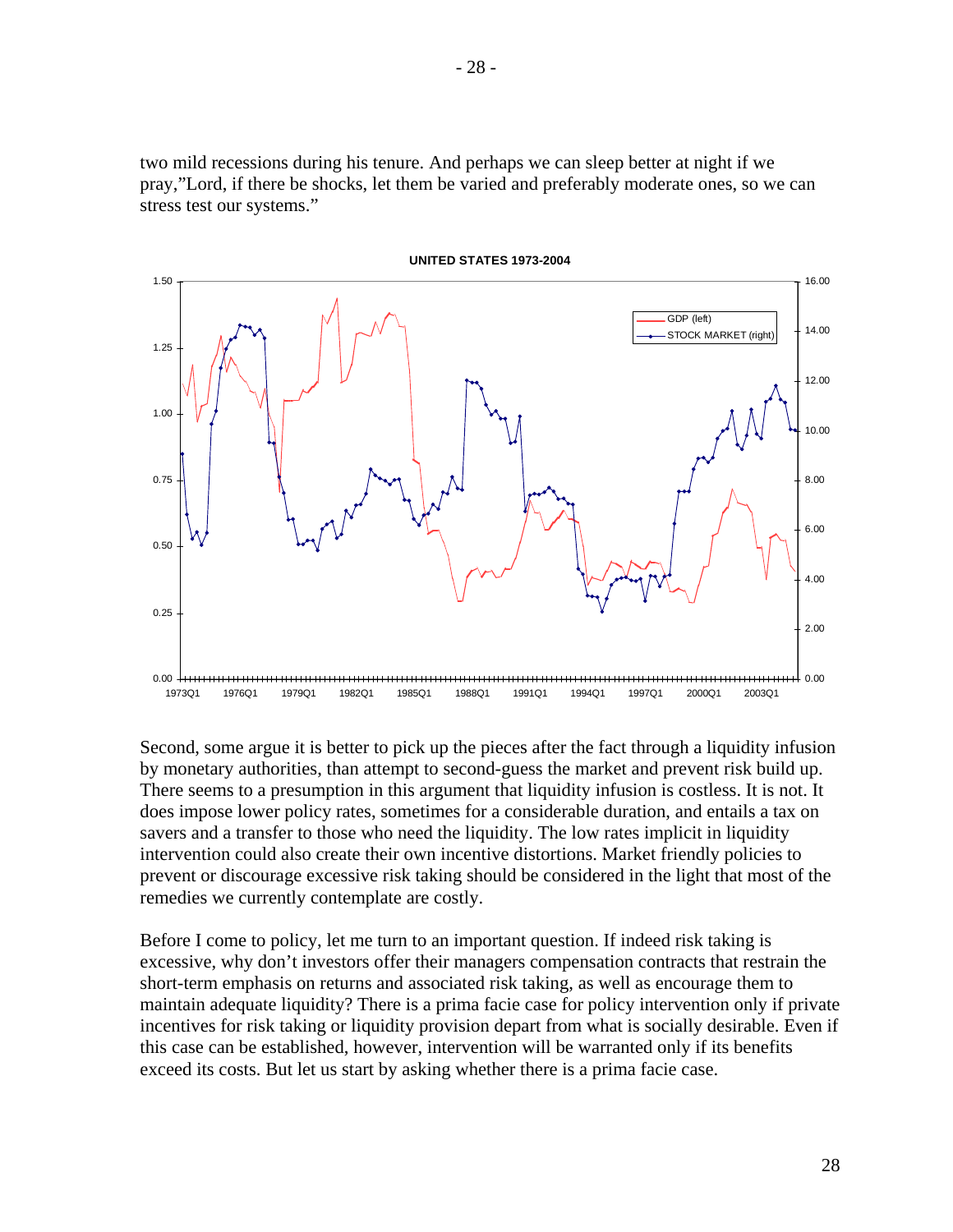## **Do Investors have the Incentive or Ability to restrain Managers?**

## *Restraining risk taking*

Investors may indeed have too little private incentive to restrain the focus of investment managers on generating returns in the short run. For one, there is very little systematic evidence that past performance in financial investment is an indicator of future performance, Warren Buffet or Peter Lynch notwithstanding. This implies that the constant movement by investors between funds has little social value (and potentially negative value – see Frazzini and Lamont (2005)). But current investors in an individual fund benefit when new investors pour in because the fund's average costs go down. As a result, the private gains from attracting new investors through a fund's superior short term performance exceed the social value, and current investors have too little incentive to restrain managers from focusing on the short term.

Similarly, because issuers -- such as emerging market politicians -- may also be myopic and may not fully internalize the cost of accepting hot money, investors may not bear the full cost of the real damage inflicted as their investment managers herd in and out of investments.

Even if they wanted to provide their managers appropriate incentives, however, investors may not have the ability to do so. For one, they may not be able to penalize a manager who follows the herd into disaster. After all, it is easy for the manager to walk away and get a job in another fund, blaming the collective crash for his poor performance.

Equally important, however, they may not have complete control over managers – because of weaknesses in corporate governance, for example. If so, and because managers have private incentives to generate returns in the short term (to preserve their jobs or for the public adulation that success brings), the private equilibrium may again generate excessive risk taking.

# *Restraining Illiquidity*

Liquidity is clearly a public good, so it is likely the private incentives to provide for it, or not overuse it, are inadequate. It is hard for a private actor to fully capture the benefits of providing liquidity – if prices are higher and more closely reflect fundamentals, all who trade benefit, not just the actor who injected liquidity into the market (Bhattacharya and Gale (1987), Caballero and Krishnamurthy (2005)). Therefore, the private sector has too little incentive to provision for it.

In fact, it makes sense for an investment manager to free ride on the liquidity provided by others. Hot money departing an emerging market does not pay for the liquidity it relies upon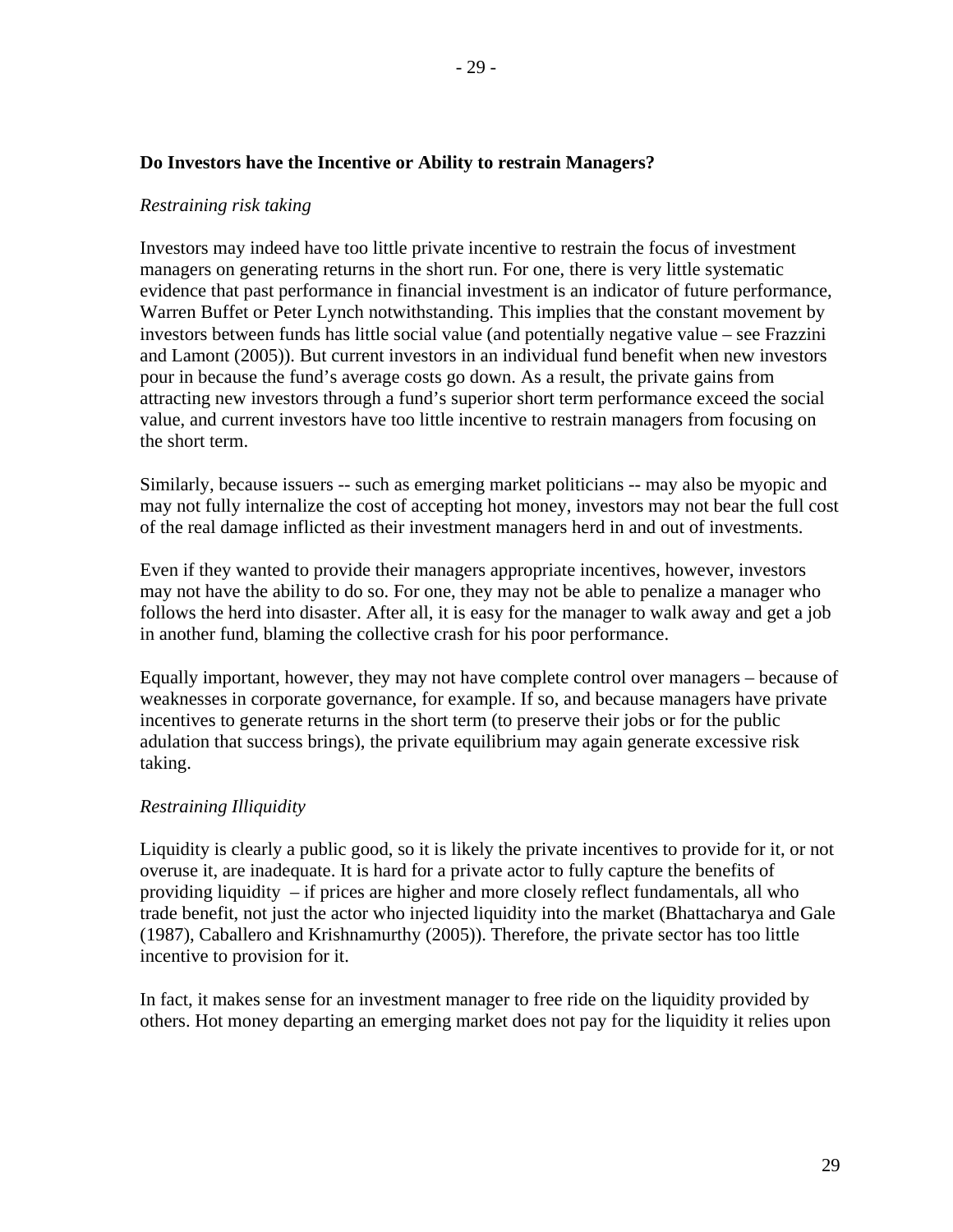as it leaves.<sup>23</sup> Thus both risk taking and liquidity provision by investment managers may not be adequately policed by private markets (see Chakravorti and Lall (2004) for a related but different rationale for why markets may not write the right incentive contracts with investment managers).

Given that there is a prima facie case, can we say anything more. Any intervention has costs. Chairman Greenspan, in a speech some years ago suggested some very useful guidelines for interventions "Proceed cautiously, facilitate and participate in prudent innovation, allow markets to signal the winners and losers among competing technologies and market structures, and overall—as the medical profession is advised—do no harm." This would suggest market friendly, low cost intervention, but only if we can show the benefits outweigh the costs.

Unfortunately, since we do not know the probability of a potentially catastrophic meltdown of the financial sector (though it is likely to be small), it is hard to do a precise cost-benefit analysis. Greenspan (2004) suggests that a risk management approach to policy making should take into account small probability events, especially if the potential costs of those events is likely to be large. Ultimately, though, even a risk management approach boils down to judgments about costs and probabilities and, at present, these will be subjective. More data certainly needs to be collected on the magnitude of these risks.

Nevertheless, I would argue that given the potential costs of the concerns I raise, if we can find low cost ways of nudging excessive risk taking down, and making it less procyclical, we should use them. Let us examine the tools we might have.

# **IV. Monetary and Regulatory Responses**

The two main tools that suggest themselves are monetary policy and prudential regulation and supervision. I start with why monetary policy might have a role.

# **Changes in the Process of Credit Expansion and Contraction**

1

One of the main changes under way is that banks increasingly account for a smaller and smaller fraction of expansion in financing. Much more is now fueled by organizations like hedge funds and pension funds. As we have argued, changes in the rate environment can significantly affect the assets under management in risk-tolerant institutions, as well as the allocation of investments by those institutions. This might induce substantial additional procyclicality into monetary policy, as well as increasing the small probability of a serious crisis.

<span id="page-32-0"></span> $2<sup>23</sup>$  Of course, "hot" money may well have paid up on average, by accepting lower interest rates from the emerging market when it knows it has assured and easy exit.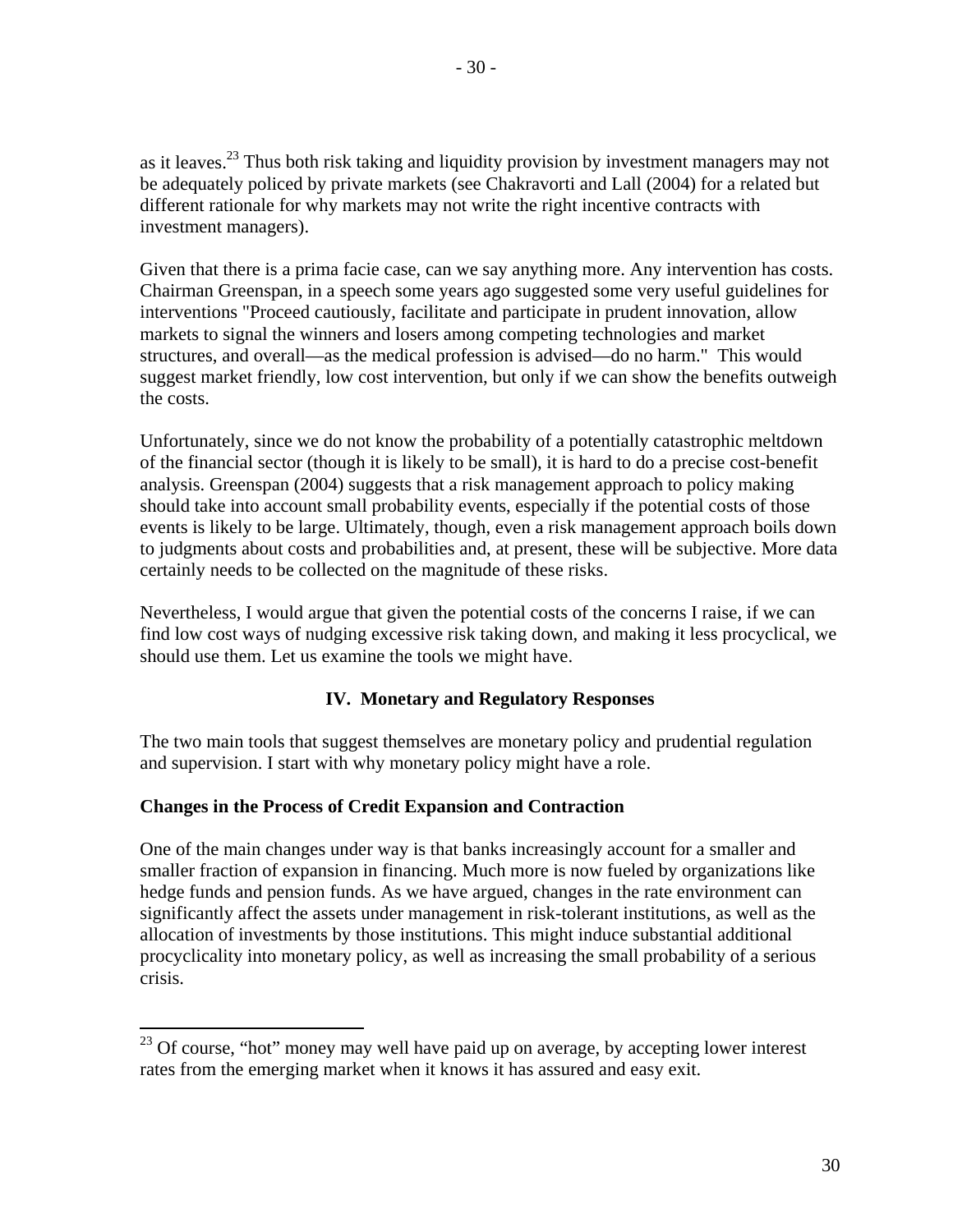Details matter. For example, we have seen that changes from a high interest rate environment to a low interest rate environment could leave a number of institutions with long term fixed interest liabilities searching for yield and hence risk, and willing to expand lending. Also, the change can set off a self-reinforcing upward revaluation of asset prices, collateral values, and credit (see, for example, Bernanke and Gertler (1990), Kiyotaki and Moore (1997), and Shin (2005)). Conversely, a change from a low interest rate environment to a high interest rate environment can induce a flight to quality with attendant effects on high-risk illiquid credits, and a collapse in asset price growth.

The level of interest rates will also matter. In a persistently low interest rate environment, more institutions (such as hedge funds) that are compensated on the basis of nominal return will stretch for yield by taking on risk, including maturity risk. Note that via these actions of financial institutions, changes in policy rates will affect long rates, contributing to any existing channels of monetary transmission from policy rates to long rates.<sup>24</sup>

## *Implications for monetary policy*

1

The above discussion, however, has the following implications for a risk management approach. First, rapid, large, changes in monetary policy have significant costs, not just in the domestic economy but in all interconnected markets (monetary authorities clearly recognize this -- see, for example, Ferguson (2003)). Adjustment costs need to be factored into policy. This will typically imply a more measured optimal policy than one that does not factor adjustment costs. Of course, "measured" does not necessarily imply perfectly predictable – some two-way uncertainty is always useful to prevent excessive gaming or complacency by market participants.

Second, while deflation can be immensely harmful for the real economy, an unanticipated but persistent low interest rate can be a source of significant distortions for the financial sector, and thence for asset prices. Not only does this mean staying further away from

<span id="page-33-0"></span> $24$  I have argued that the changed incentive structures as markets become more arm's length contribute to increased risk taking, and heighten the possibility of booms and busts. Much of the debate in macro-policy circles has, however, centered on the decline in inflation as the primary explanation. More precisely, the argument is that quiescent goods price inflation may have created a fertile new environment for asset price booms and consequent busts. Perhaps oversimplifying the well-argued ideas of Borio (2003), Borio and Lowe (2002), and Crockett (2001, 2002, 2003), in this new environment, credit expansions are less likely to be accompanied by goods price inflation. Monetary policy that is focused on controlling shortrun goods price inflation is likely to exert fewer checks on credit expansion and asset price inflation. The increase in the number of booms and busts in recent years is thus attributed, in part, to the presumed death of inflation. The two sets of explanations (incentives or the absence of goods price inflation) are not mutually exclusive, and more research is required to ascertain their relative merits.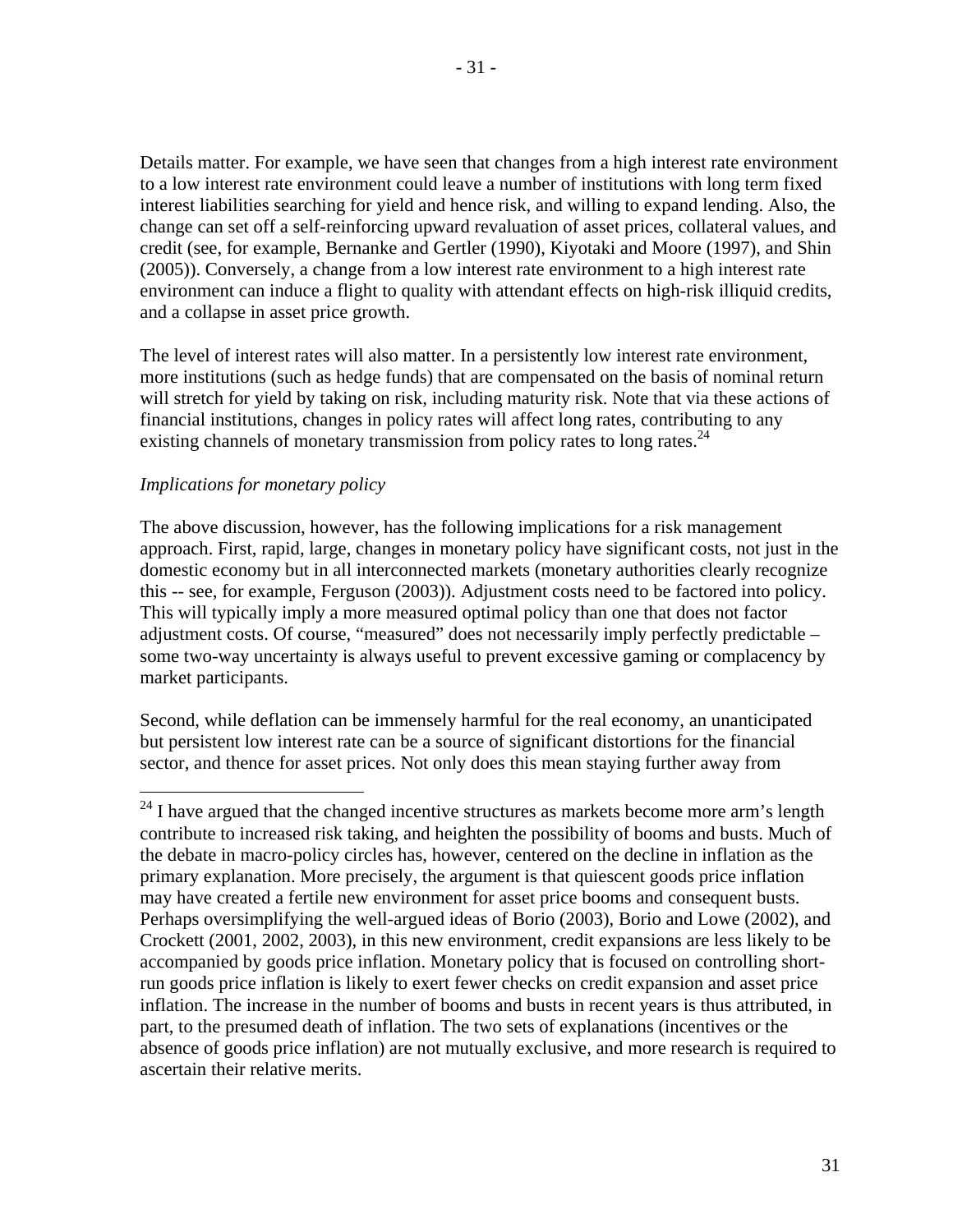deflation so that extremely low policy rates do not have to be used as a tool, it also implies exercising greater supervisory vigilance when those rates are in effect to contain asset price bubbles.

Third, and somewhat obviously, one can no longer just examine the state of the banking system and its exposure to credit to reach conclusions about aggregate credit creation, let alone the stability of the financial system. While the banking system may still be the lever by which the entire financial system is controlled, other parts could have substantial influence.

Finally, given that the financial sector may experience greater liquidity and solvency problems in really bad states of the world, central banks have to be vigilant for any possible shortfalls in aggregate liquidity. A risk management approach will imply the central bank will do everything to avert those states by pumping in liquidity. The danger, of course, is that this could induce moral hazard in market participants. Clearly, any specific assistance will have to include penalties for those managers who have left their institutions overexposed. Central bank credibility in enforcing these penalties will go a long way in limiting moral hazard.

## **Prudential Supervision**

Some economists argue that monetary policy alone is insufficient to address concerns about both inflation and financial stability, so a second instrument with countercyclical characteristics is needed (see, for example, Goodhart (2005)). A natural candidate seems to be some aspect of prudential supervision.

Two questions arise immediately. Who should come under the prudential supervision net and what instruments should be used?

# *Who should be supervised?*

Large institutions at the core of the financial sector will have to be supervised. However, some might argue that there is no need to bring institutions like hedge funds under the regulatory umbrella. After all, if rich sophisticated investors want to lose their money by placing it with some mathematical whiz kids who think markets mimic their models, why should regulators intervene?

Clearly, there is no public policy rationale for protecting sophisticated investors. And despite their aura, few hedge funds are large enough to pose systemic risks, LTCM notwithstanding. In the jargon, there is no micro-prudential reason to regulate hedge funds. However, there may be a macro-prudential rationale, because funds may herd on some trades, causing both large asset price movements as well as demands on liquidity when these trades are reversed, with potential systemic consequences. For this reason, and because accurate asset prices as well as liquidity are public goods, there is some rationale for bringing such institutions under the supervisory net.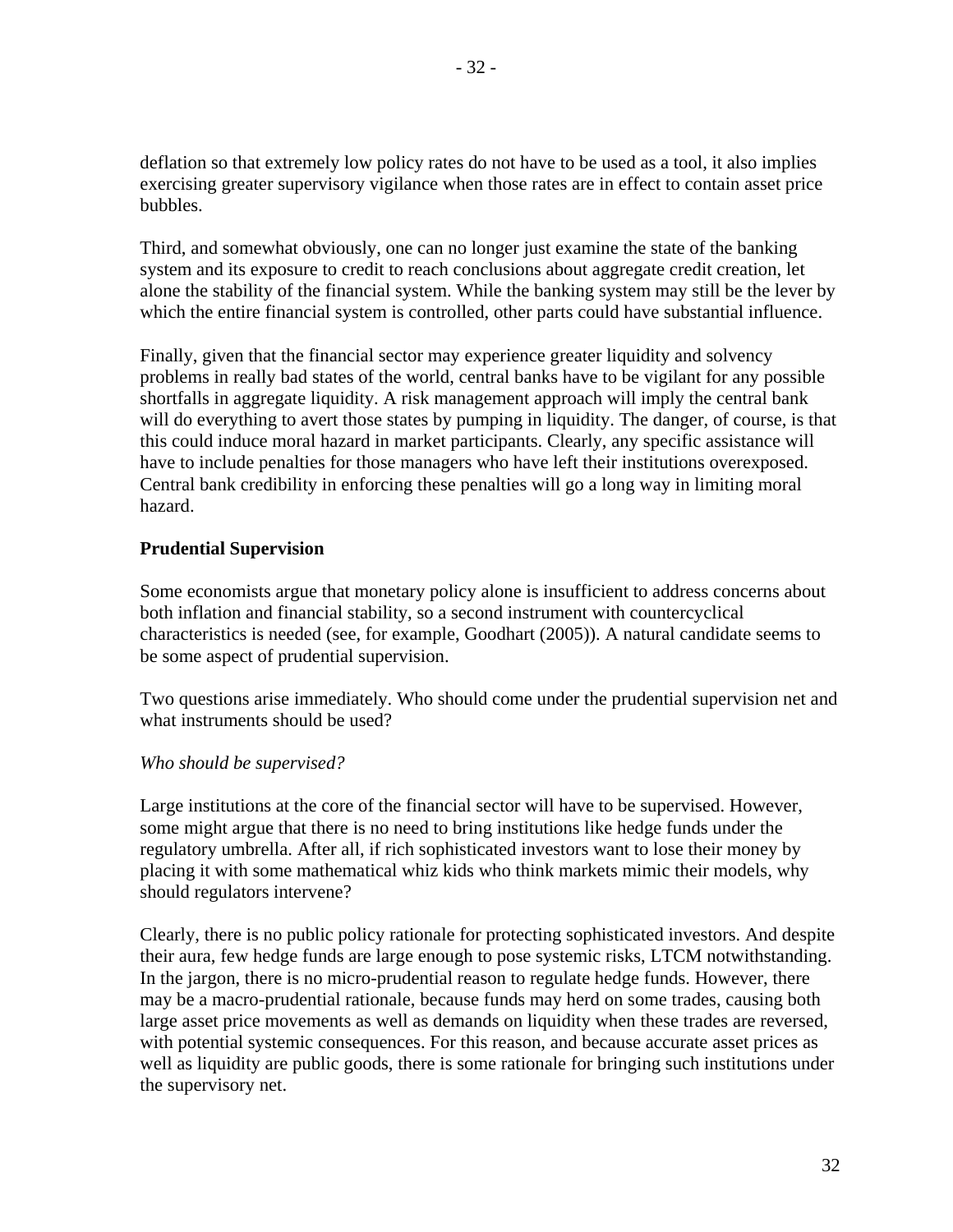Even if there is such a rationale, do supervisors have the ability to limit excessive risk taking and herding while at the same time not chilling the legitimate and valuable functions such institutions provide? That depends on what instruments are likely to be used and what the effectiveness to intrusiveness ratio is likely to be. Let us turn to that now.

#### *Instruments: Supervision and disclosure*

For institutions such as small banks that directly hold assets on their balance sheets to maturity, supervisors can monitor positions and slow the creation of assets in hot sectors through market friendly means. For example, they can require lower loan to value ratios after a sustained bout of house price inflation, or caution banks on making "interest only" loans at such times.

Direct supervisory oversight of each position or public disclosure is likely to be ineffective for institutions with less homogenous positions and with active trading strategies. Unlike with bank loans, a sample of current positions is likely to say little about an institution's aggregate risk exposure. Supervisors really need to know all positions as well as the institution's dynamic trading strategy in order to judge risk exposure effectively, and this will be prohibitively costly (as well as useless soon after, as the institution trades away from the position).

More useful would be for supervisors to gauge the risk management structure of the institution, the risk models the institution uses, as well as to require stress tests/reports of sensitivities of portfolios to changes in macro variables or correlations with other asset prices. Some of this information, stripped of details that would reveal specific positions, could be shared so as to make participants aware of risk concentrations.

While transparency and disclosure are often useful, they are, however, no panaceas. We need to understand better how we can communicate the extent of risk that is being undertaken by an institution in a way that is easy to grasp for both supervisors and investors. We also need to factor in the public or regulatory response to such disclosures, as well as the institution's counter-response (for an excellent treatment of the perverse response induced by marked-tomarket accounting, see Plantin, Sapra, and Shin (2004)). All said and done, we have some way to go before transparency and disclosure offer effective tools for the supervisor and the public to exercise discrimination.

### *Instruments: Capital*

Goodhart (2005) suggests that capital requirements should be procyclical – for instance, the capital adequacy requirement on mortgage lending could be related to the rise in house prices (relative to core inflation), while the requirement for lending to construction and property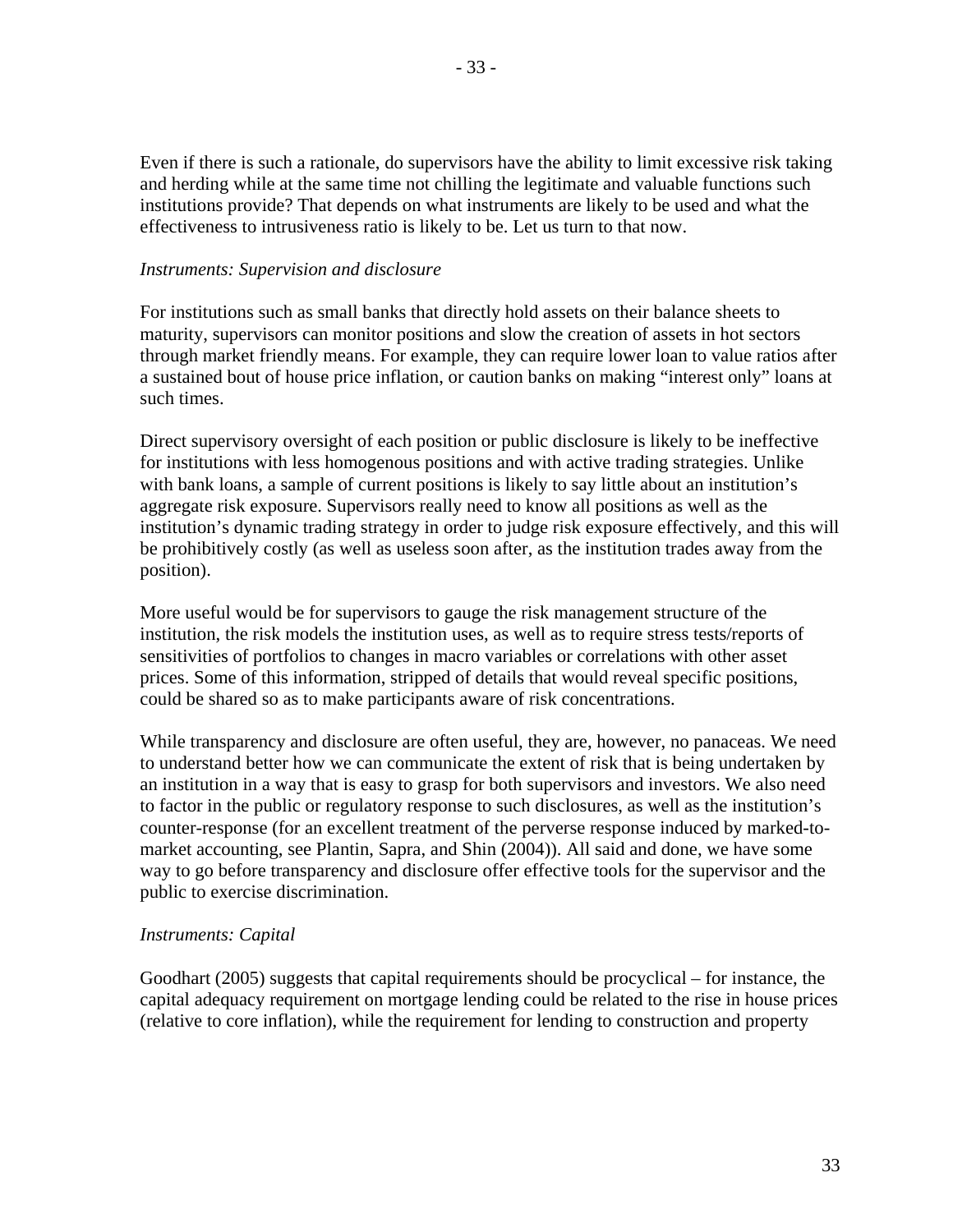would be related to the rise in property prices.<sup>25</sup> This is an ingenious suggestion, which attempts to "lean" against the asset price inflation without stopping it dead in its tracks. It may, however, have wider consequences than only restraining aggregate lending. Institutions can always issue additional capital and the ones that will find additional capital "cheapest" are those whose asset portfolios are most concentrated in the boom sectors and have therefore seen their own stock price run up. Thus the pace of overall lending could slow, but the lending could become more concentrated in a few institutions that specialize in property. Of course, if loans can be sold to unsupervised institutions, even the pace of overall lending might only be marginally impacted.

The broader point is that capital acts as a budget constraint for the risk a particular institution can take, but is less effective in setting aggregate macro-prudential limits, especially if new capital can be raised or if a number of financial institutions are outside the supervisory umbrella. The way capital requirements are implemented also make them relatively ineffective against risks that occur in the tails, which may give institutions an added incentive to load up on these risks. Finally, while capital requirements provide some buffer against insolvency, they provide none against illiquidity.<sup>26</sup>

### *Instruments: Incentives*

1

If external restraints like disclosure or capital requirements are likely to be ineffective, perhaps the focus should shift to ensuring investment managers have the right incentives. How does the "market" ensure that investment managers have the right incentives – that they are not too myopic in their investment strategies and they internalize the risks they take?

One way the market induces the right incentives is by requiring managers to have some of their own wealth invested in the funds they manage. For instance, as of Dec 2004, 811 of the 2364 managers in the TASS database of hedge fund managers said they had personal investments in their own funds. Only 179, however, reported the quantity of personal holdings. On average, managers had personal investments amounting to 16 percent of fund assets. The median amount was 7 percent, the minimum  $0.02$  percent.<sup>27</sup> Similarly, the usual

<span id="page-36-1"></span><sup>26</sup> Market discipline might be very useful in preventing excessive risk taking or incompetent management by specific institutions, but is less useful against booms, where market participants are themselves caught up in the frenzy.

<span id="page-36-2"></span> $^{27}$  I thank David Hsieh for providing these data.

<span id="page-36-0"></span> $25$  A related notion is statistical provisioning implemented by the Spanish authorities. Under this, bank provisioning (a set aside from capital) is anchored to an average estimated over the business cycle, creating a buffer that is run down when credit conditions worsen. This reduces the degree of procyclicality associated with capital requirements but may have milder effects on booms fed by asset price inflation.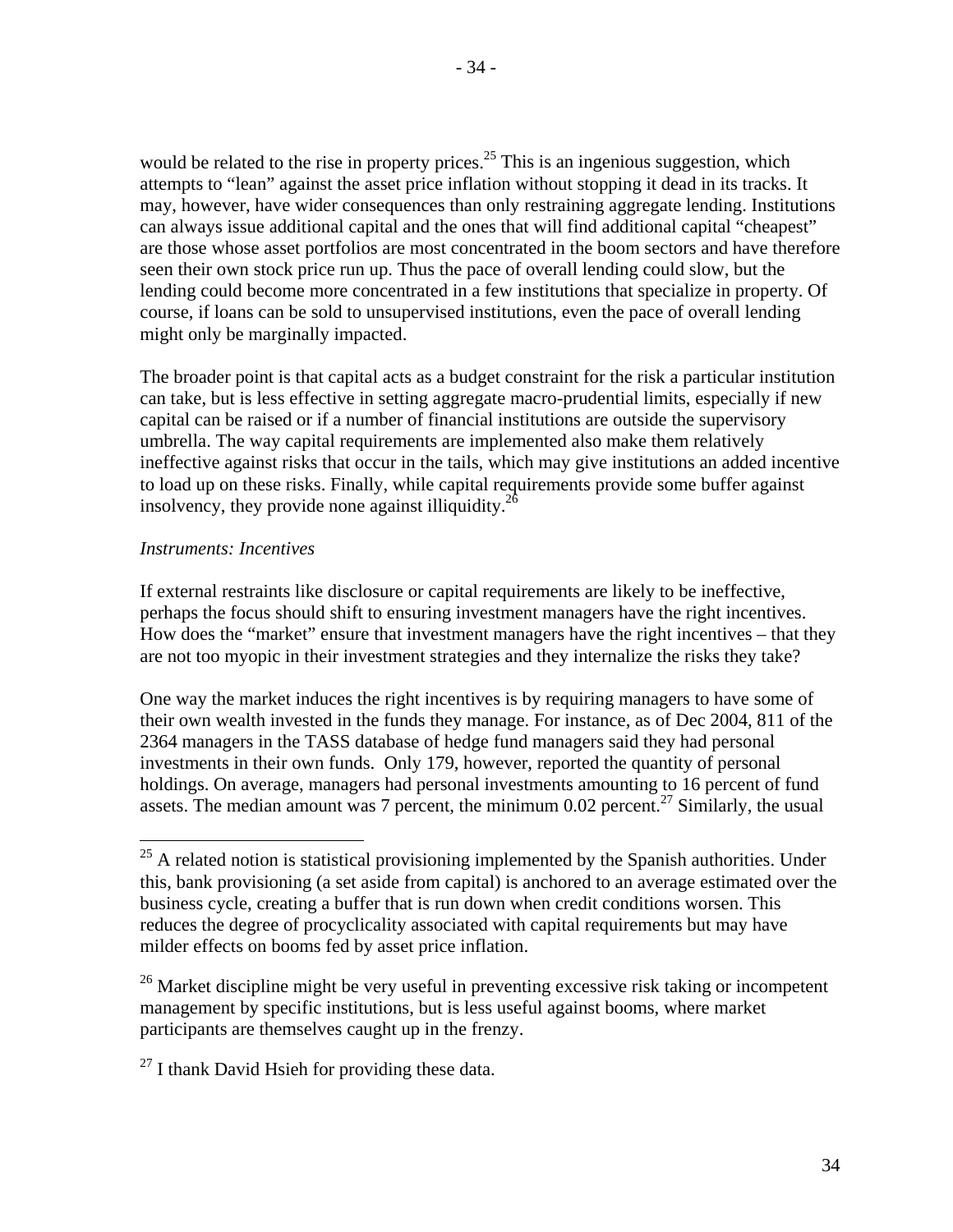percentage that partners in venture capital funds are expected to contribute is 1% of the committed capital. This number can be lower for very large funds, and for buyout funds (which often are very large). Usually it is the senior partners who have to contribute more of this money, while the younger partners invest less. $28^{\circ}$  $28^{\circ}$ 

A market-friendly way to create better incentives for investment managers is to encourage the spread of this practice. Industry groups could urge all managers vest some fixed portion of their pay (which could be a norm varying across different segments of the investment management industry) in the funds they manage. A fraction of pay might be better than a fraction of total capital -- a norm that managers start by owning a minimum share of total capitalization might serve as an entry barrier, restricting entry into investment management only to the wealthy. Furthermore, the fixed fraction of pay has countercyclical properties in that managers who generate high returns (and thus get high pay) will invest more in their funds, which will counteract incentives to take overly risky bets.

In order that incentives be to invest for the long term, the norm could be that the manager's holdings in the fund would be retained for several years (say a significant part of the duration of a typical asset price cycle). Of course, such holdings will not eliminate the factors that lead a manager to focus on the short term, only offer an offsetting incentive.

This is clearly, again, no panaceas – the managers of LTCM did have substantial stakes in their enterprise. Some other immediate concerns include:

Will the manager become overly conservative? Additional conservatism is an objective, which, if carefully moderated, is in the public (though perhaps not the private) interest. However, one should recognize that some institutions provide a public service by taking risks and the share of compensation, as well as the duration for which assets are held in the fund, will have to be modulated based on the industry segment the investment manager is in.

Will the manager take excessive risks to increase asset values? If the manager holds shares in a highly levered institution, he may have an incentive to increase the level of risk, especially if the institution is likely to default. This is why the norm that the manager hold the entire range of securities of the institution (or be paid in phantom securities that mimic the asset holdings of the institution) becomes important.

Will the manager manipulate accounting or reduce reserves to boost securities values? This is always a possibility, but the long term escrowing will serve as a disincentive for managers to engage in short term securities price manipulation – it is far more difficult to manipulate accounts over the long term.

 $\overline{a}$ 

<span id="page-37-0"></span><sup>&</sup>lt;sup>28</sup> Private correspondence with Antoinette Schoar.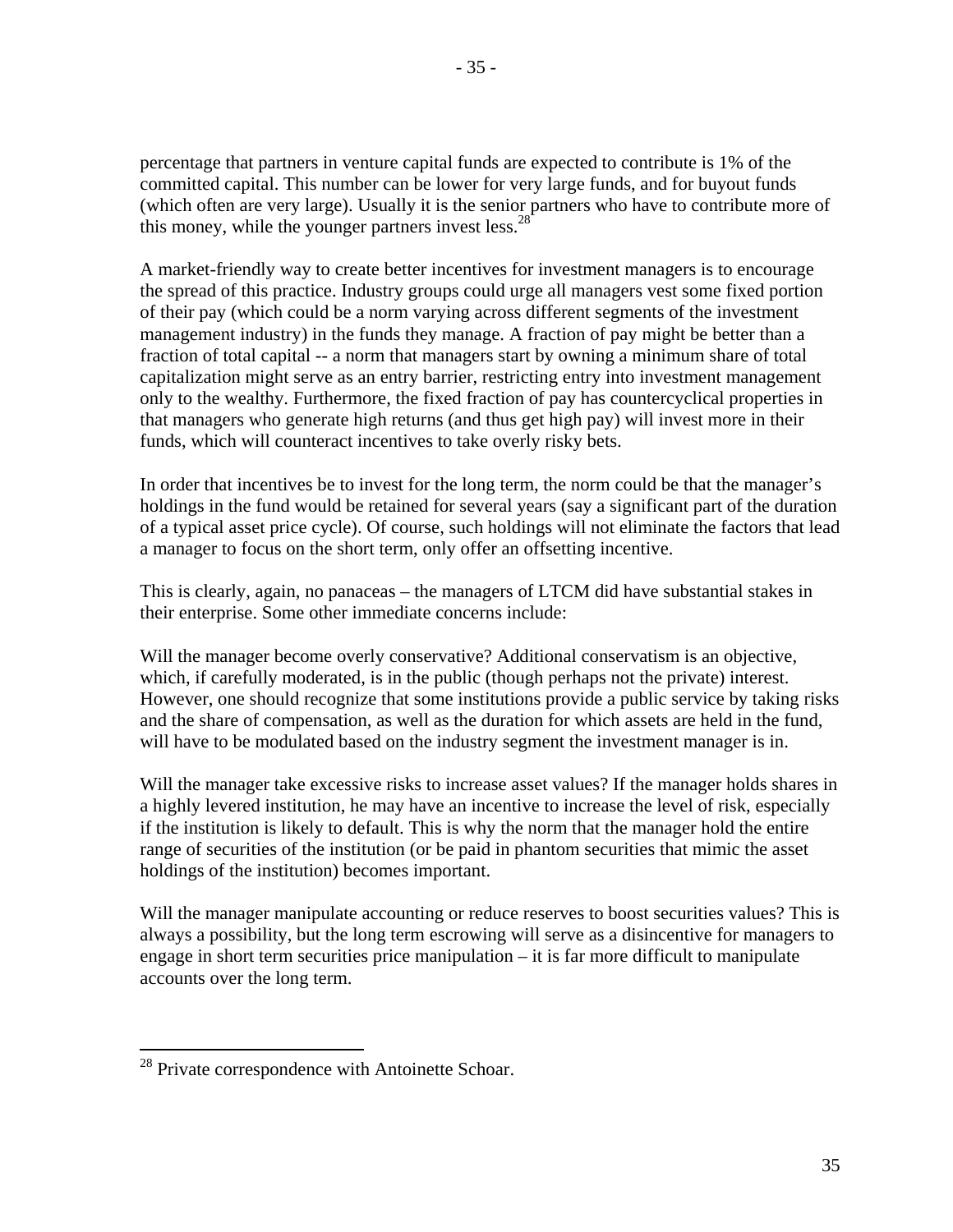- 36 -

What happens if the manager quits or is fired? It would be sufficient to hold his securities in escrow for say a year after he leaves so that he does not game his departure strategically, and then give them to him to dispose as he chooses.

Will the manager trade out of his position? It is possible that the manager could undertake offsetting trades that essentially hedge him against the risk of the positions held in the fund. Clearly, such violations can be detected (with some difficulty) in the same way as insider trading is detected, provided the agencies of the government support the self-regulatory groups set up by industry. It does lead to questions of whether self-regulation by industry groups should be accompanied by stronger government-supported sanctions than simply expulsion, against those who violate industry norms.

More generally, while I have offered one suggestion on how incentives resulting in an excessive focus on generating returns in the short run might be ameliorated, there are obviously others. My intent here is not to propose yet another layer of regulation, but to start a debate on whether a focus on incentives might be more effective than ever more onerous disclosure and capital requirements. "Personal" capital requirements might be more effective than traditional firm level external capital requirements in motivating an investment manager, and deserve consideration as a complement, or even a substitute to existing requirements.

# *Modalities*

Industry groups should see self-regulation of incentives to be in their own interest – after all, everyone is likely to invest in the same assets whose prices may be driven away from fundamentals, everyone relies on the same pool of liquidity, and the collective benefit from the constant churning by investors between funds is small. Self-regulation might be better than public regulation and supervision, because norms can be set by those with experience of the business, and can be monitored by those who know how the norms can be evaded. Industry groups also have the incentive to keep the cost of bureaucracy down.

However, one should not underestimate the costs of setting up an apparatus for monitoring and enforcing norms or overestimate the political will to do so. Countries with developed markets and powerful investment industries may not have the political consensus to encourage desirable steps. Could emerging markets, who suffer from the volatility imposed by hot money and who are faced with the stark choice of taking the risk associated with hot money or imposing (often ineffective) one-size-fits-all capital controls, press for better incentives? Or will it take the rise of unregulated investment managers in emerging markets for a global consensus to emerge? One can do no more than speculate on the answer.

### *In Sum*

I have not discussed concerns about too big to fail, about too complex to fail, etc. These are important issues, but I have little to add to excellent treatments elsewhere (see, for example, Stern and Feldman (2004)).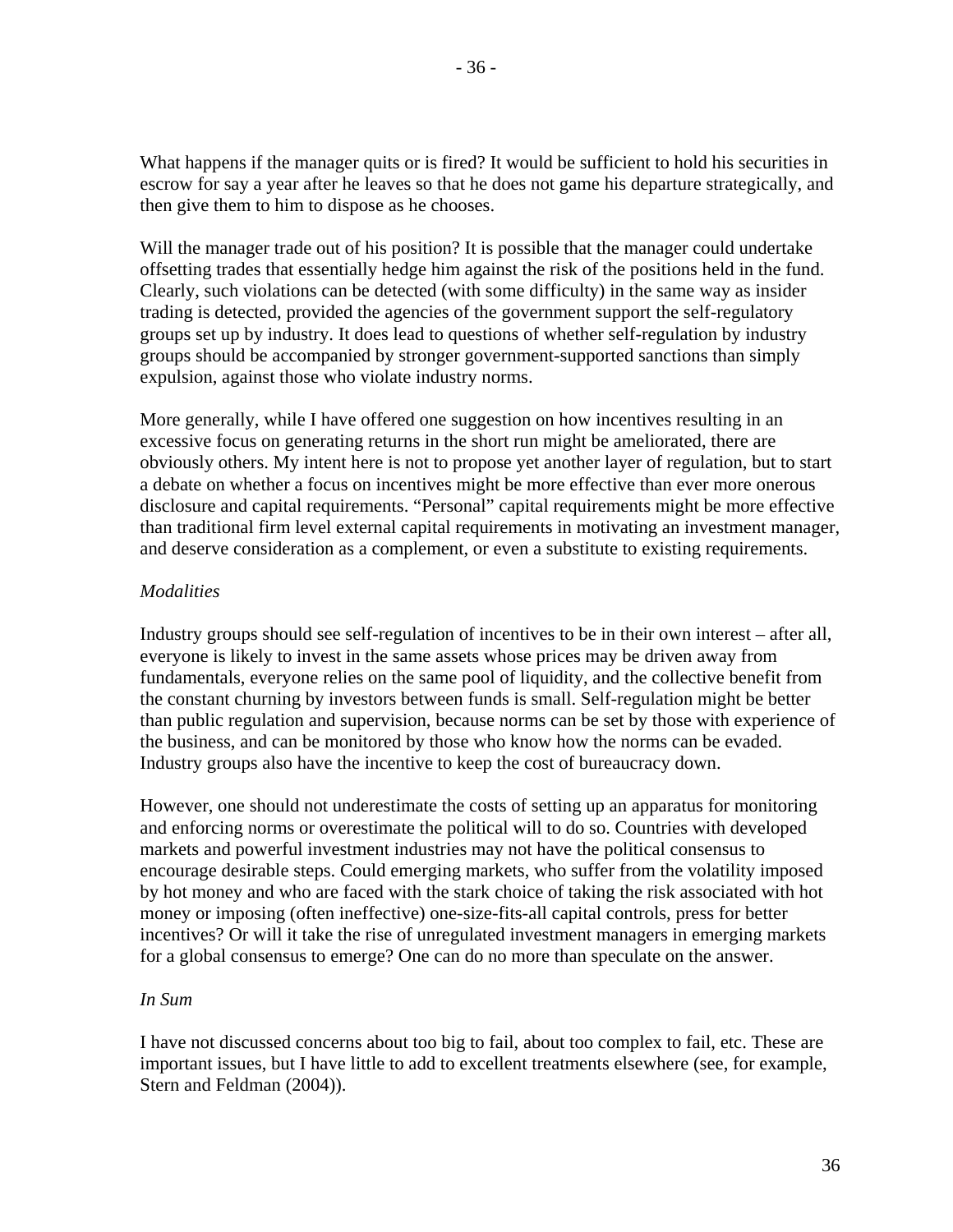What is clear is that we are a long way from knowing all the answers on how to reduce the risk of financial instability. It seems obvious that we should use all the innovations that finance has created in order to prevent market forces from creating excessive risk. We have to steer between the Scylla of excessive intervention and the Charybdis of a belief that the markets will always get it right.

#### **Conclusion**

Technological change, market liberalization, and institutional change have combined to expand access to credit and risk sharing opportunities. While many of these changes are most pronounced in the United States, they are making their way to other countries. Furthermore, to the extent that both goods and financial markets are increasingly interlinked across the world, no country will be immune from the consequences of these changes.

I believe the changes have, in general, expanded opportunities significantly and have, even on net, made the world tremendously better off. But opportunities can be used for good and for bad. This is why it is so critically important to get incentives right. Given the possibility of perverse incentives coming together in some states, a risk management approach to financial regulation will be important to attempt to stave off such states through the judicious operation of monetary policy and through macro-prudential measures. I argue some thought should also be given to attempting to influence incentives of financial institution managers lightly, but directly.

Risk can never be reduced to zero, nor should it be. We should be prepared for the low probability but highly costly downturn. In such an eventuality, it is possible the losses that emanate from a financial catastrophe cannot be entirely borne by current generations and are best shared with future generations. Some of the mechanisms for sharing such systematic risks with future generations such as (defined benefit) social security are being changed. While there are gains from doing so, and from ensuring their sustainability, we need to ensure that the inter-generational risk sharing mechanism they offer is not overly weakened. We also need to continue improving the intrinsic flexibility of our economies, so as to better ride out the downturns that, almost inevitably, will occur.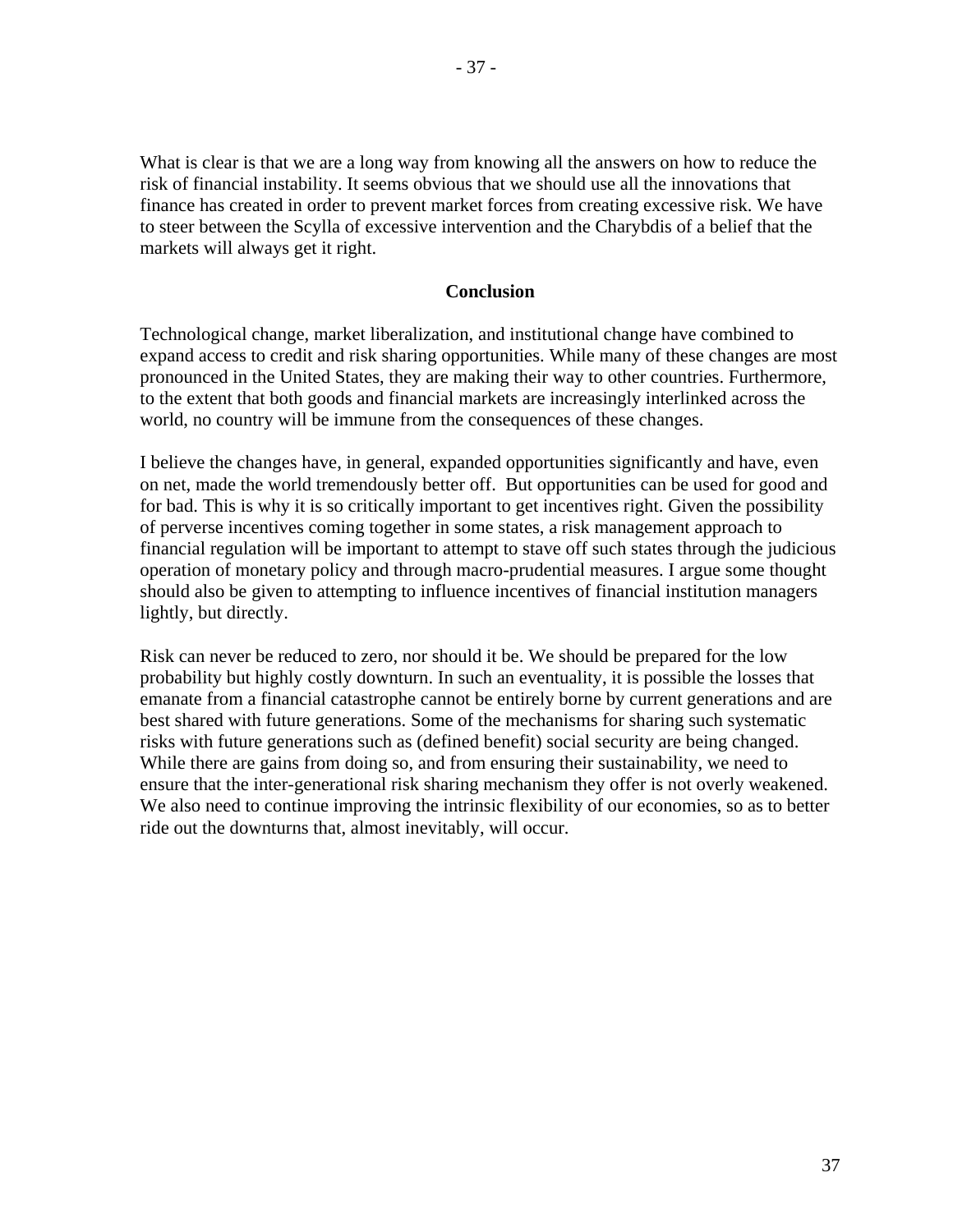#### References

Agarwal, Vikas, Naveen D. Daniel, and Narayan Y. Naik, 2004, "Flows, Performance, and Managerial Incentives in Hedge Funds," EFA 2003 Annual Conference Paper No. 501. <http://ssrn.com/abstract=424369>.

Allen, Franklin, Stephen Morris, and Hyun Song Shin, 2004, "Beauty Contests and Iterated Expectations in Asset Markets", working paper, London School of Economics.

Alesina, Alberto and Jeffrey Sachs, 1986, "Political Parties and the Business Cycle in the United States 1948-1984," National Bureau of Economic Research Working Paper 1940.

Bernanke, Ben and Mark Gertler, 1990, "Financial Fragility and Economic Performance," *The Quarterly Journal of Economics*, Vol. 105, No. 1: 87-114.

Bhattacharya, Sudipto and Douglas Gale, 1987, "Preference Shocks, Liquidity and Central Bank Policy," in *New Approaches to Monetary Economics,* edited by W. Barnett and K. Singleton, (Cambridge: Cambridge University Press).

BIS, 2005, Basel Committee on Banking Supervision/The Joint Forum "Credit Risk Transfer," (Basel: Bank of International Settlements), <http://www.bis.org/publ/joint13.pdf>.

Black, Sandra E. and Philip E. Strahan, 2001, "The Division of Spoils: Rent-Sharing and Discrimination in a Regulated Industry," *American Economic Review,* Vol. 91, No. 4: 814- 831.

Boot, Arnoud W. A., Stuart. I. Greenbaum, and Anjan.V. Thakor, 1993, Reputation and Discretion in Financial Contracting, *The American Economic Review*, Vol. 83, No. 5: 1165- 1183.

Borio, Claudio, 2003, "Towards a Macroprudential Framework for Financial Supervision and Regulation", BIS Working Paper No. 128, (Basel: Bank of International Settlements).

Borio, Claudio and Philip Lowe, 2002, "Asset Prices, Financial and Monetary Stability: Exploring The Nexus," BIS Working Paper No. 114, (Basel: Bank of International Settlements).

Brown, Stephen J., William N. Goetzmann, and James Park, 2001, "Careers and Survival: Competition and Risks in the Hedge Fund and CTA Industry", *Journal of Finance,* Vol. 56, No. 5: 1869-1886.

Bryan, Lowell, 1988, *Breaking Up The Bank : Rethinking an Industry Under Siege*, (Homewood, IL: Dow Jones-Irwin).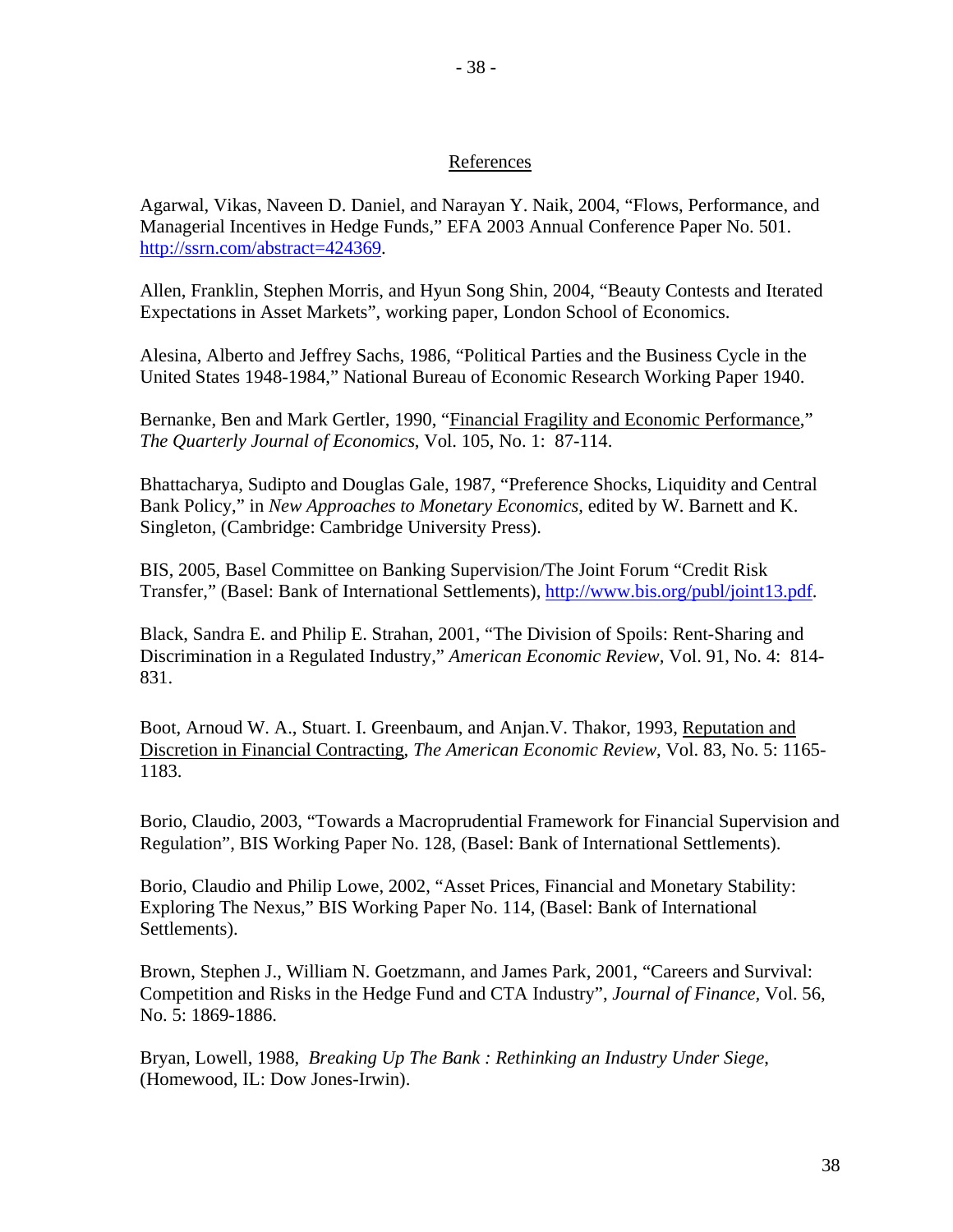Caballero, Ricardo, and Arvind Krishnamurthy, 2005, "Exchange Rate Volatility and the Credit Channel in Emerging Markets: A Vertical Perspective," *International Journal of Central Banking*, Vol. 1, No. 1: 207-245.

Calvo, Guillermo, Alejandro Izquierdo, and Luis-Fernando Mejia, 2004, ["On the Empirics of](http://www.nber.org/papers/w10520)  [Sudden Stops: The Relevance of Balance-Sheet Effects"](http://www.nber.org/papers/w10520), National Bureau of Economic Research Working Paper 10520.

Chakravorti, S. and S. Lall, 2004, "Managerial Incentives and Financial Contagion", IMF working paper, WP/04/199.

Chan Nicholas, Mila Getmansky, Shane M. Haas, and Andrew Lo, 2005, "Systemic Risk and Hedge Funds," National Bureau of Economic Research Working Paper 11200.

Chevalier, Judy and Glenn Ellison, 1997, "Risk Taking by Mutual Funds as a Response to Incentives," *Journal of Political Economy*, Vol. 105, No. 6: 1167-1200.

Crockett, Andrew, 2001, "Monetary Policy and Financial Stability", Speech, February 13 2001, (Basel: Bank of International Settlements).

Crockett, Andrew, 2002, "Institutions for Stability – Current and Past Experience", Speech, December 6, 2002, (Basel: Bank of International Settlements).

Crockett, Andrew, 2003, in "Monetary Stability, Financial Stability and the Business Cycle: Five Views," BIS Papers No. 18, (Basel: Bank of International Settlements).

Diamond, Douglas W., and Phillip H. Dybvig, 1983, Bank Runs, Deposit Insurance, and Liquidity, *Journal of Political Economy* Vol. 91, No. 3: 401-419.

Diamond, Douglas W., and Raghuram Rajan, 2001a, "Liquidity Risk, Liquidity Creation and Financial Fragility: A Theory of Banking," *Journal of Political Economy,* Vol. 109, No. 2: 287-327.

Diamond, Douglas, and Raghuram Rajan, 2001b, "Banks, Short-term Debt, and Financial Crises: Theory, Policy Implications, and Applications," *Proceedings of Carnegie Rochester Series on Public Policy* 54: 37-71*.*

Ferguson, Roger, 2003, in "Monetary Stability, Financial Stability and the Business Cycle: Five Views", BIS Papers No. 18, (Basel: Bank of International Settlements).

Franke, Günter and Jan Pieter Krahnen, 2005, "Default Risk Sharing between Banks and Markets: the Contribution of Collateralized Debt Obligations," Center for Financial Studies Working Paper No. 2005/06.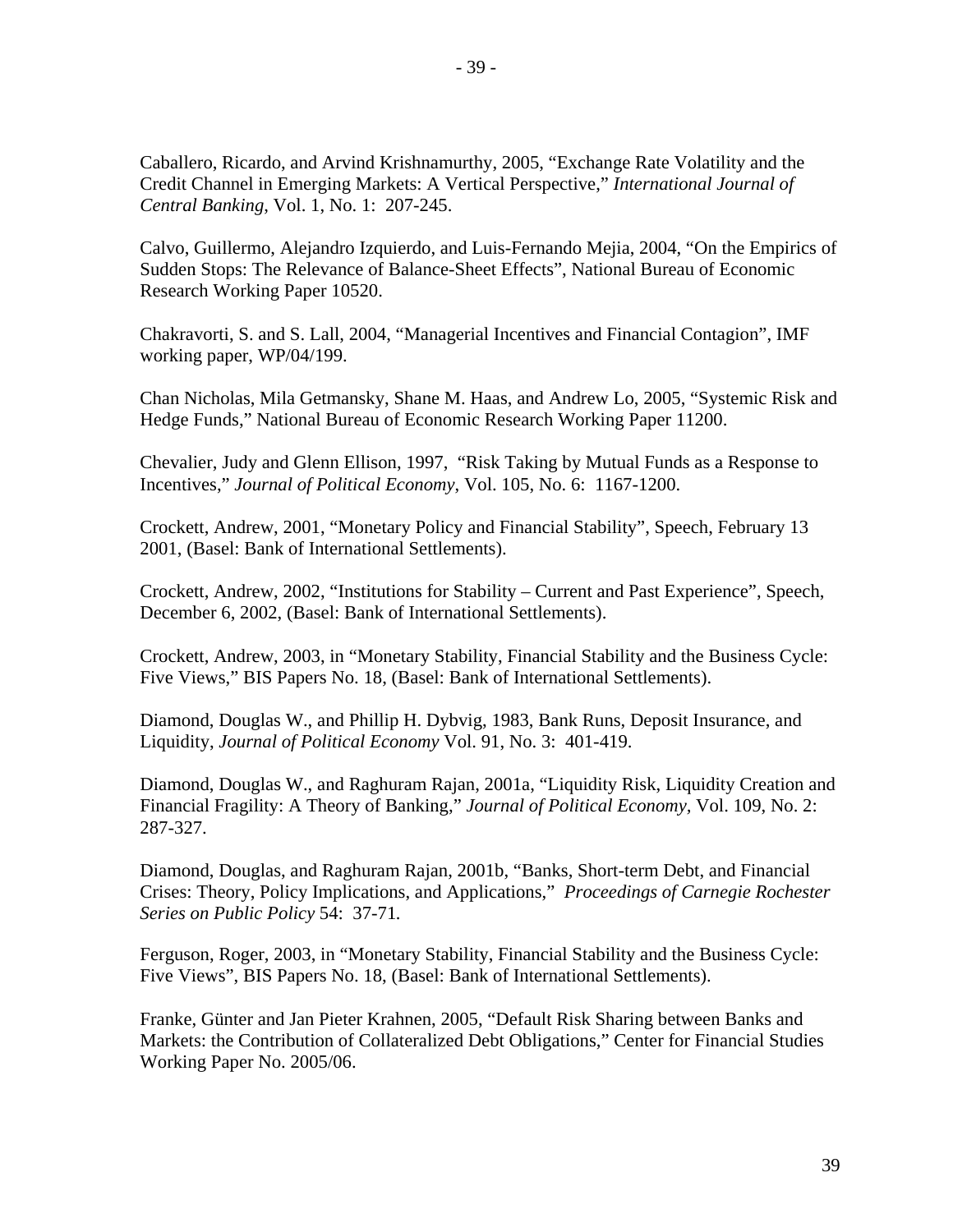Frazzini, Andrea and Owen A. Lamont, 2005, "Dumb Money: Mutual Fund Flows and the Cross-Section of Stock Returns", NBER working paper 11526.

Gatev, Evan, and Philip E. Strahan, 2004, "Banks Advantage in Hedging Liquidity Risk: Theory and Evidence from the Commercial Paper Market," National Bureau of Economic Research Working Paper 9956, forthcoming, *Journal of Finance*.

Goodhart, Charles, 2005, "Financial Regulation, Credit Risk, and Financial Stability," *National Institute Economic Review*,192: 118-127.

Greenspan, Alan, 2004, "Risk and Uncertainty in Monetary Policy", remarks at the meetings of the American Economic Association, San Diego, California.

Hoshi, Takeo, Anil Kashyap, and David Scharfstein, 1993, "The Choice Between Public and Private Debt: An Analysis of Post-Deregulation Corporate Financing in Japan," National Bureau of Economic Research Working Paper 4421.

International Monetary Fund, 2003, 2004, 2005, various chapters, *Global Financial Stability Reports*, (Washington: International Monetary Fund).

International Monetary Fund, 2004, "Are Credit Booms in Emerging Markets A Concern," Chapter IV, *World Economic Outlook* (Washington: International Monetary Fund).

International Monetary Fund, 2005a, "Output Volatility in Emerging Market and Developing Countries," Chapter II, *World Economic Outlook* (Washington: International Monetary Fund).

International Monetary Fund, 2005b, "Global Savings and Investment," Chapter II, *World Economic Outlook* (Washington: International Monetary Fund) forthcoming.

Jayaratne, Jith and Philip E. Strahan, 1996, "The Finance-Growth Nexus: Evidence from Bank Branch Deregulation," *Quarterly Journal of Economics,* Vol. 111, No. 3: 639-670.

Jayaratne, Jith and Philip E. Strahan, 1998, "Entry Restrictions, Industry Evolution and Dynamic Efficiency: Evidence from Commercial Banking," *Journal of Law and Economics,*  Vol. 41, No. 1: 239-273.

Jeanne, Olivier, 2002, "Why Emerging Market Countries Borrow in Foreign Currency," IMF WP/03/177, forthcoming in B. Eichengreen and R. Hausmann, editors, 2005, *Other People's Money*, (Chicago: University of Chicago Press).

Jensen, Michael C., and William H. Meckling, 1976, "Theory of the Firm: Managerial Behavior, Agency Costs, and Ownership Structure," *Journal of Financial Economics*, Vol. 3, No. 4: 305-360.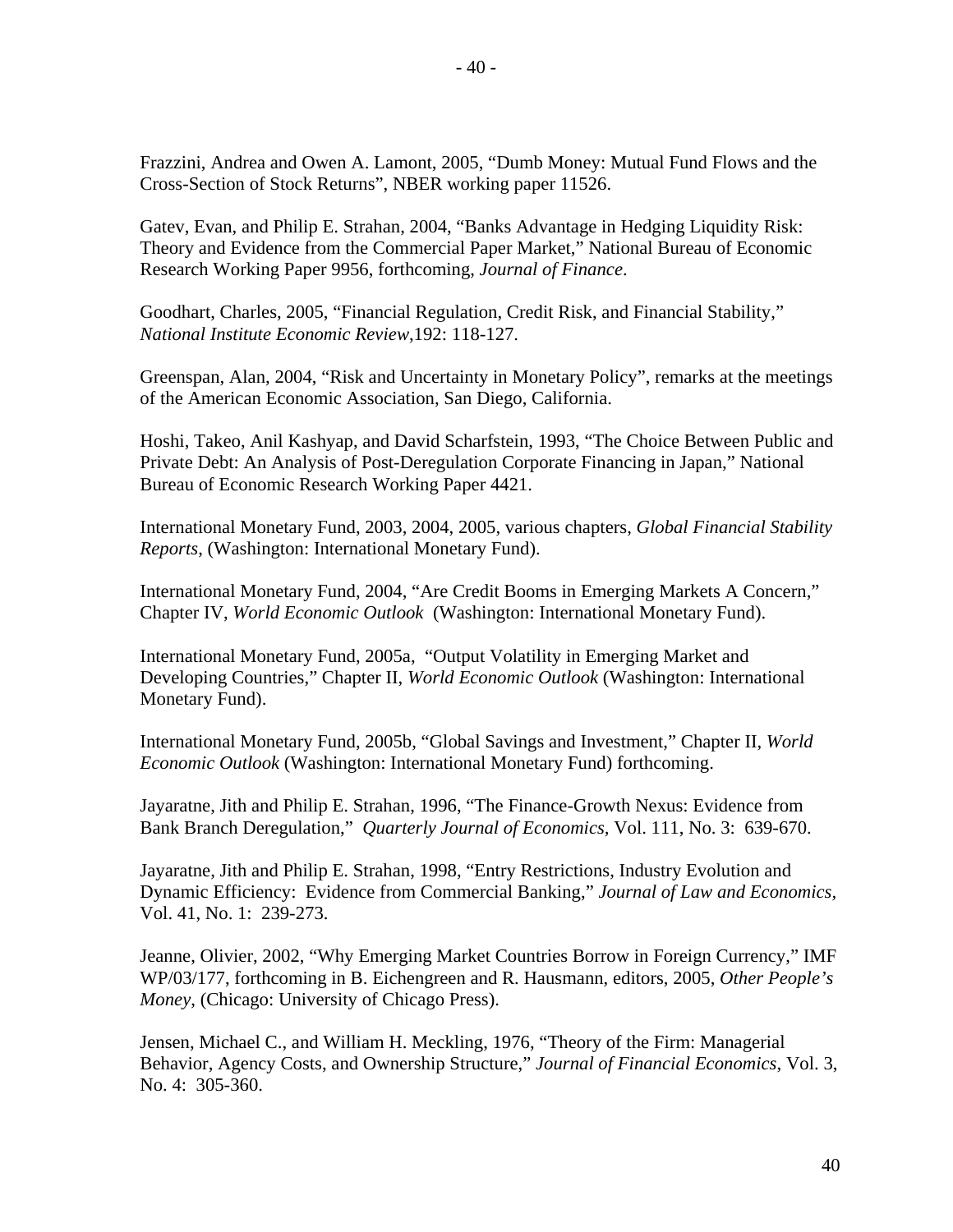Kaminsky, Gabriella L. and Carmen M. Reinhart, 1999, "The Twin Crises: The Causes of Banking and Balance-of-Payment Problems," *American Economic Review*, Vol. 89, No. 3: 473-500.

Kamin, Steven B., John W. Schindler, and Shawna L. Samuel, 2001, "The Contribution of Domestic and External Factors to Emerging Market Devaluation Crises: An Early Warning Systems Approach," International Finance Discussion Paper, No. 711, (Washington: Board of Governors of the Federal Reserve System).

Kashiwase, Kenichiro and Laura E. Kodres (2005), Emerging Market Spread Compression: Is It Real or Is It Liquidity?" IMF Working Paper, xx/05, (Washington: International Monetary Fund), forthcoming, summary in *Global Financial Stability Report*, September 2004, Box 2.4 (Washington, International Monetary Fund).

Kashyap, Anil, Raghuram Rajan, and Jeremy Stein, 2002, "Banks as Providers of Liquidity: An Explanation for the Co-Existence of Lending and Deposit-Taking," *Journal of Finance*. Vol. 57, No. 1: 33-73.

Kiyotaki, Nobuhiro and John Moore, 1997, "Credit Cycles" *The Journal of Political Economy*, Vol. 105, No. 2: 211-248.

Knight, Malcolm, 2004, "Markets and Institutions: Managing the Evolving Financial Risk," Speech to  $25<sup>th</sup>$  SUERF Colloquium in Madrid on October  $14<sup>th</sup>$ .

Kohn, Donald, 2004, "How Should Policymakers Deal with Low-Probability, High-Impact Events?" speech at European Central Bank Conference on Monetary Policy and Imperfect Knowledge, October 15, 2004.

Kroszner, Randall S. and Philip E. Strahan, 1999, "What Drives Deregulation? Economics and Politics of the Relaxation of Bank Branching Restrictions," *Quarterly Journal of Economics,* Vol. 114, No. 4: 1437-1467

Lamont, Owen A. and Richard H. Thaler, 2001, "Can the Market Add and Subtract? Mispricing in Tech Stock Carve-outs," *Journal of Political Economy*, Vol. 111, No. 2: 227- 268.

Large, Andrew, 2003, "Basel II and Systemic Stability", speech given at the Barbican Center,  $13<sup>th</sup>$  March 2003.

Mian, Atif, 2004, "Distance Constraints: The Limits of Foreign Lending in Poor Economies," mimeo, Graduate School of Business, University of Chicago, forthcoming *Journal of Finance*.

Morgan, Donald P., 2002, "Rating Banks: Risk and Uncertainty in an Opaque Industry," *American Economic Review*, Vol. 92, No. 4: 874-888.